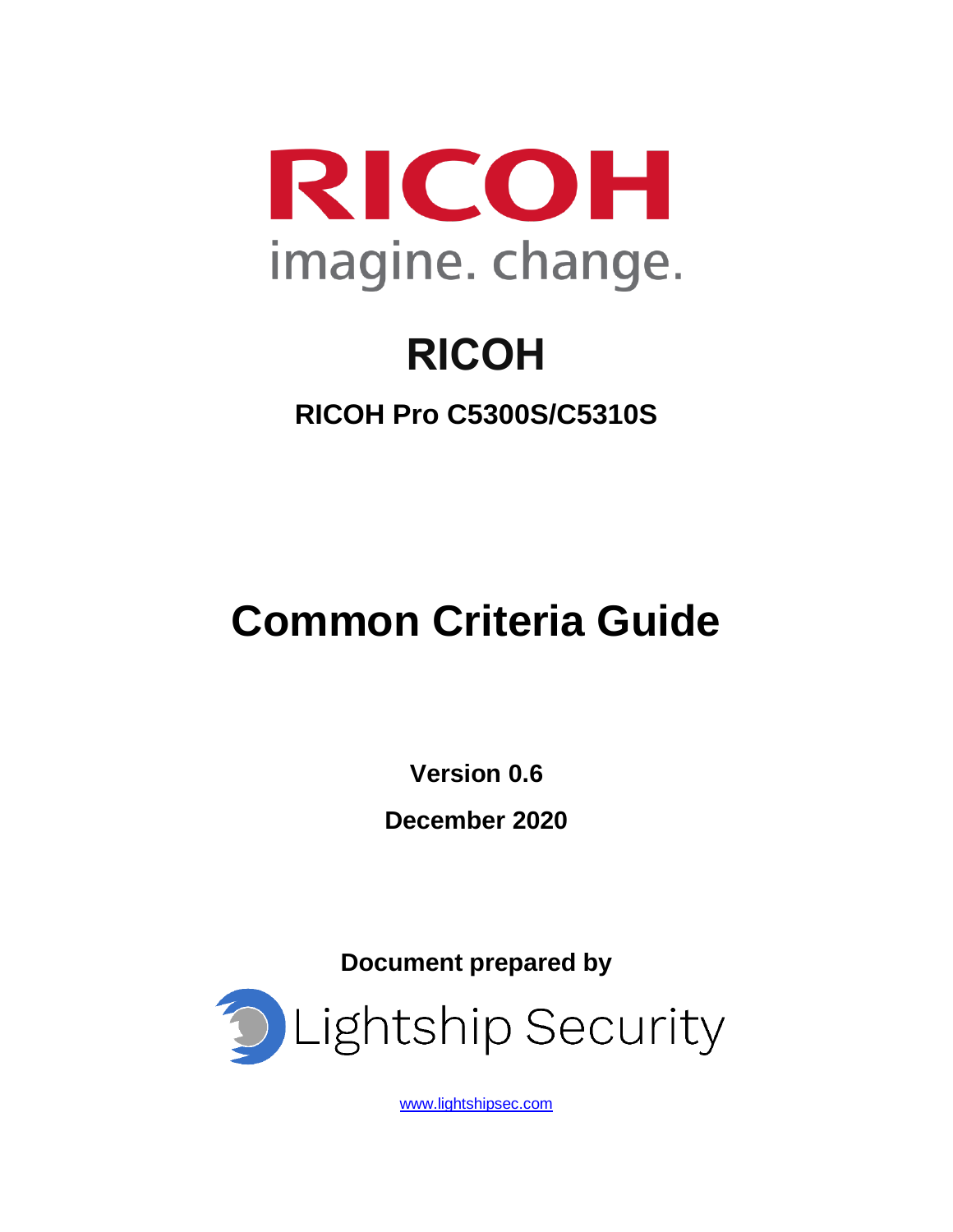# **Table of Contents**

| 1            |                                               |  |
|--------------|-----------------------------------------------|--|
|              | 1.1<br>1.2<br>1.3<br>1.4<br>1.5               |  |
| $\mathbf{2}$ |                                               |  |
|              | 2.1<br>2.2<br>2.3<br>2.4                      |  |
| 3            |                                               |  |
|              | 3.1<br>3.2<br>3.3<br>3.4<br>3.5<br>3.6<br>3.7 |  |
| 4            |                                               |  |

# **List of Tables**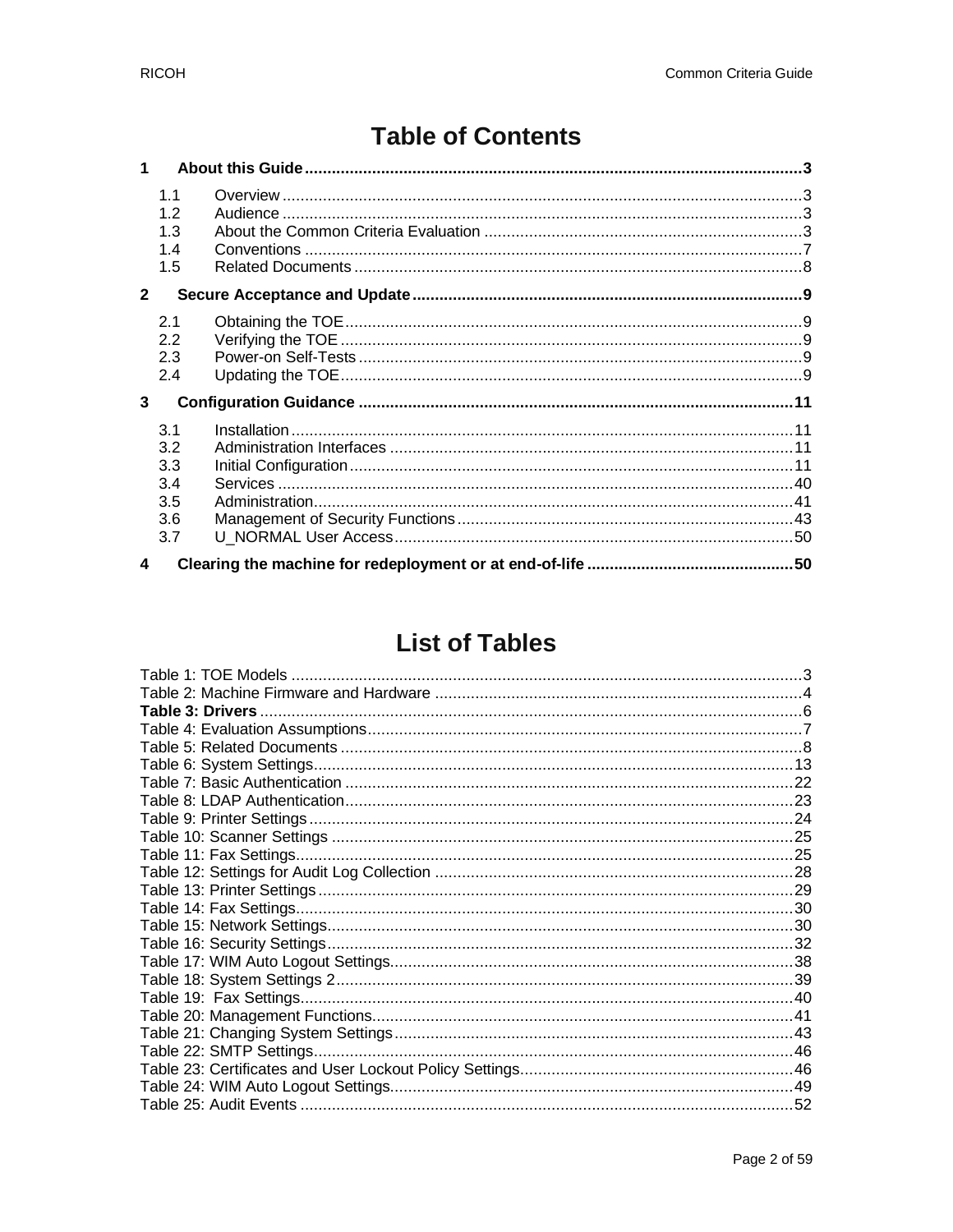# <span id="page-2-0"></span>**1 About this Guide**

# <span id="page-2-1"></span>**1.1 Overview**

1 This guide provides supplemental instructions to achieve the Common Criteria evaluated configuration of the RICOH PRO C5300S/C5310S and related information.

# <span id="page-2-2"></span>**1.2 Audience**

2 This guide is intended for system administrators and the various stakeholders involved in the Common Criteria evaluation. It is assumed that readers will use this guide in conjunction with the related documents listed in [Table 5.](#page-7-1)

# <span id="page-2-3"></span>**1.3 About the Common Criteria Evaluation**

3 The Common Criteria for Information Technology Security Evaluation (ISO/IEC 15408) is an international standard for security certification of IT products and systems. More information is available at<https://www.commoncriteriaportal.org/>

#### **1.3.1 Protection Profile Conformance**

4 The Common Criteria evaluation was performed against the requirements of the Protection Profile for Hardcopy Devices (HCD PP) v1.0 and Protection Profile for Hardcopy Devices, v1.0, Errata #1, June 2017 available at [https://www.niap](https://www.niap-ccevs.org/Profile/PP.cfm)[ccevs.org/Profile/PP.cfm](https://www.niap-ccevs.org/Profile/PP.cfm)

#### **1.3.2 Evaluated Software and Hardware**

- 5 The TOE includes the RICOH MFP models: Pro C5300S and Pro C5310S labeled and marketed under different RICOH Family Group brand names as noted in Table 1.
- 6 The TSF is executed by the main controller and the operation unit respectively. For all TOE models, the main controller has an Intel ® Atom Processor Apollo Lake (E3940 or E3930) and runs LPUX 6.0 OS, a customized OS based on NetBSD; the operation unit has an ARM Cortex-A9 Quad Core processor and runs a customized Linux 3.18 OS.
- 7 The TOE model number correspond to copy speed, e.g. 5300 performs 65 prints per minute, 5310 performs 80 prints per minute, the alphabetic suffix corresponds to regional fonts and printer languages.
- 8 Differences between models with different printing speeds are limited to print engine components; differences between branding variants are limited to labels, displays, packaging materials, and documentation. The differences are not security relevant. The TOE version JE-1.00-H includes the TOE models listed in Table 1, the firmware and hardware listed in Table 2 as well as the printer drivers and LAN Fax Drivers listed in Table 3.

#### **Table 1: TOE Models**

<span id="page-2-4"></span>

| <b>Branding</b> | <b>Model</b>     |
|-----------------|------------------|
| <b>RICOH</b>    | RICOH Pro C5300S |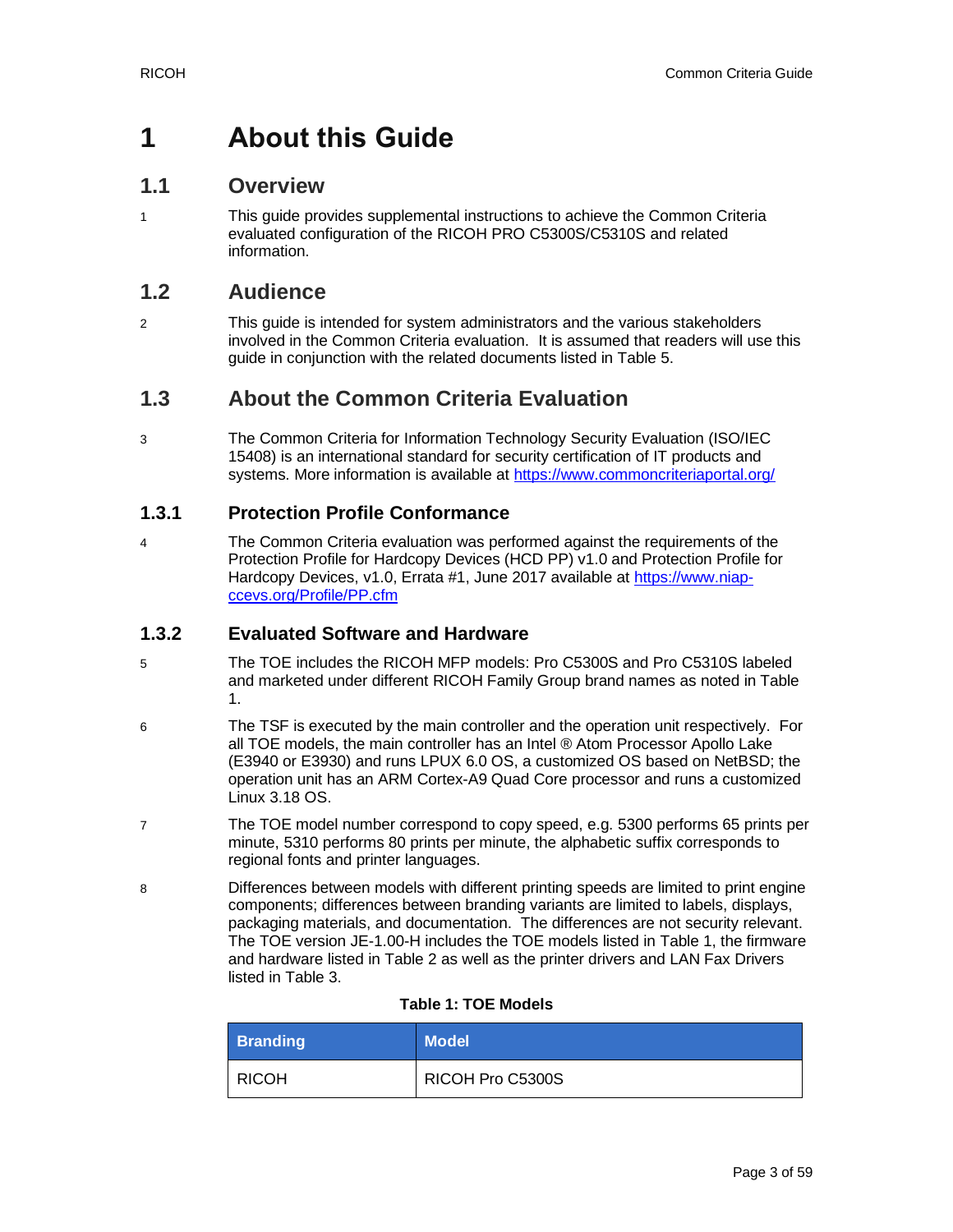| <b>Branding</b>   | <b>Model</b>          |
|-------------------|-----------------------|
|                   | RICOH Pro C5310S      |
| <b>SAVIN</b>      | Savin Pro C5300S      |
|                   | Savin Pro C5310S      |
| <b>LANIER</b>     | Lanier Pro C5300S     |
|                   | Lanier Pro C5310S     |
| nashuatec         | nashuatec Pro C5300S  |
|                   | nashuatec Pro C5310S  |
| <b>Rex Rotary</b> | Rex Rotary Pro C5300S |
|                   | Rex Rotary Pro C5310S |
| Gestetner         | Gestetner Pro C5300S  |
|                   | Gestetner Pro C5310S  |
| infotec           | infotec Pro C5300S    |
|                   | infotec Pro C5310S    |

#### **Table 2: Machine Firmware and Hardware**

<span id="page-3-0"></span>

| <b>Primary Classification</b> | <b>Secondary Classification</b> | <b>Version</b> |
|-------------------------------|---------------------------------|----------------|
| Firmware                      | System/Copy                     | 1.02           |
|                               | Network Support                 | 19.21          |
|                               | Web Support                     | 1.02           |
|                               | Fax                             | 01.00.00       |
|                               | Scanner                         | 01.01          |
|                               | Web Uapl                        | 1.00           |
|                               | <b>NetworkDocBox</b>            | 1.01.1         |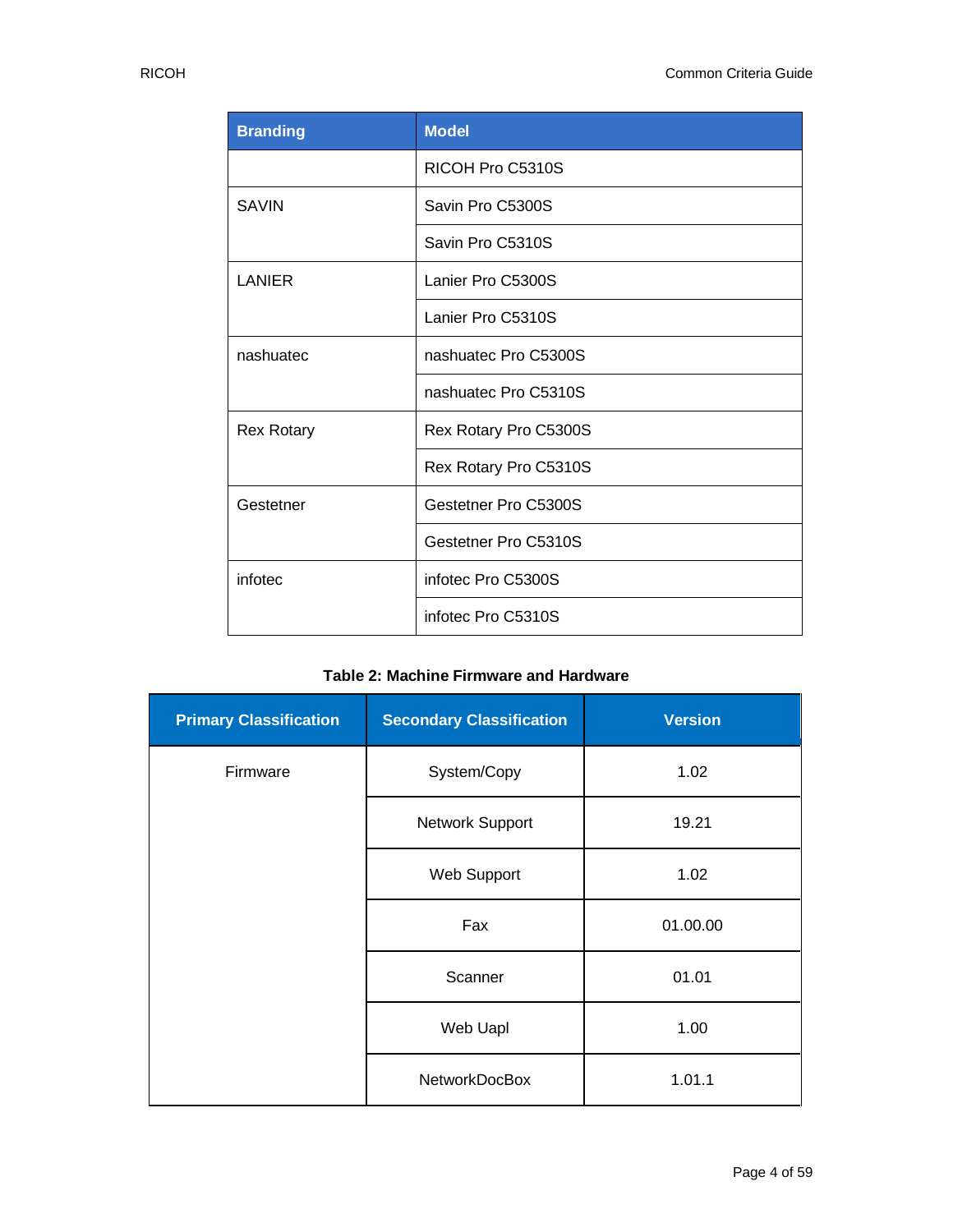| <b>Primary Classification</b> | <b>Secondary Classification</b> | <b>Version</b> |
|-------------------------------|---------------------------------|----------------|
|                               | animation                       | 1.00           |
|                               | Printer                         | 1.01           |
|                               | GraphicData                     | 1.01           |
|                               | MovieData                       | 1.01           |
|                               | MovieData2                      | 1.01           |
|                               | MovieData3                      | 1.01           |
|                               | Data Erase Onb                  | 1.05           |
|                               | GWFCU3.8-25(WW)                 | 01.00.00       |
|                               | CheetahSystem                   | 1.02           |
|                               | decolet                         | 3.00.02        |
|                               | iwnnimeml                       | 2.8.201        |
|                               | pptop                           | 1.00           |
|                               | simpleprinter                   | 1.00           |
|                               | smartcopy                       | 1.01           |
|                               | smartfax                        | 1.00           |
|                               | smartprtstoredj                 | 1.00           |
|                               | smartscanner                    | 1.00           |
|                               | stopwidget                      | 1.00           |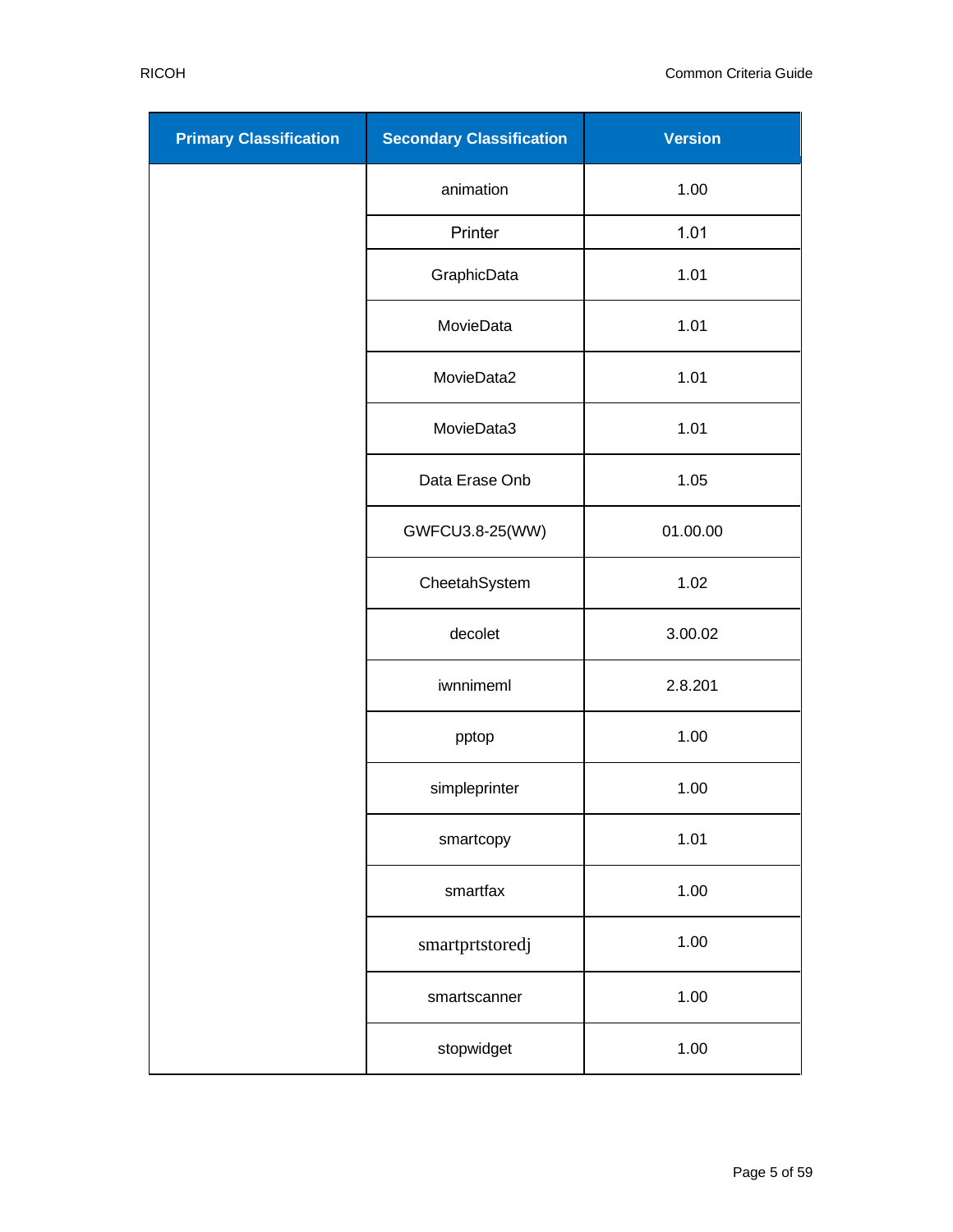| <b>Primary Classification</b> | <b>Secondary Classification</b> | <b>Version</b> |
|-------------------------------|---------------------------------|----------------|
| Hardware                      | Ic Ctlr                         | 03             |
|                               | Ic Key                          | 01024704       |

#### **Table 3: Drivers**

<span id="page-5-0"></span>

| <b>Drivers</b>        | <b>Model</b>           |
|-----------------------|------------------------|
| <b>Printer Driver</b> | PCL6 Driver 1.0.0.0    |
|                       | RPCS Driver 1.0.0.0    |
| <b>LAN-Fax Driver</b> | LAN-Fax Driver 9.5.0.0 |
|                       | PCFAX Driver 9.3.0.0   |

# **1.3.3 Evaluated Functions**

9 The following functions have been evaluated under Common Criteria:

- a) **Security Audit.** The TOE generates audit records of user and administrator actions. It stores audit records both locally and on a remote syslog server.
- b) **Cryptographic Support.** The TOE includes a cryptographic module for the cryptographic operations that it performs. The relevant CAVP certificate numbers are noted in the Security Target.
- c) **Access Control.** The TOE enforces access control policy to restrict access to user data. The TOE ensures that documents, document processing job information, and security-relevant data are accessible only to authenticated users who have the appropriate access permissions.
- d) **Storage Data Encryption.** The TOE encrypts data on the HDD and in NVRAM to protect documents and confidential system information if those devices are removed from the TOE.
- e) **Identification and Authentication.** Except for a defined minimal set of actions that can be performed by an unauthenticated user, the TOE ensures that all users must be authenticated before accessing its functions and data. Users login to the TOE by entering their credentials on the local operation panel, through WIM login, through print or fax drivers, or using network authentication services.
- f) **Administrative Roles.** The TOE provides the capability for managing its functions and data. Role-based access controls ensure that the ability to configure the security settings of the TOE is available only to the authorized administrators. Authenticated users can perform copy, printer, scanner, document server and fax operations based on the user role and the assigned permissions.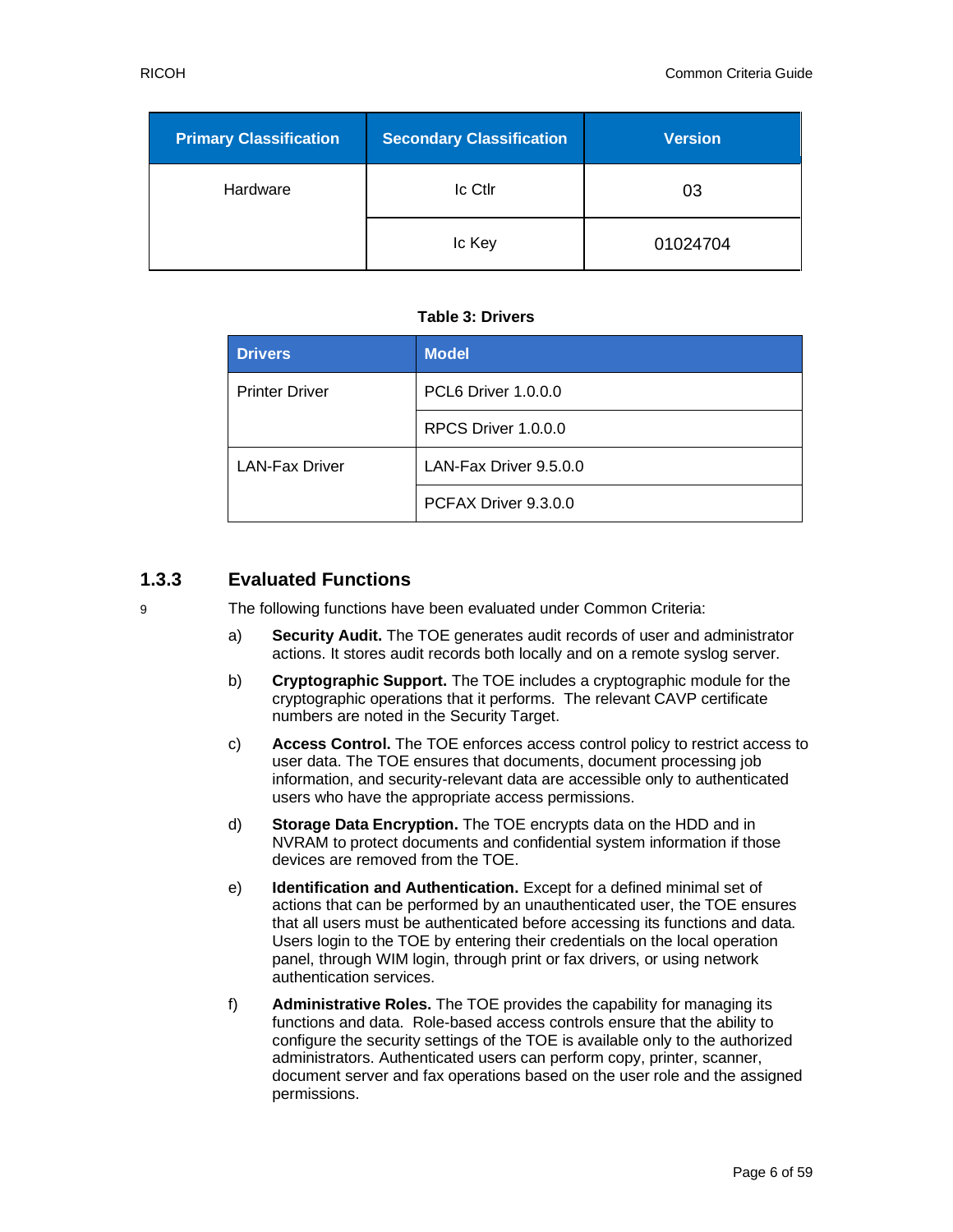- g) **Trusted Operations.** The TOE performs power-on self-tests to ensure the integrity of the TSF components. It provides a mechanism for performing trusted update that verifies the integrity and authenticity of the upgrade software before applying the updates. It uses an NTP server for accurate time.
- h) **TOE Access**. Interactive user sessions at the local and remote user interfaces are automatically terminated by the TOE after a configured period of inactivity.
- i) **Trusted Communications.** The TOE protects communications from its remote users using TLS/HTTPS, and communications with the LDAP, FTP, and NTP servers using IPsec. The TOE can be configured to protect communication with Syslog and SMTP servers using either IPsec or TLS.
- j) **PSTN Fax-Network Separation.** The TOE restricts information received from or transmitted to the telephone network to only fax data and fax protocols. It ensures that the fax modem cannot be used to bridge the LAN.
- k) **Image Overwrite**. the TOE actively overwrites residual image data stored on the HDD after a document processing job has been completed or cancelled.
- 10 **NOTE:** No claims are made regarding any other security functionality.

#### **1.3.4 Evaluation Assumptions**

11 The following assumptions were made in performing the Common Criteria evaluation. The guidance shown in the table below should be followed to uphold these assumptions in the operational environment.

<span id="page-6-1"></span>

| <b>Assumption</b>                                                                                                                                                  | <b>Guidance</b>                                                                                                                                  |  |
|--------------------------------------------------------------------------------------------------------------------------------------------------------------------|--------------------------------------------------------------------------------------------------------------------------------------------------|--|
| A.PHYSICAL — Physical security,<br>commensurate with the value of the TOE and<br>the data it stores or processes, is assumed to<br>be provided by the environment. | Ensure that the device is hosted in a<br>physically secure environment and that<br>adequate security measures are in place to<br>protect access. |  |
| A.NETWORK — The Operational<br>Environment is assumed to protect the TOE<br>from direct, public access to its LAN<br>interface.                                    | Ensure that the device is hosted on a<br>protected network environment.                                                                          |  |
| A.TRUSTED ADMIN - TOE Administrators<br>are trusted to administer the TOE according<br>to site security policies                                                   | Ensure that administrators are trustworthy -<br>e.g. implement background checks or similar<br>controls.                                         |  |
| A.TRAINED USERS - Authorized Users<br>are trained to use the TOE according to site<br>security policies                                                            | Ensure that authorized users receive<br>adequate training.                                                                                       |  |

#### **Table 4: Evaluation Assumptions**

# <span id="page-6-0"></span>**1.4 Conventions**

12 The following conventions are used in this guide:

a) CLI Command <replaceable> - This style indicates to you that you can type the word or phrase on the command line and press [Enter] to invoke a command. Text within <> is replaceable. For example: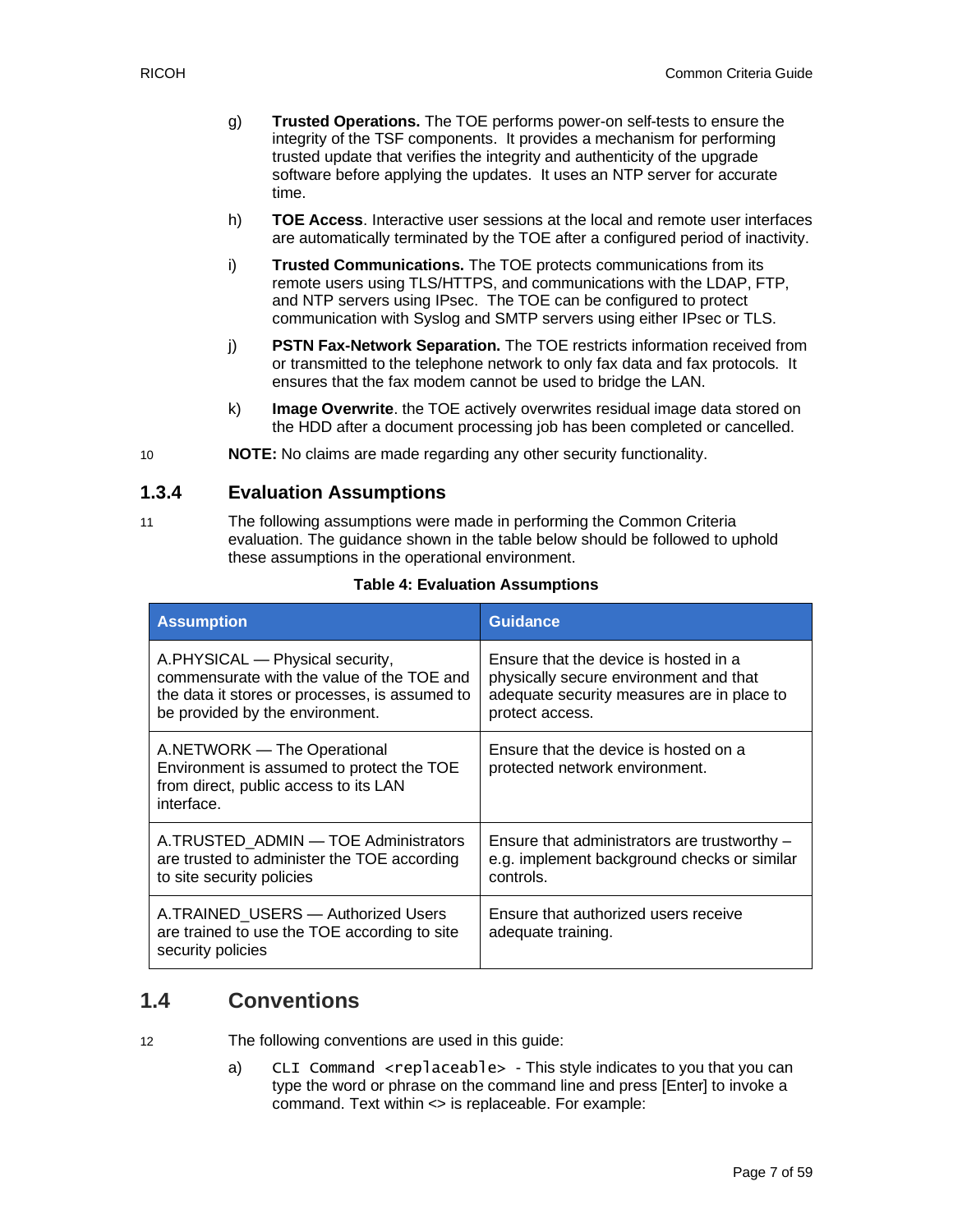Use the cat  $\leq$  filename  $>$  command to view the contents of a file

b) [key] or [key-combo] – key or key combination on the keyboard is shown in this style. For example:

The [Ctrl]-[Alt]-[Backspace] key combination exits your graphical session and returns you to the graphical login screen or the console.

c) **GUI => Reference** – denotes a sequence of GUI screen interactions. For example:

Select **File => Save** to save the file.

d) [REFERENCE] *Section* – denotes a document and section reference from [Table 5.](#page-7-1) For example:

Follow [ADMIN] *Configuring Users* to add a new user.

# <span id="page-7-0"></span>**1.5 Related Documents**

13 This guide supplements the below documents which are available on the [RICOH](https://support.ricoh.com/services/device/ccmanual/PRO_C5300_C5310/en-GB/booklist/int/index_book.htm) [Support site](https://support.ricoh.com/services/device/ccmanual/PRO_C5300_C5310/en-GB/booklist/int/index_book.htm) help pages.

<span id="page-7-1"></span>

| <b>Reference</b> |                                                                                       |
|------------------|---------------------------------------------------------------------------------------|
| [INSTALL]        | RICOH Pro C5300S/C5310S Series User Guide<br><b>Introduction and Basic Operations</b> |
| [ADMIN]          | RICOH Pro C5300S/C5310S Series User Guide<br><b>User Guide Security Reference</b>     |

#### **Table 5: Related Documents**

14 **NOTE:** The information in this guide supersedes related information in other documentation.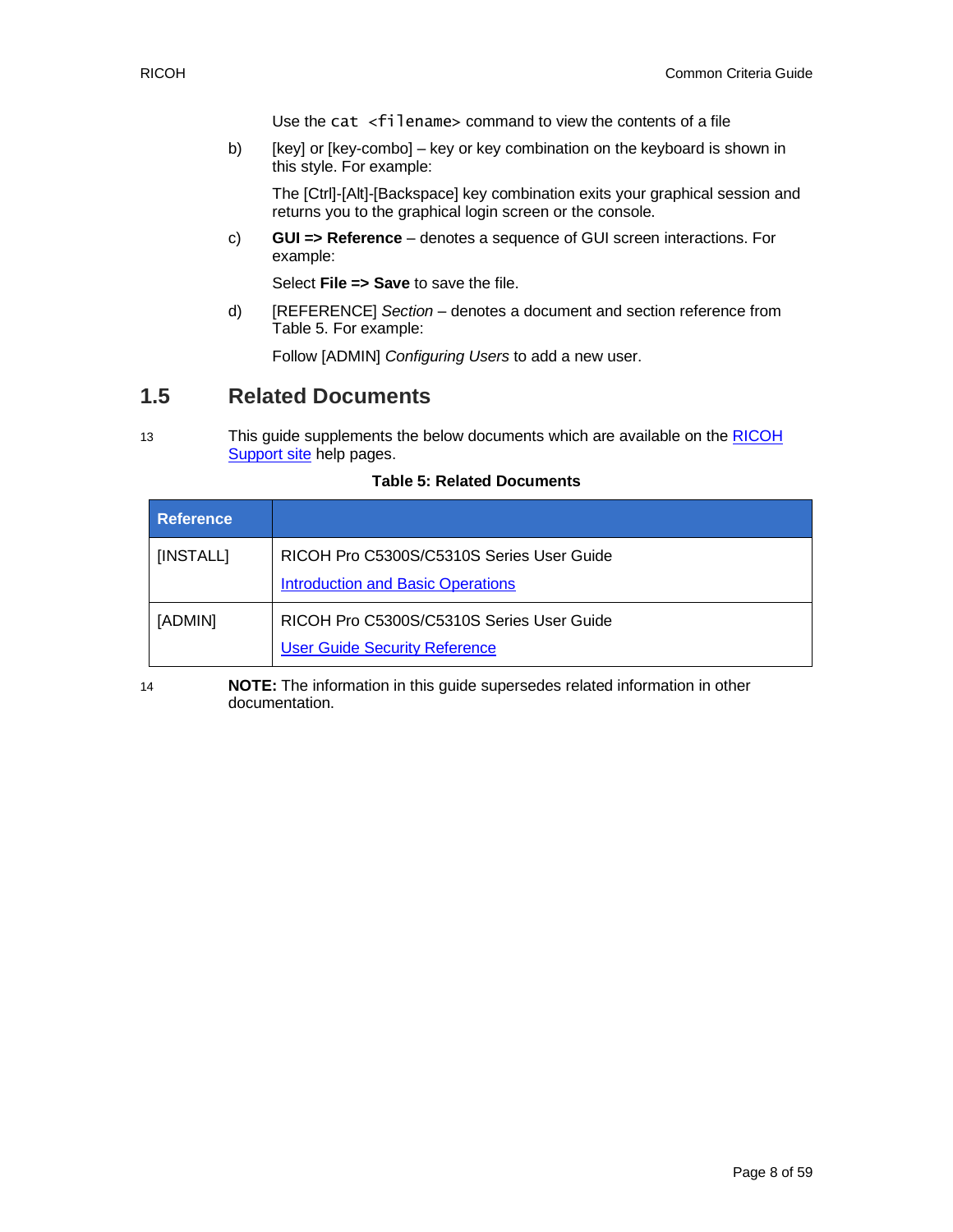# <span id="page-8-0"></span>**2 Secure Acceptance and Update**

# <span id="page-8-1"></span>**2.1 Obtaining the TOE**

15 The TOE is delivered via commercial carrier.

# <span id="page-8-2"></span>**2.2 Verifying the TOE**

- 16 To verify the TOE Model, check that the machine's model number on the label to the rear of the machine ends with -17, -27, -29 or -00 which correspond to the branding variants of RICOH PRO C5300S/C5310S included in the evaluated configuration.
- 17 To verify the TOE firmware, the authorized administrator login and use the following steps:
- 18 On the Operation Panel:
	- a) -Press [Home]
	- b) -Flick the screen to the left and then press the [Settings] icon
	- c) -Press [System Settings]
	- d) -Press [Machine/Control Panel Information]
	- e) -Press [Firmware version]

The firmware list is displayed.

On the WIM:

a) -Device Management -> Configuration->Firmware Update

This lists all the firmware except for the TPM device driver which is only shown in the Ops panel firmware listing.

# <span id="page-8-3"></span>**2.3 Power-on Self-Tests**

- 19 At system start-up, the TOE performs a firmware validity test to determine if the firmware is valid. If an error occurs and the test fails, a verification error is displayed on the control panel. The firmware validity test error will also display on the Web Image Monitor after the machine starts.
- 20 The TOE also performs software integrity test at TOE start-up by verifying the digital signature on the TOE software. Any errors are displayed on the Control Panel or on the WIM interface.

# <span id="page-8-4"></span>**2.4 Updating the TOE**

- 21 TOE updates are hand delivered by RICOH service personnel. The update packages are digitally signed and uploaded to the TOE using WIM.
- 22 For MFP Control or FCU Software, the TOE performs the following verifications installing the package:
	- a) Identifies the type of software (e.g., MFP Control, Operation Panel, FCU)
	- b) Verifies that the software model name matches the TOE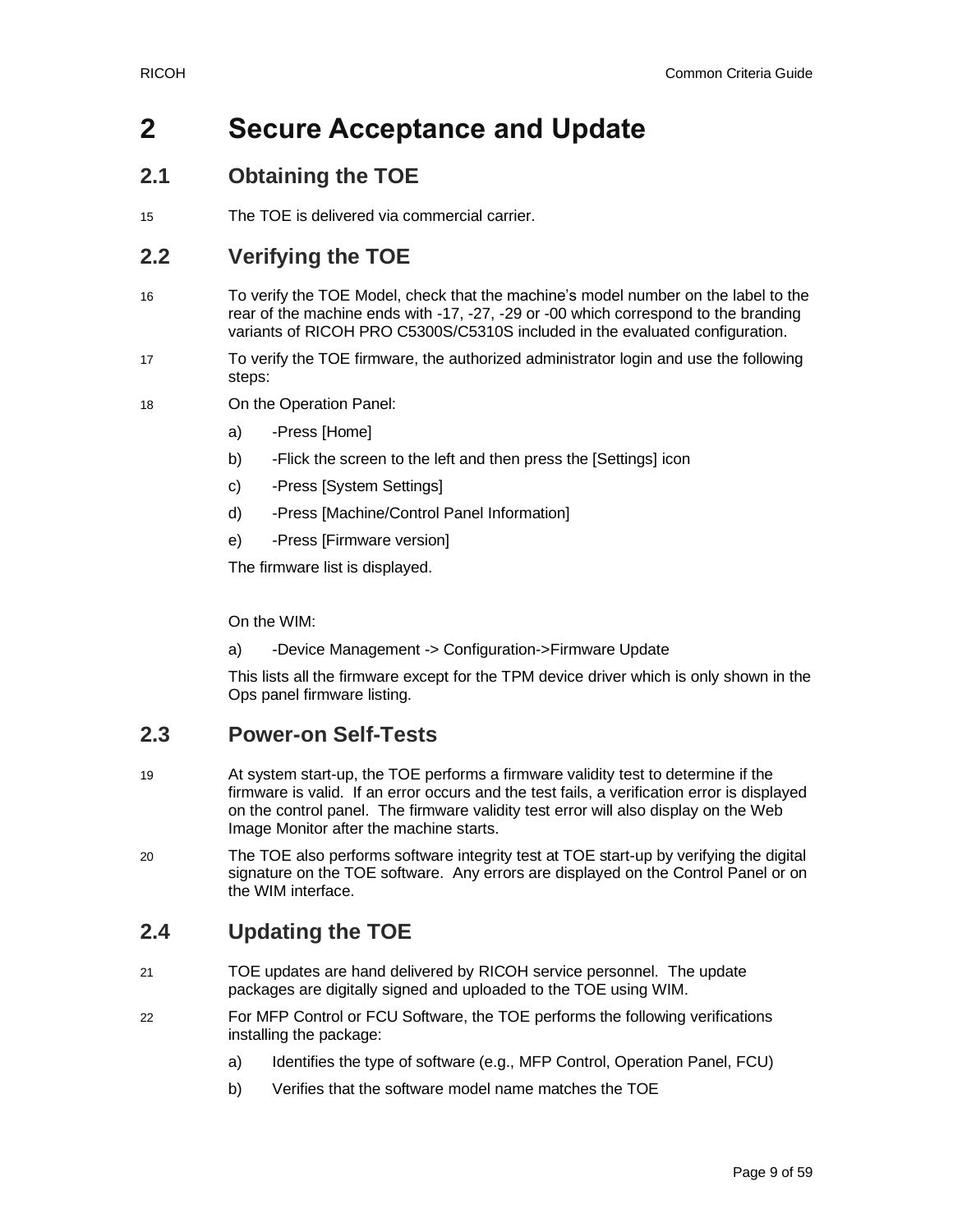- c) Verifies the digital signature on the update package.
- 1 For Operation Panel software, the TOE performs the following verifications before the installing the package:
	- a) Identifies the type of software (e.g., MFP Control, Operation Panel, FCU)
	- b) Verifies that the software model name matches the TOE
	- c) Verifies the digital signature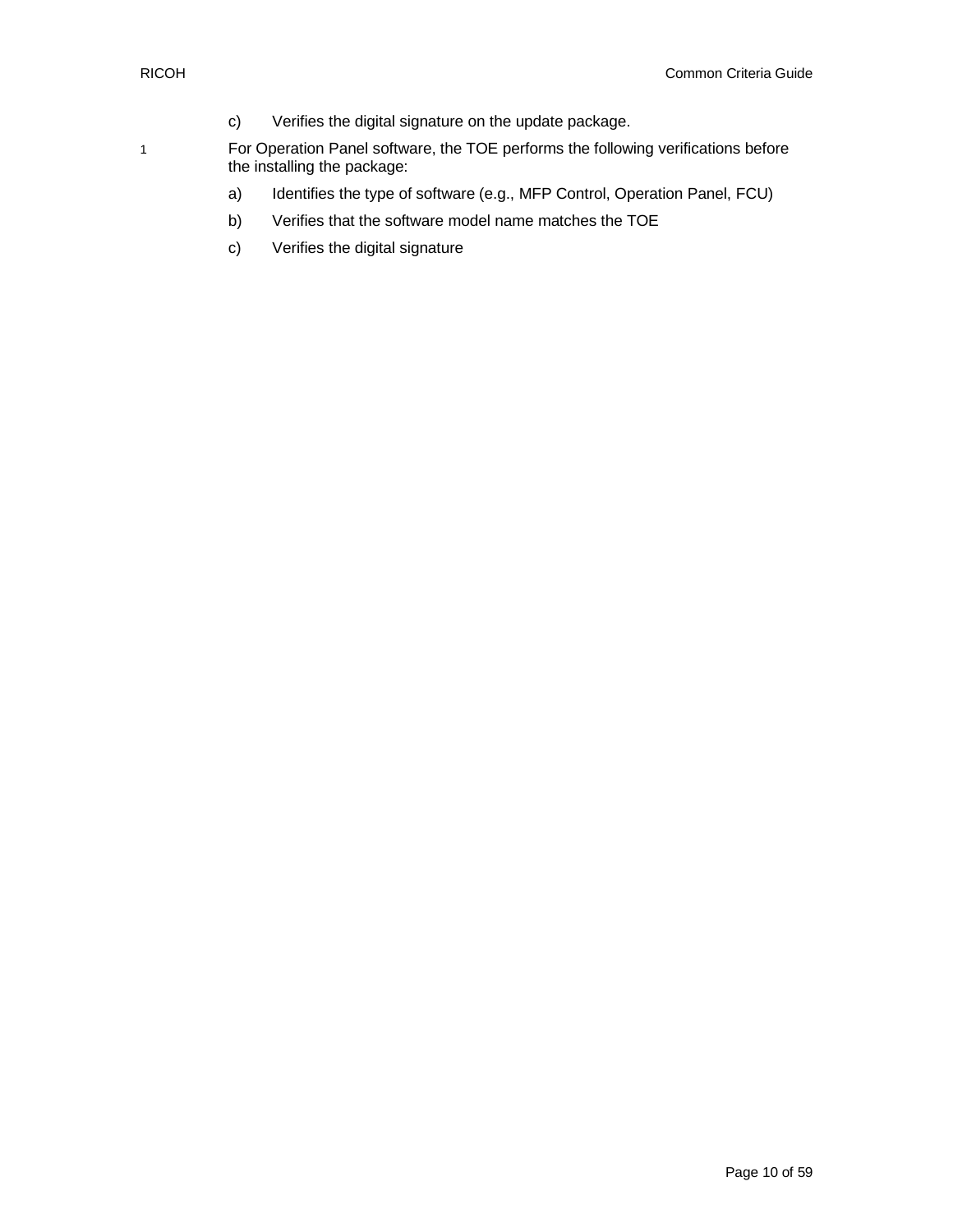# <span id="page-10-0"></span>**3 Configuration Guidance**

# <span id="page-10-1"></span>**3.1 Installation**

23 The TOE is delivered pre-installed with initial settings for CC-mode configuration performed by a RICOH Authorized Service representative.

### **3.1.1 Printer and Fax Driver**

24 The printer and LAN-Fax driver are downloaded from RICOH support site. To install the printer driver, enter the machine's IP address or host name in the [URL] box as follows:

https://(machine's IP address or host name)/printer

25 To install the LAN-Fax driver, enter the following URL in the [Printer URL] box as follow:

https://(machine's IP address or host name)/printer

- 26 Install the LAN-Fax driver (INF file) in the following location:
- 27 32-bit driver
- 28 X86\DRIVERS\LAN-FAX\X86\DISK1
- 29 64-bit driver
- 30 X64\DRIVERS\LAN-FAX\X64\DISK1

# <span id="page-10-2"></span>**3.2 Administration Interfaces**

- 31 The TOE provides the following administrator interfaces:
	- a) **Operation Panel of the MFP** is an LCD touch screen interface that provides a local user interface where users can perform copy, fax print, network transmission of documents operations. The administrator user can configure the MFP via this local interface.
	- b) **Web Image Monitor (WIM)** this is the remote user interface accessible via TLS/HTTPS where users can perform print, copy, fax, storage operations on documents. This interface provides various settings for administrators to perform limited configuration of the MFP. For additional details on how to launch the WIM interface see ['Using Web Image Monitor"](https://support.ricoh.com/services/device/ccmanual/PRO_C5300_C5310/en-GB/intro/int/wim.htm) in the Introduction and Basic Operations section of the User Guide.

# <span id="page-10-3"></span>**3.3 Initial Configuration**

- 32 Both the Operation Panel and the WIM are used to setup initial configuration of the MFP TOE. Administrator must be registered during the initial setup by entering a username/password combination. Procedures 1 through 3 describe the sequential steps for initial configuration of the TOE.
- 33 The following warnings are noted:
	- a) Before using the MFP, the encryption key to encrypt the data in the machine must be provided by the service representative or be newly created.
	- b) Back up the encryption key only when the machine is not operating.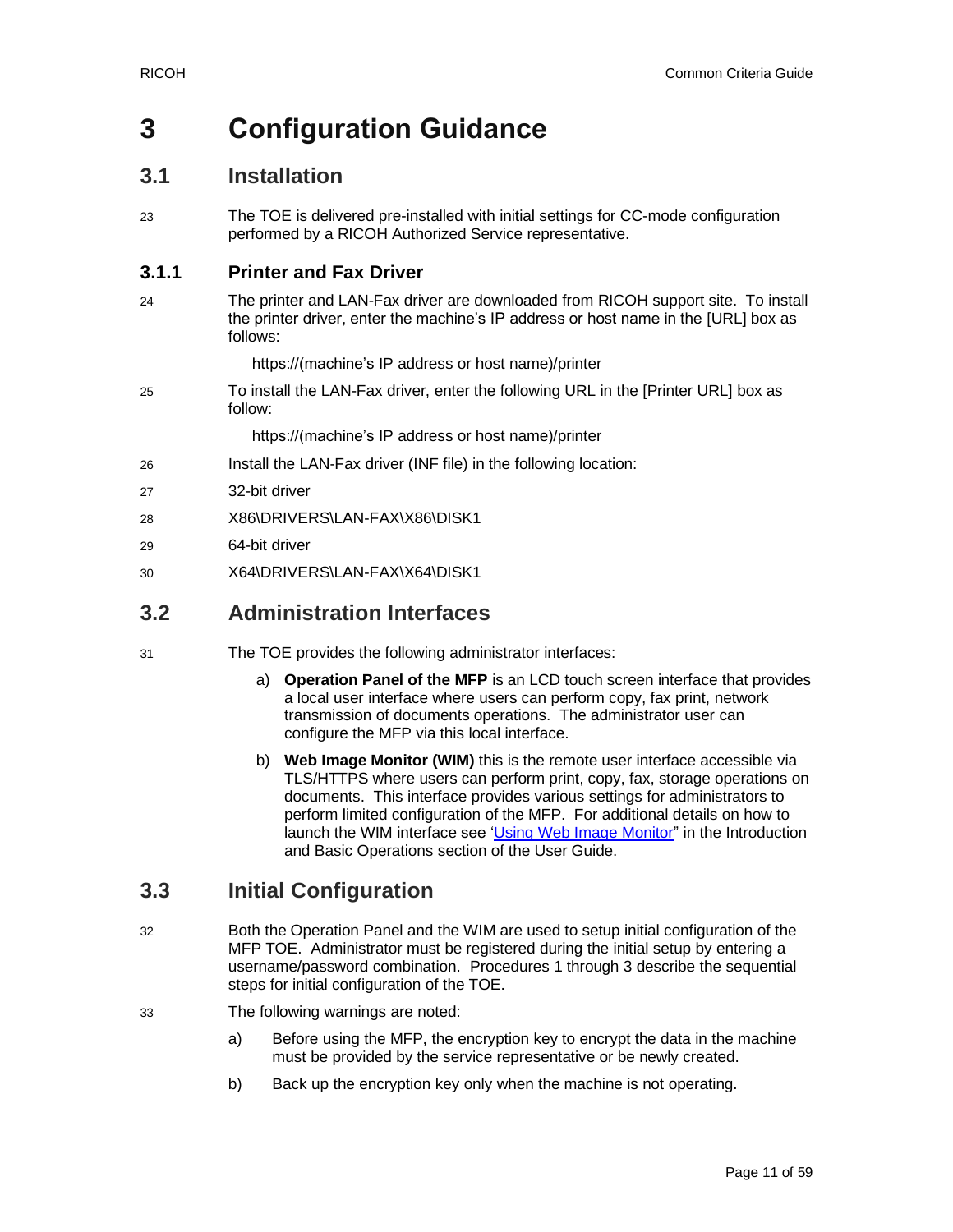- c) For faxing, use the public switched telephone network. IP-Fax and Internet Fax are not CC conformant.
- d) For print jobs and fax transmissions from the client computer, use IPP-SSL authentication.
- e) If the message "SD Card authentication has failed" is displayed, contact RICOH Service Representative.
- f) In the event of a hard disk error, the machine will display options to initialize the disk or not. Note that user authentication might fail after a hard disk initialization, if this happens, contact the service representative.
- g) To send files by e-mail using the scanner or fax function, install the user certificate when registering a user in the address book and set the encryption setting to [Encrypt All]. When you display addresses to send an e-mail, a  $\blacksquare$ icon will appear next to destinations for which [Encrypt All] has been set.
- h) When using Scan to Folder complete the following steps:
	- 1. The Scan to Folder destination (FTP or SMB server) must be registered in the address book by the administrator.
	- 2. When you register the Scan to Folder destination in the address book, go to "Protection -> Protect Destination -> Access Privileges" Click [Change] and then and then select [Read- on]y] for users who are allowed to access the Scan to Folder destination.
	- 3. Configure IPsec for the server selected as the Scan to Folder destination
- i) Before receiving faxes, specify "Stored Reception File User Setting" in the Fax setting.
- j) When you configure "Program Special Sender" in the fax mode, do not specify "Forwarding per Sender" or "Memory Lock RX per Sender" before registering or changing special senders.
- k) The file creator (owner) has the authority to grant [Full Control] privileges to other users for stored documents in the Document Server. However, administrators should tell users that [Full Control] privileges are meant only for the file creator (owner).
- l) When using Web Image Monitor, users should not access other Web sites. Users should logout of WIM when it is not being used.
- m) Obtain log files by downloading them via Web Image Monitor or by automatic log collection.
- n) To prevent incorrect timestamps from being recorded in the audit log, ensure that the Audit Server that connects to the MFP is synchronized with the MFP.
- o) If the power plug is pulled out before the main power is turned off so that the machine is shut down abnormally, the date and time when the main power is turned off (the value for "Main Power Off", which is an attribute of the eco log) is not registered correctly to the "eco" log.
- p) When you specify "HDD Erase Method" in "Erase All Memory", do not select "Format".
- q) Do not assign "Reception File Settings" to a Quick Operation key in Fax mode.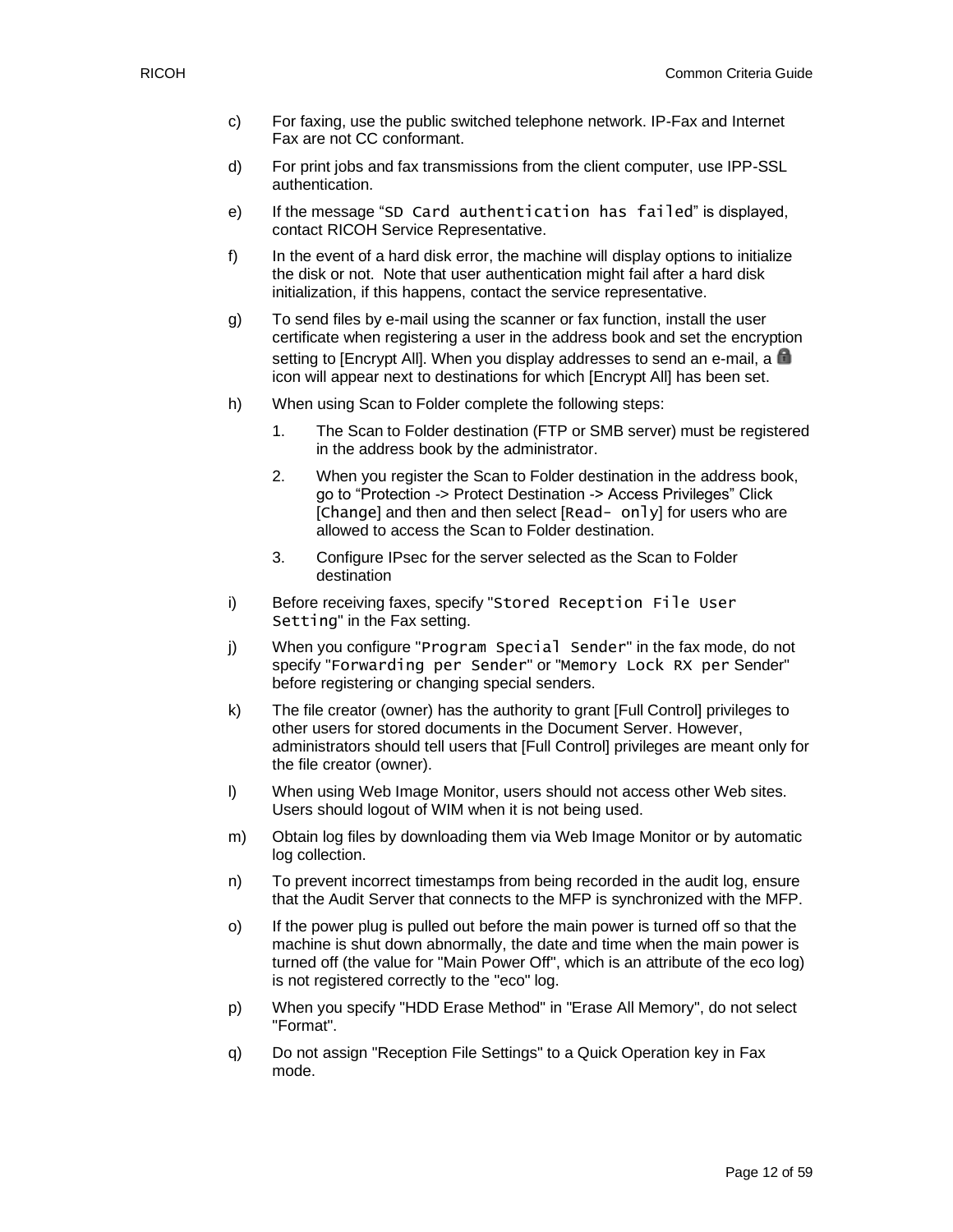- r) When you delete all logs, make sure that the following functions are not being used:
	- i) Scan file transmission
	- ii) When switching from [On] to [Off] in [Document Server Function] in [Administrator Tools] in [System Settings], delete all the received fax documents and specify the following settings again:
		- 1. System Settings
		- 2. Administrator Tools -> Document Server Function -> Select [On]
		- 3. Fax Settings
		- 4. Reception Settings -> Reception File Settings -> Store [On]
		- 5. Reception Settings -> Reception File Settings -> Print [Off]
- s) If [SHA1] in [DIGEST] in [TCP/IP] in [Network Security] in [Security] in [Configuration] in [Device Management] has been switched from [Active] to [Inactive] on Web Image Monitor, [SSL3.0] is automatically set to [Active]. In such a case set [SHA1] to [Inactive], and then, in [Configuration] in [Device Management] on Web Image Monitor, specify the following setting:
	- i) Security -> Network Security -> SSL/TLS
	- ii) Set "TLS1.2" to [Active] and all others to [Inactive]

#### **3.3.1 Procedure 1 – Settings Specified using the Operation Panel**

- 34 Follow the instructions in ["Registering Administrators Before Using the Machine"](https://support.ricoh.com/services/device/ccmanual/PRO_C5300_C5310/en-GB/security/int/administrator.htm) to activate the administrator account that would configure the machine. Enter passwords for administrator and supervisor, these are the authorized administrators roles that comprise U.ADMIN and the only roles with permissions to configure the TOE and the TSF.
- 35 Login to the operation panel as the administrator to configure the settings below.
- 36 Select "English" from "Change Language". Delete all the icons on the Home screen except for "Copier (Classic)", "Scanner (Classic)", "Fax (Classic)" "settings", "Printer", "Document Server (Classic)", "Address Book", "Fax RX File Widget". Do not reregister the deleted icons.

#### **3.3.1.1 System Settings**

37 The administrator must specify the settings in [System Settings] within the ranges shown in [Table 6.](#page-12-0)

#### **Table 6: System Settings**

<span id="page-12-0"></span>

| l Tab           | ltem                   | <b>Settings</b>                                                                                  |
|-----------------|------------------------|--------------------------------------------------------------------------------------------------|
| Date/Time/Timer | Date/Time<br>Time Zone | Set the appropriate time zone.<br>The specified setting is applied<br>after the machine reboots. |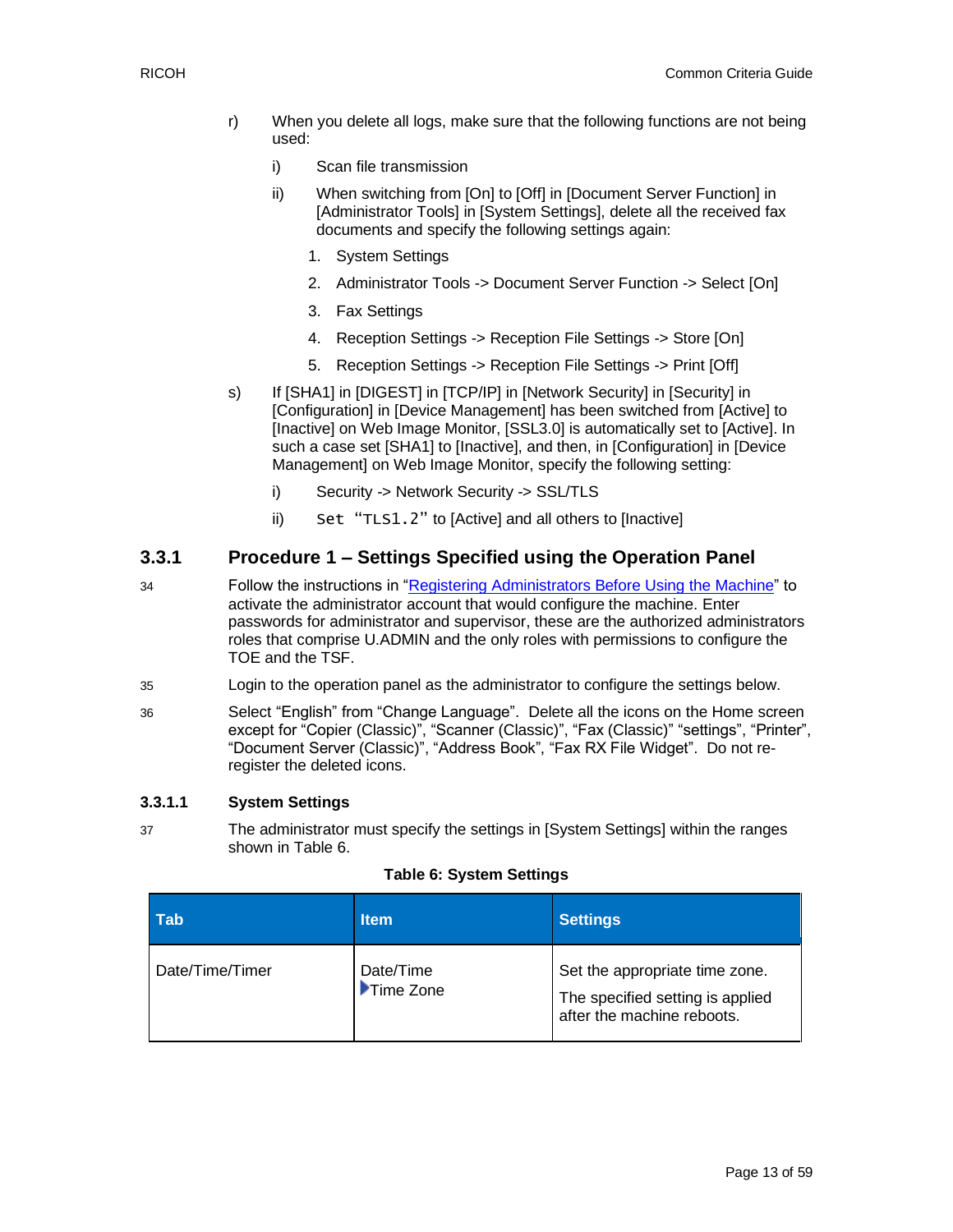| <b>Tab</b>        | <b>Item</b>                                               | <b>Settings</b>                                                                                                                  |
|-------------------|-----------------------------------------------------------|----------------------------------------------------------------------------------------------------------------------------------|
| Date/Time/Timer   | Date/Time<br>Daylight Saving Time                         | Set the appropriate daylight-<br>saving time.                                                                                    |
|                   |                                                           | The specified setting is applied<br>after the machine reboots. Reboot<br>the machine after configuring this<br>setting.          |
| Date/Time/Timer   | Date/Time<br>Set Date                                     | Set the appropriate date.                                                                                                        |
| Date/Time/Timer   | Date/Time<br>Set Time                                     | Set the appropriate time.                                                                                                        |
| Date/Time/Timer   | Date/Time<br>Auto Logout Timer                            | Select [On], and then set the<br>range for the timer between 10-<br>999 seconds.                                                 |
|                   |                                                           | <b>Note:</b> Set the same range of<br>minutes for auto-logout and the<br>auto-sleep timer.                                       |
| Network/Interface | IP Address (IPv4)<br><b>IPv4 Address</b><br>Configuration | Specifying a static IPv4 address                                                                                                 |
|                   |                                                           | Enter the IPv4 address and<br>subnet mask.                                                                                       |
|                   |                                                           | Obtaining the DHCP server<br>address automatically                                                                               |
|                   |                                                           | Select [Auto-Obtain (DHCP)].                                                                                                     |
| Network/Interface | IP Address (IPv4)                                         | Enter the IPv4 gateway address.                                                                                                  |
|                   | IPv4 Gateway Address                                      |                                                                                                                                  |
| Network/Interface | <b>DNS Configuration</b>                                  | Specify this only if you are using a<br>static DNS server.                                                                       |
|                   |                                                           | Specifying a static DNS server                                                                                                   |
|                   |                                                           | Enter the IPv4 address in "DNS<br>Server 1", "DNS Server 2", and<br>"DNS Server 3". (Specify DNS<br>Server 2 and 3 if required.) |
|                   |                                                           | Obtaining the DHCP server<br>address automatically                                                                               |
|                   |                                                           | Select [Auto-Obtain (DHCP)].                                                                                                     |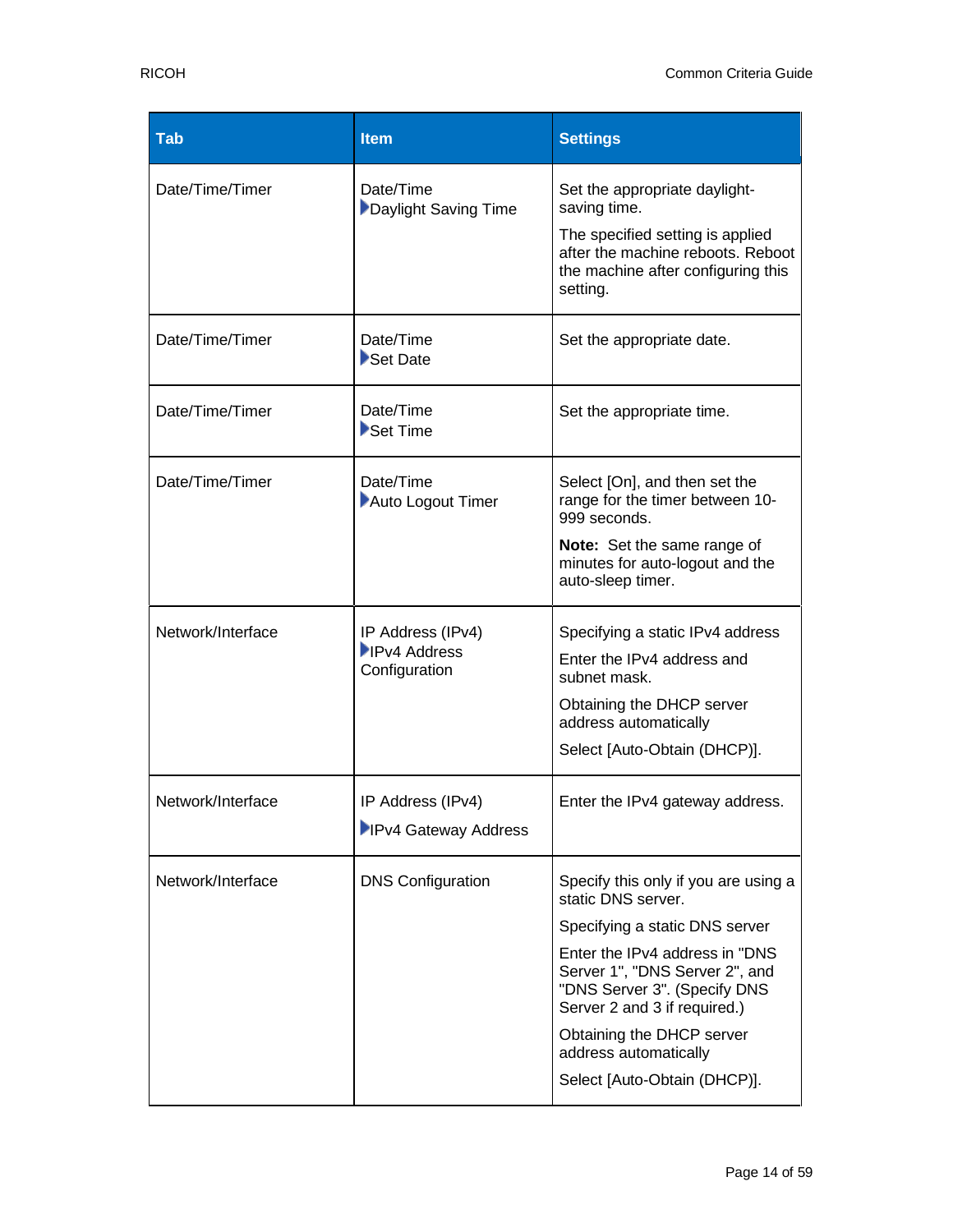| Tab               | <b>Item</b>                                                                    | <b>Settings</b>    |
|-------------------|--------------------------------------------------------------------------------|--------------------|
| Network/Interface | <b>Effective Protocol</b><br>P <sub>1</sub> P <sub>V4</sub>                    | [Active]           |
| Network/Interface | <b>Effective Protocol</b><br>PV6                                               | [Inactive]         |
| Network/Interface | <b>SMB</b><br>SMB Client Advanced<br>Settings<br>SMBv2/SMBv3                   | [Active]           |
| Network/Interface | <b>IEEE 802.1X</b><br><b>Authentication for Ethernet</b>                       | [Inactive]         |
| Network/Interface | <b>MLP Network Interface</b><br>settings                                       | [Wi-Fi Connection] |
| Network/Interface | <b>Control Panel: Wireless</b><br>LAN<br><b>Wi-Fi</b>                          | [Off]              |
| Network/Interface | <b>Control Panel: Wireless</b><br>LAN<br><b>Wireless Direct</b>                | [Off]              |
| Network/Interface | <b>Control Panel: Proxy</b><br>Settings<br>Use Proxy                           | [Disable]          |
| Network/Interface | Bluetooth<br>Bluetooth                                                         | [Off]              |
| Network/Interface | <b>External Interface</b><br><b>Software Settings</b><br>Select IC Card Reader | [Do not Use]       |
| Network/Interface | <b>USB Port</b><br>USB Port                                                    | [Inactive]         |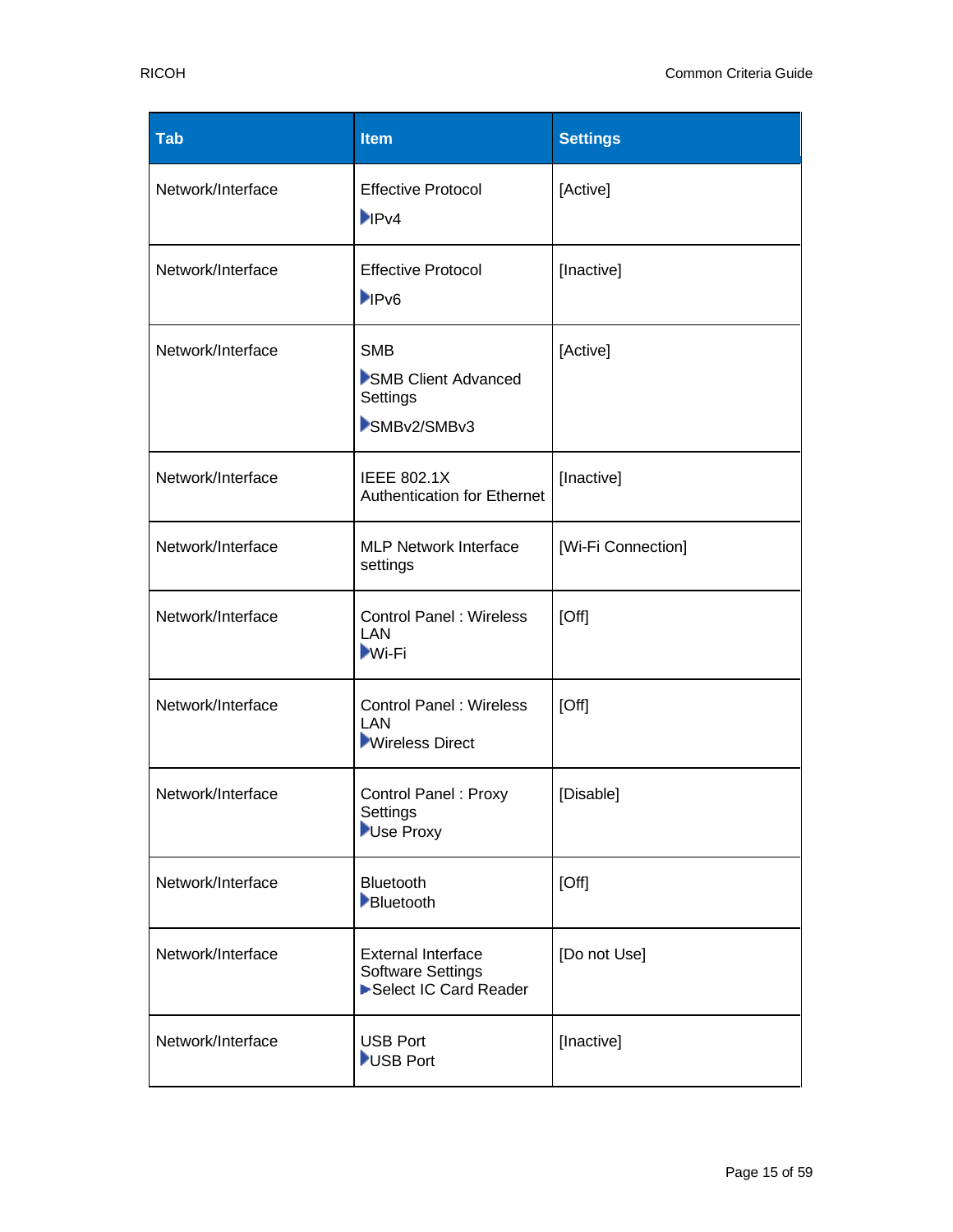| <b>Tab</b>                 | <b>Item</b>                                                                                                                                                      | <b>Settings</b>                                                                                                                                                                                                               |
|----------------------------|------------------------------------------------------------------------------------------------------------------------------------------------------------------|-------------------------------------------------------------------------------------------------------------------------------------------------------------------------------------------------------------------------------|
| Settings for Administrator | Authentication/Charge<br>Administrator<br>Authentication/User<br>Authentication/App Auth.<br>Administrator<br>Authentication<br>Management<br>User Management    | Set [Administrator Authentication]<br>to [On], and then select<br>[Administrator Tools] in [Available<br>Settings].                                                                                                           |
| Settings for Administrator | Authentication/Charge<br>Administrator<br>Authentication/User<br>Authentication/App Auth.<br>Administrator<br>Authentication<br>Management<br>Machine Management | Set [Admin. Authentication] to<br>[On], and then select [General<br>Features], [Tray Paper Settings],<br>[Timer Settings], [Interface<br>Settings], [File Transfer], and<br>[Administrator Tools] in [Available<br>Settings]. |
| Settings for Administrator | Authentication/Charge<br>Administrator<br>Authentication/User<br>Authentication/App Auth.<br>Administrator<br>Authentication<br>Management<br>Network Management | Set [Admin. Authentication] to<br>[On], and then select [Interface<br>Settings], [File Transfer], and<br>[Administrator Tools] in [Available<br>Settings].                                                                    |
| Settings for Administrator | Authentication/Charge<br>Administrator<br>Authentication/User<br>Authentication/App Auth.<br>Administrator<br>Authentication<br>Management<br>File Management    | Set [Admin. Authentication] to<br>[On], and then select<br>[Administrator Tools] in [Available<br>Settings].                                                                                                                  |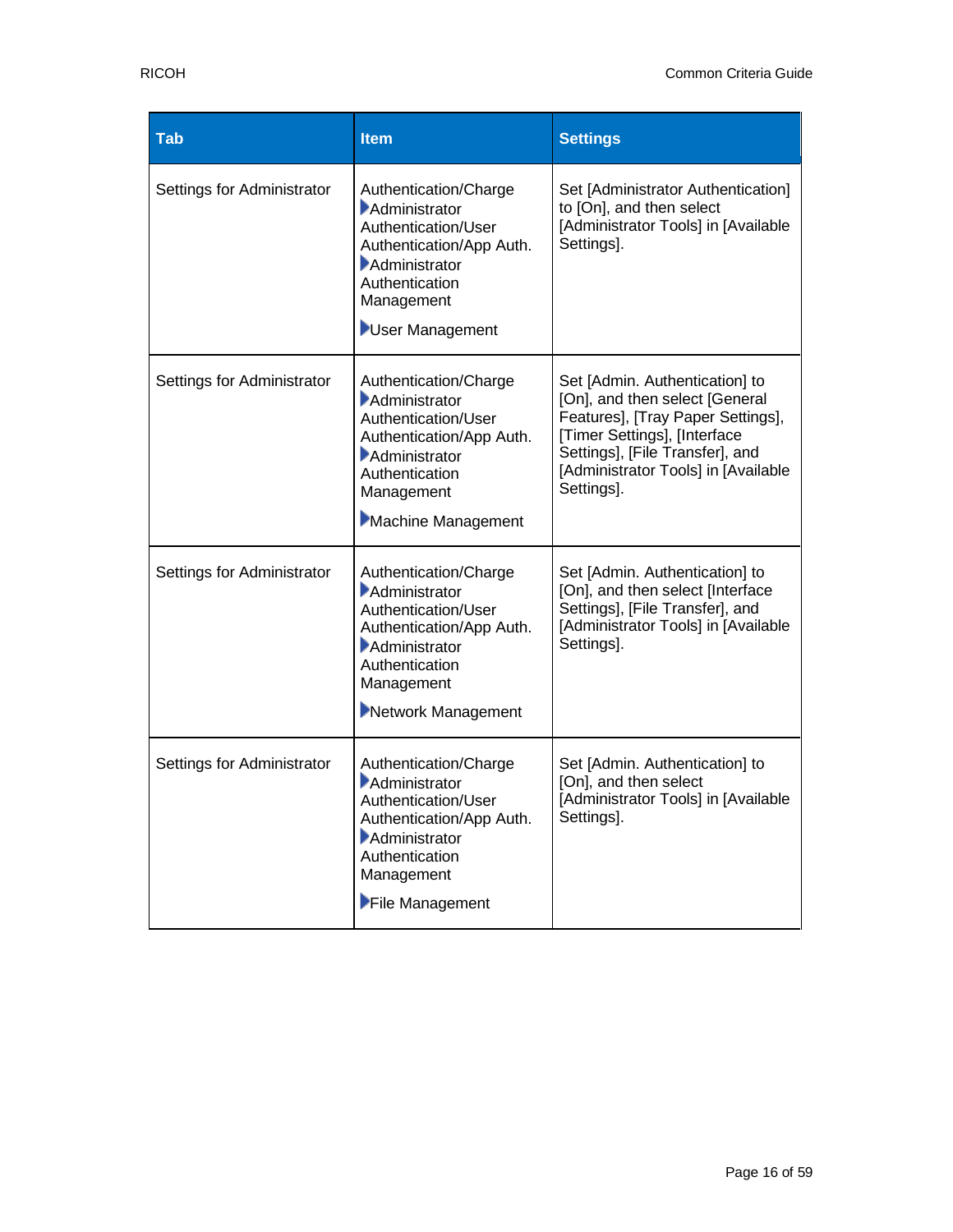| <b>Tab</b>                 | <b>Item</b>                                                                                                                                                                                                  | <b>Settings</b>                                                                                                                                                     |
|----------------------------|--------------------------------------------------------------------------------------------------------------------------------------------------------------------------------------------------------------|---------------------------------------------------------------------------------------------------------------------------------------------------------------------|
| Settings for Administrator | Authentication/Charge<br>Administrator<br>Authentication/User<br>Authentication/App Auth.<br>Register/Change<br>Administrator<br>Set Administrator Login<br>User Name/Login<br>Password<br>Administrator 1-4 | Specify settings for one or more<br>administrators.<br>Specify the administrator's "Login<br>User Name" and "Login<br>Password".                                    |
| Settings for Administrator | Authentication/Charge<br>Administrator<br>Authentication/User<br>Authentication/App Auth.<br>Register/Change<br>Administrator<br>Set Administrator<br>Privileges                                             | Assign all administrator roles<br>(user administrator, machine<br>administrator, network<br>administrator, and file<br>administrator) to a single<br>administrator. |
| Settings for Administrator | Authentication/Charge<br>Administrator<br>Authentication/User<br>Authentication/App Auth.<br>Register/Change<br>Administrator<br>Set Administrator Login<br>User Name/Login<br>Password<br>Supervisor        | Change the supervisor's "Login<br>User Name" and "Login<br>Password".<br>Note: This operation can only be<br>performed by the supervisor.                           |
| Settings for Administrator | Authentication/Charge<br>Administrator<br>Authentication/User<br>Authentication/App Auth.<br>Setting for Entering<br><b>Authentication Password</b>                                                          | [Only 1 Byte Characters]                                                                                                                                            |
| Settings for Administrator | Authentication/Charge<br>Administrator<br>Authentication/User<br>Authentication/App Auth.<br>Application                                                                                                     | Set [Copier Function], [Printer<br>Function], [Document Server<br>Function], [Fax Function] and<br>[Scanner Function] to [On].                                      |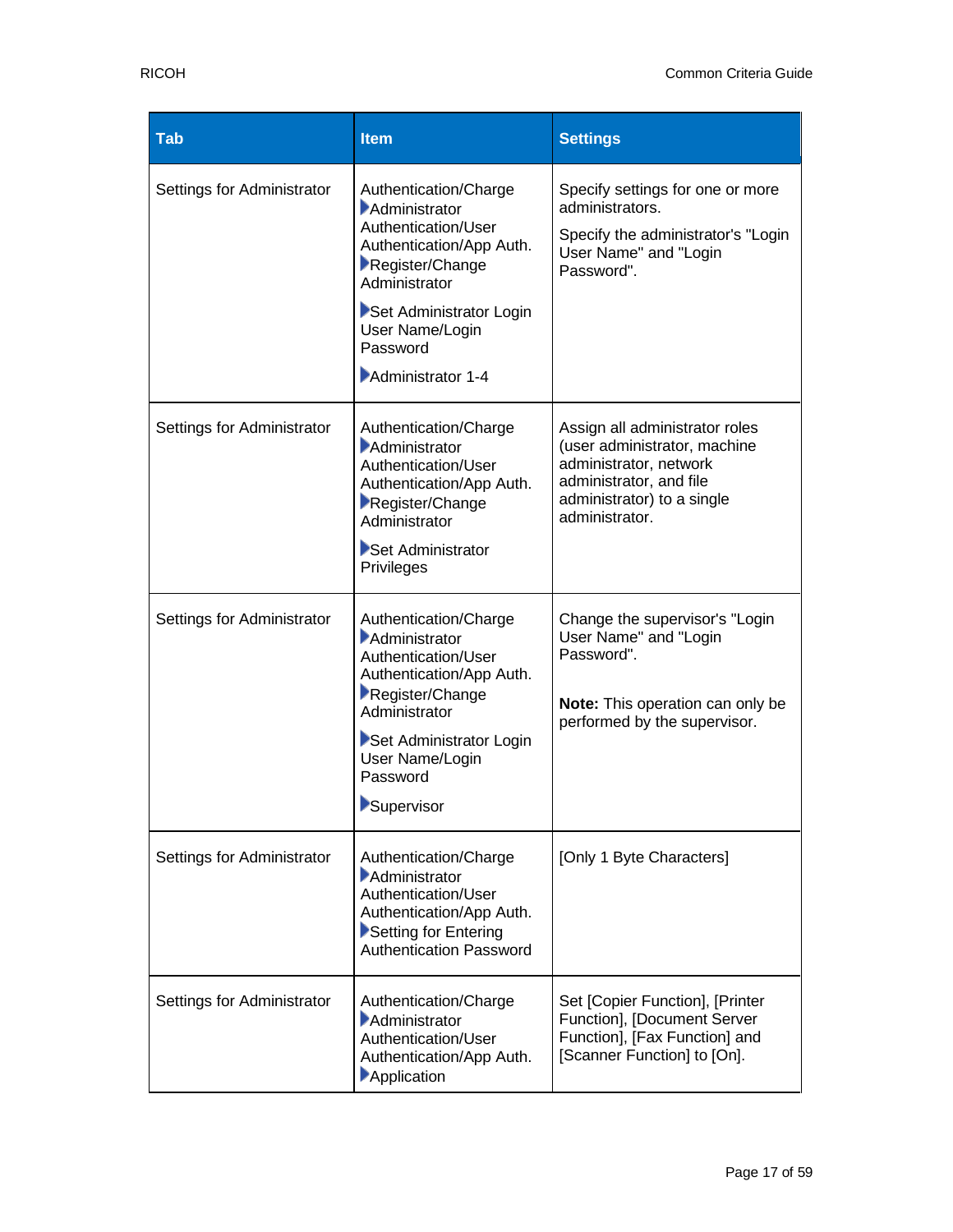| <b>Tab</b>                 | <b>Item</b>                                                                                                              | <b>Settings</b> |
|----------------------------|--------------------------------------------------------------------------------------------------------------------------|-----------------|
|                            | Authentication<br>Management                                                                                             |                 |
| Settings for Administrator | Authentication/Charge<br>Administrator<br>Authentication/User<br>Authentication/App Auth.<br>User's Own<br>Customization | [Prohibit]      |
| Settings for Administrator | Authentication/Charge<br>Administrator<br>Authentication/User<br>Authentication/App Auth.<br>LDAP Search                 | [Off]           |
| Settings for Administrator | Security<br>Extended Security<br>Settings<br>Restrict Display of User<br>Information                                     | [On]            |
| Settings for Administrator | Security<br>Extended Security<br>Settings<br>Restrict Adding of User<br>Destinations (Fax)                               | [On]            |
| Settings for Administrator | Security<br>Extended Security<br>Settings<br>Restrict Adding of User<br>Destinations (Scanner)                           | [On]            |
| Settings for Administrator | Security<br>Extended Security<br>Settings<br>Restrict Use of<br>Destinations (Fax)                                       | [On]            |
| Settings for Administrator | Security<br>Extended Security<br>Settings                                                                                | [On]            |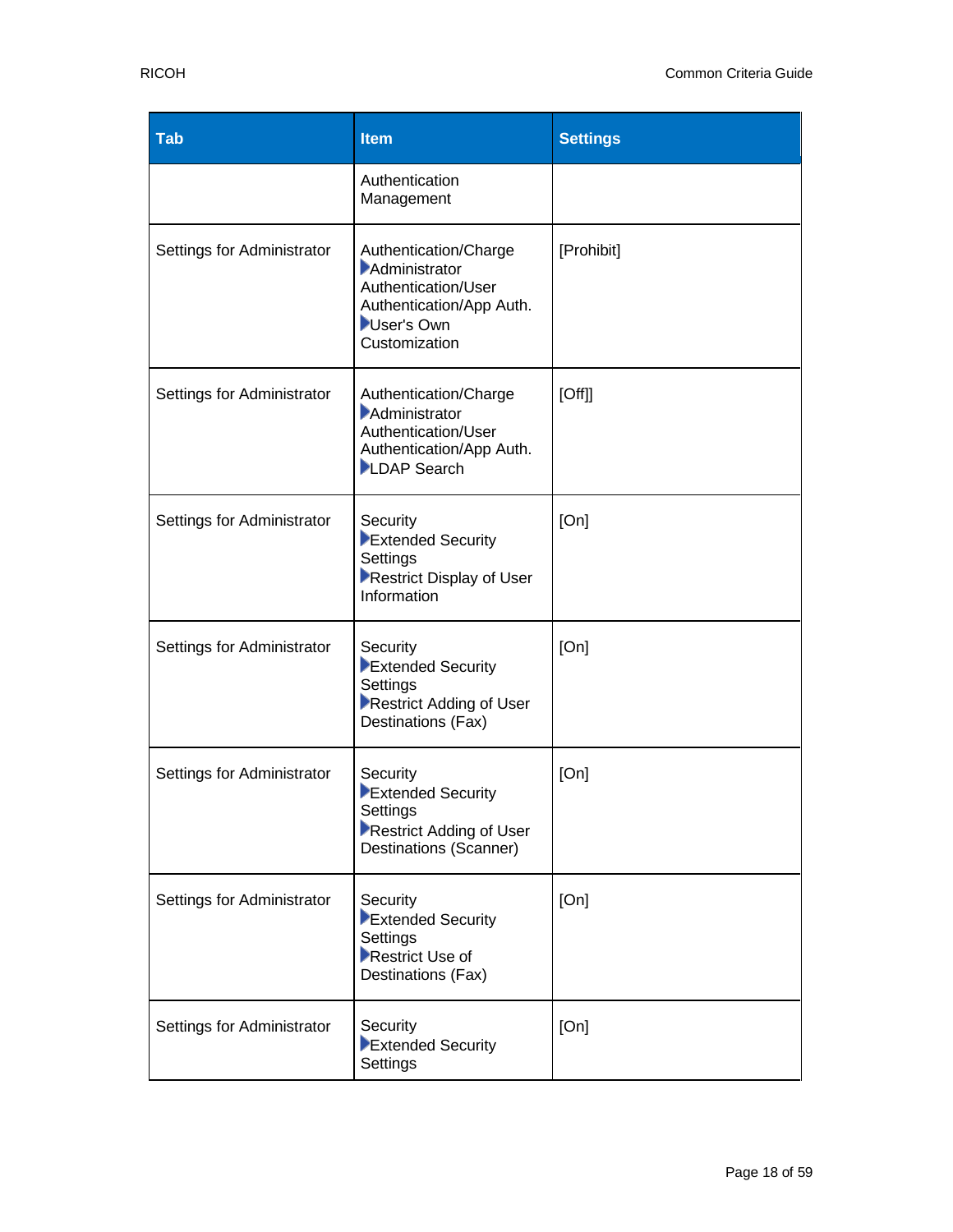| <b>Tab</b>                 | <b>Item</b>                                                                      | <b>Settings</b>                                                                                                                                                                                                                            |
|----------------------------|----------------------------------------------------------------------------------|--------------------------------------------------------------------------------------------------------------------------------------------------------------------------------------------------------------------------------------------|
|                            | Restrict Use of<br>Destinations (Scanner)                                        |                                                                                                                                                                                                                                            |
| Settings for Administrator | Security<br>Extended Security<br>Settings<br>Transfer to Fax Receiver            | [Prohibit]                                                                                                                                                                                                                                 |
| Settings for Administrator | Security<br>Extended Security<br>Settings<br>Authenticate Current Job            | [Access Privilege]                                                                                                                                                                                                                         |
| Settings for Administrator | Security<br>Extended Security<br>Settings<br>Update Firmware                     | [Prohibit]                                                                                                                                                                                                                                 |
| Settings for Administrator | Security<br>Extended Security<br>Settings<br>Change Firmware<br><b>Structure</b> | [Prohibit]                                                                                                                                                                                                                                 |
| Settings for Administrator | Security<br>Extended Security<br>Settings<br>Password Policy                     | Set "Complexity Setting" to [Level<br>1] or [Level 2], press [Change] on<br>the right of "Minimum Character<br>No.", and then set the number of<br>characters to 15 or more.                                                               |
|                            |                                                                                  | For example, to set the number of<br>characters to 15, press the<br>number key "1" and "5", and then<br>"#".                                                                                                                               |
|                            |                                                                                  | Note - The TOE requires<br>minimum of 15 characters.<br>Passwords must be composed of<br>any combination of upper and<br>lower case letters, numbers and<br>the following special characters: [<br>"!", "@", "#", "\$", "%", "^", "&", "*" |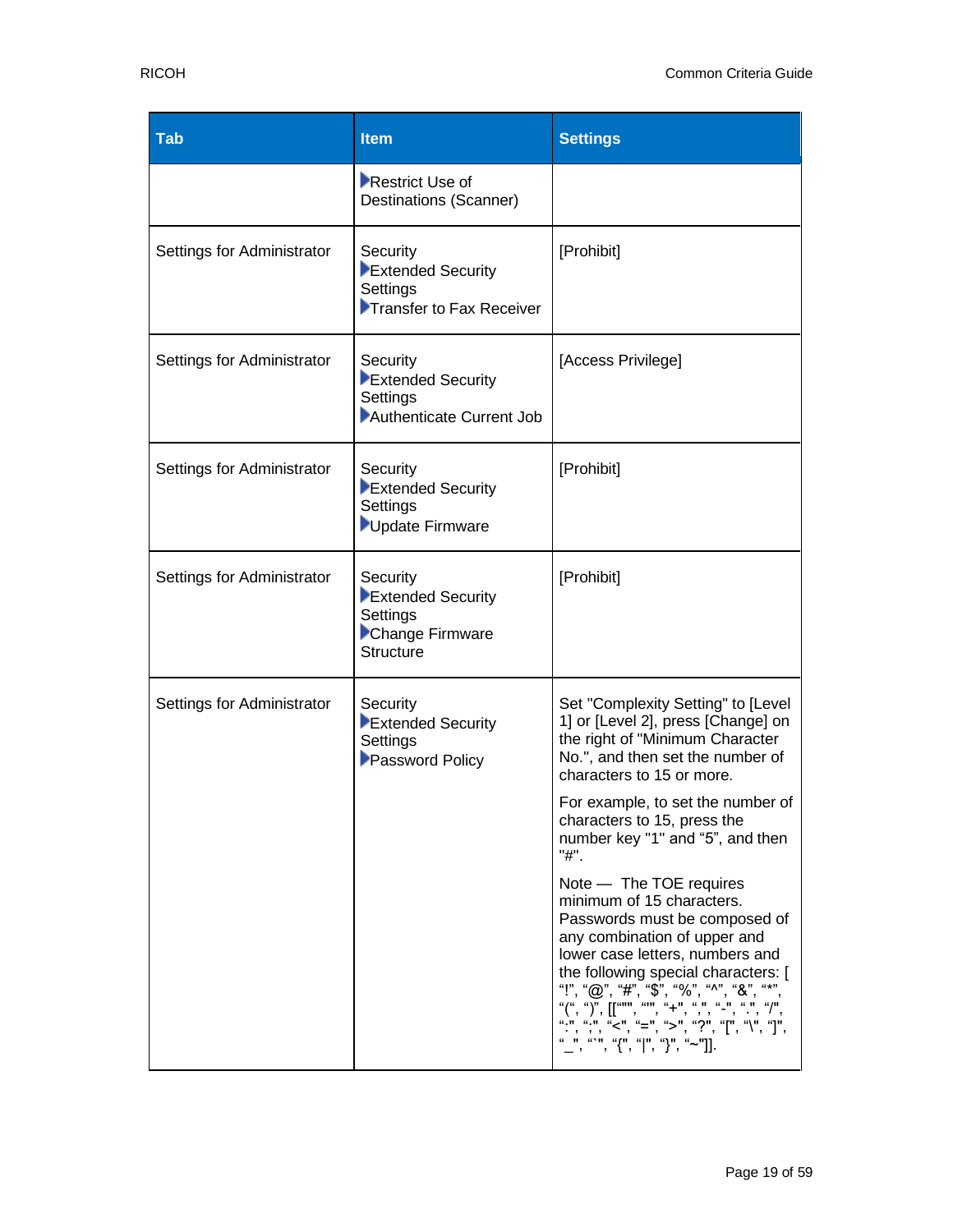| <b>Tab</b>                 | <b>Item</b>                                                                                  | <b>Settings</b>                                                                                                                                                                          |
|----------------------------|----------------------------------------------------------------------------------------------|------------------------------------------------------------------------------------------------------------------------------------------------------------------------------------------|
| Settings for Administrator | Security<br>Extended Security<br>Settings<br>Security Setting for<br><b>Access Violation</b> | [Off]                                                                                                                                                                                    |
| Settings for Administrator | Security<br>Service Mode Lock                                                                | [On]                                                                                                                                                                                     |
| Settings for Administrator | Security<br>Server Settings<br>Server Function                                               | [Inactive]                                                                                                                                                                               |
| Settings for Administrator | Data Management<br>Auto Erase Memory<br>Setting                                              | Select [On], and then select<br>[NSA], [DoD], or [Random<br>Numbers].<br>If you set this to [Random<br>Numbers], set [Number of Erase]<br>to three or more.                              |
| Settings for Administrator | Data Management<br>Job Execution<br><b>Restrictions When Log</b><br>Limit is Reached         | [Off]                                                                                                                                                                                    |
| Settings for Administrator | Data Management<br>Transfer Log Setting                                                      | [Do not Forward]                                                                                                                                                                         |
| Settings for Administrator | File Management<br>Machine Data Encryption<br>Settings                                       | Ensure that the current data has<br>been encrypted.<br>If the data has been encrypted,<br>the following message will<br>appear: "The current data in the<br>machine has been encrypted." |
| Settings for Administrator | File Management<br>Auto Delete File in<br><b>Document Server</b>                             | Select [Specify Days], [Specify<br>Hours] or [Off]                                                                                                                                       |
| Settings for Administrator | <b>File Management</b><br>Document Server<br>Function                                        | Select [On]                                                                                                                                                                              |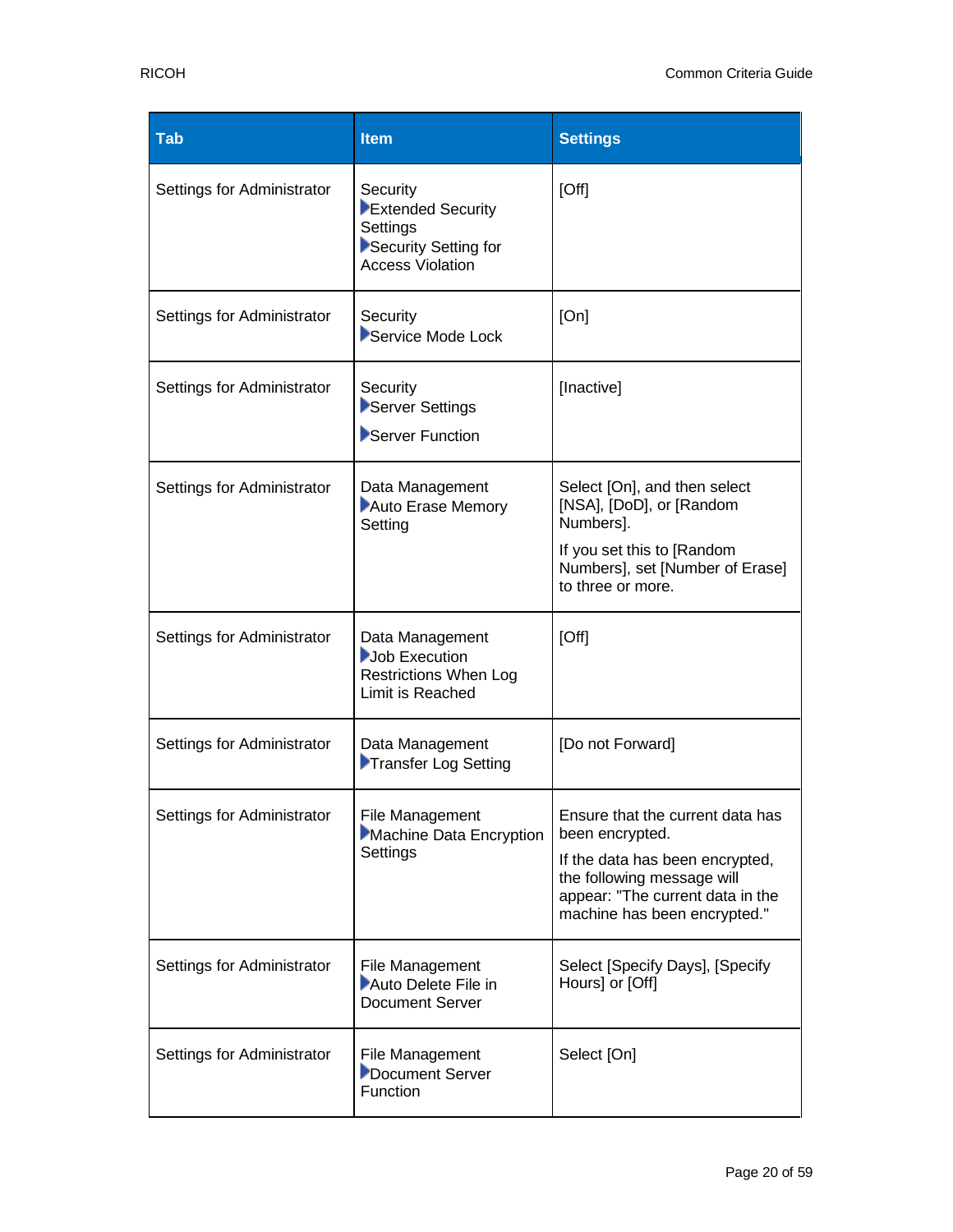| <b>Tab</b>                 | <b>Item</b>                                                                                                       | <b>Settings</b> |
|----------------------------|-------------------------------------------------------------------------------------------------------------------|-----------------|
| Settings for Administrator | <b>Function Restriction</b><br>Menu Protect<br>Copier                                                             | [Level 2]       |
| Settings for Administrator | <b>Function Restriction</b><br>Menu Protect<br>$\blacktriangleright$ Printer                                      | [Level 2]       |
| Settings for Administrator | <b>Function Restriction</b><br>Menu Protect<br>Scanner                                                            | [Level 2]       |
| Settings for Administrator | <b>Function Restriction</b><br>Menu Protect<br>$\blacktriangleright$ Fax                                          | [Level 2]       |
| Display/Input              | Key/Keyboard/Input<br>Assistance<br>Keyboard & Input<br>Methods<br>Switchable Keyboard<br>Settings<br>iWnn IME    | [ON]            |
| Machine                    | Power/Energy Saving<br>Shift to Main Power-Off<br><b>When Network</b><br>Disconnected (mainly<br>Europe and Asia) | [Off]           |
| Machine                    | Power/Energy Saving<br>Main Power On by<br><b>Remote Operation</b>                                                | [Inactive]      |
| Machine                    | <b>External Device</b><br>Control Panel SD Card<br>Slot                                                           | [Inactive]      |
| Machine                    | <b>External Device</b><br>Control Panel USB<br><b>Memory Slot</b>                                                 | [Inactive]      |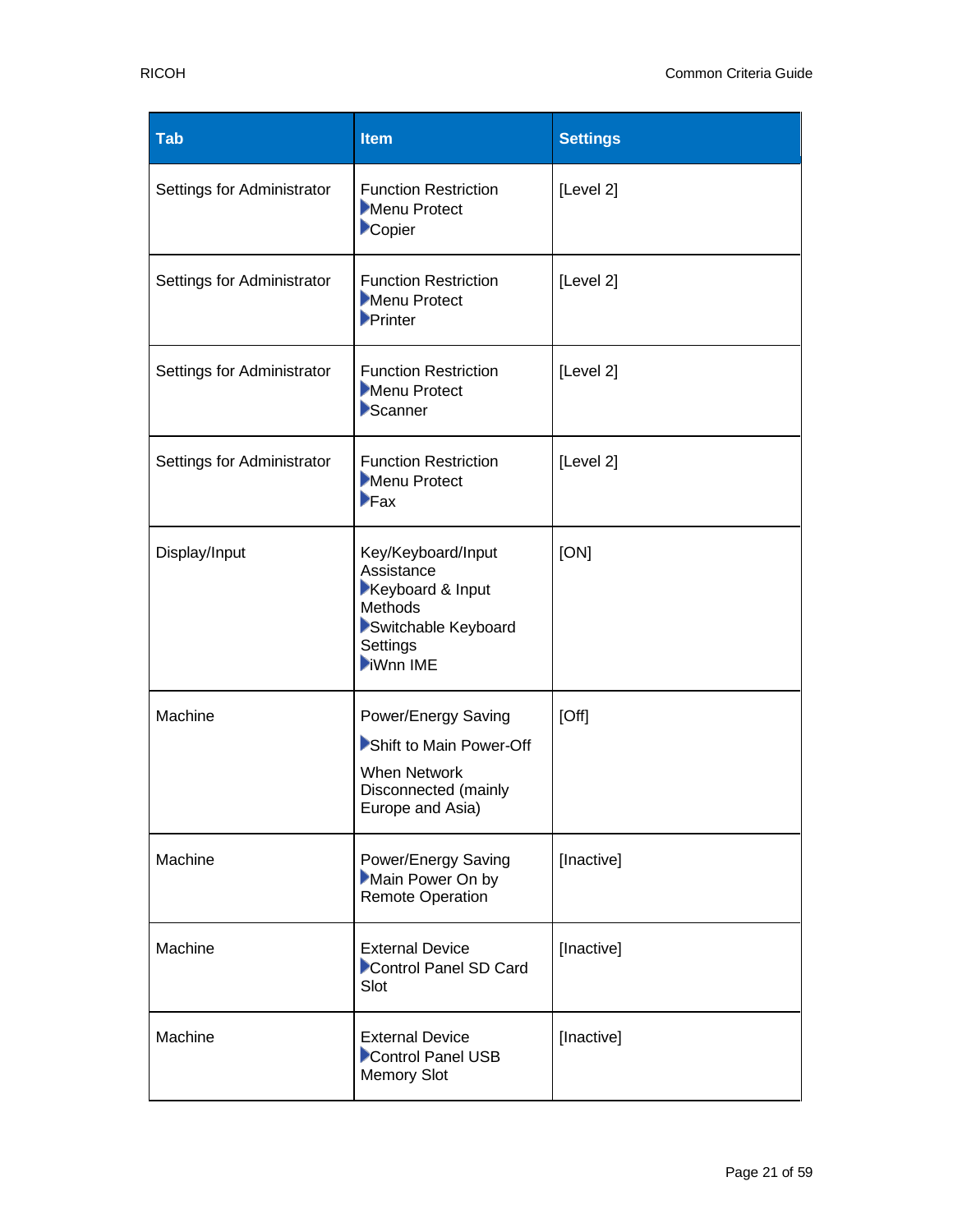| <b>Tab</b> | <b>Item</b>                                                                                          | <b>Settings</b>           |
|------------|------------------------------------------------------------------------------------------------------|---------------------------|
| Machine    | <b>External Device</b><br>Allow Media Slots Use<br>Store to Memory Storage<br>Device                 | [Prohibit]                |
| Machine    | <b>Others</b><br>Central Management                                                                  | [Do not Manage Centrally] |
| Machine    | <b>External Device</b><br>Allow Media Slots Use<br><b>Print from Memory</b><br><b>Storage Device</b> | [Prohibit]                |

#### **3.3.1.2 User Authentication Settings**

38 The TOE is configured to do either local authentication specified as [Basic Authentication] or external authentical using an LDAP Server in its operational environment specified as [LDAP Authentication]. The TOE supports both methods of user authentication. The administrator configures User Authentication in [System Settings] -> [Administrator Tools (System Settings)] with the following settings:

#### <span id="page-21-0"></span>*3.3.1.2.1 Basic Authentication Settings*

#### **Table 7: Basic Authentication**

| <b>Tab</b>                 | <b>Item</b>                                                                                                                                                                    | <b>Settings</b>                                                                                    |
|----------------------------|--------------------------------------------------------------------------------------------------------------------------------------------------------------------------------|----------------------------------------------------------------------------------------------------|
| <b>Administrator Tools</b> | Authentication/Charge<br>Administrator<br>Authentication/User<br>Authentication/App Auth.<br>User Authentication<br>Management                                                 | [Basic Authentication.]                                                                            |
| <b>Administrator Tools</b> | Authentication/Charge<br>Administrator<br>Authentication/User<br>Authentication/App Auth.<br>User Authentication<br>Management<br>Basic Authentication.<br>Available Functions | Specify this in accordance with your<br>operating environment.<br>Set the browser to [unavailable] |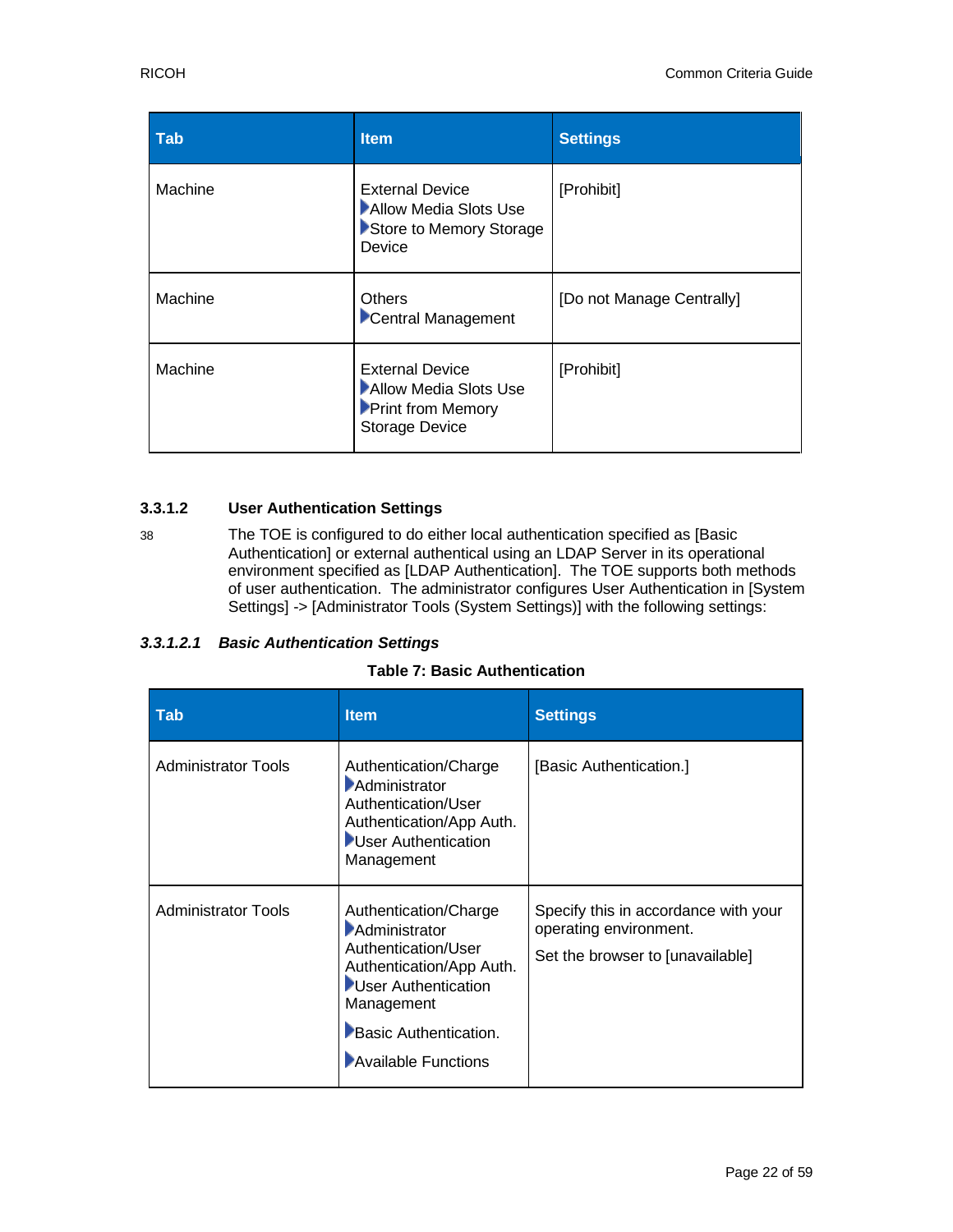| <b>Tab</b>                 | <b>Item</b>                                                                                                                    | <b>Settings</b> |
|----------------------------|--------------------------------------------------------------------------------------------------------------------------------|-----------------|
| <b>Administrator Tools</b> | Authentication/Charge<br>Administrator<br>Authentication/User<br>Authentication/App Auth.<br>User Authentication<br>Management | [Entire]        |
|                            | Basic Authentication.                                                                                                          |                 |
|                            | Available Functions                                                                                                            |                 |
|                            | Printer Job<br>Authentication                                                                                                  |                 |

## *3.3.1.2.2 LDAP Authentication Settings*

39 Prior to configuring the LDAP Authentication settings, an LDAP server must be configured and available for used by the TOE. For details on preparing the LDAP Server in the operational environment, see the Security Guide Sections 'Preparing [the Server to Use for User Authentication"](https://support.ricoh.com/services/device/ccmanual/PRO_C5300_C5310/en-GB/security/int/server.htm) and "Registering [the LDAP Server"](https://support.ricoh.com/services/device/ccmanual/PRO_C5300_C5310/en-GB/setup/int/ldap.htm)

|  | <b>Table 8: LDAP Authentication</b> |
|--|-------------------------------------|
|--|-------------------------------------|

<span id="page-22-0"></span>

| <b>Tab</b>                 | <b>Item</b>                                                                                                                                                                  | <b>Settings</b>                            |
|----------------------------|------------------------------------------------------------------------------------------------------------------------------------------------------------------------------|--------------------------------------------|
| <b>Administrator Tools</b> | Authentication/Charge<br>Administrator<br>Authentication/User<br>Authentication/App Auth.<br>User Authentication<br>Management                                               | [LDAP Authentication.]                     |
| <b>Administrator Tools</b> | Authentication/Charge<br>Administrator<br>Authentication/User<br>Authentication/App Auth.<br>User Authentication<br>Management<br>LDAP Authentication<br><b>LDAP Servers</b> | Select the LDAP server to<br>authenticate. |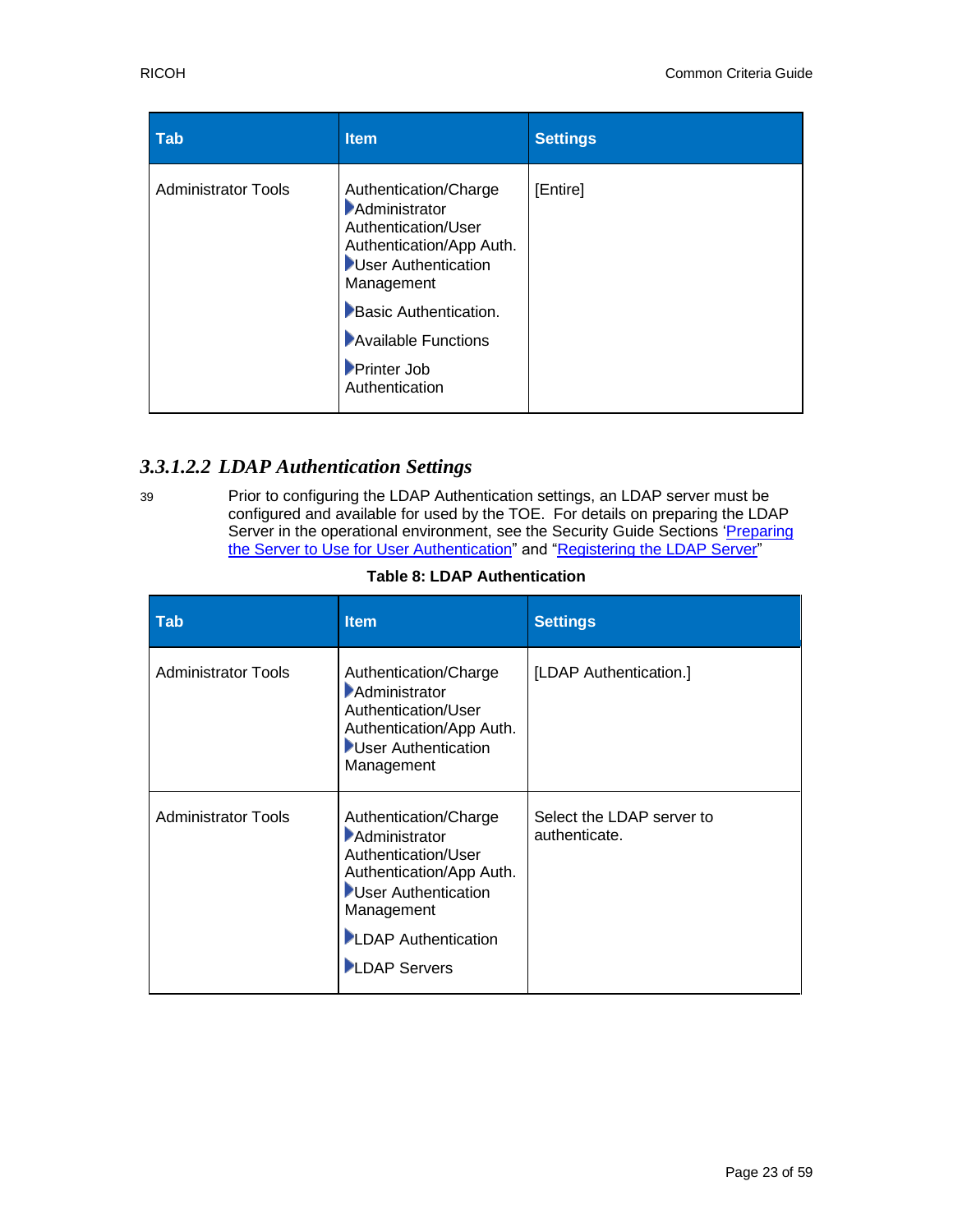| <b>Tab</b>                 | <b>Item</b>                                                                                                                                                                                   | <b>Settings</b>                                                                                    |
|----------------------------|-----------------------------------------------------------------------------------------------------------------------------------------------------------------------------------------------|----------------------------------------------------------------------------------------------------|
| <b>Administrator Tools</b> | Authentication/Charge<br>Administrator<br>Authentication/User<br>Authentication/App Auth.<br>User Authentication<br>Management<br>LDAP Authentication<br>Available Functions                  | Specify this in accordance with your<br>operating environment.<br>Set the browser to [Unavailable] |
| <b>Administrator Tools</b> | Authentication/Charge<br>Administrator<br>Authentication/User<br>Authentication/App Auth.<br>User Authentication<br>Management<br>LDAP Authentication<br><b>Printer Job</b><br>Authentication | [Entire]                                                                                           |

### **3.3.1.3 Printer Settings**

40 The administrator must configure the printer settings within the range specified in [Table 9.](#page-23-0)

#### **Table 9: Printer Settings**

<span id="page-23-0"></span>

| <b>Tab</b>                     | <b>Item</b>                                          | <b>Settings</b>       |
|--------------------------------|------------------------------------------------------|-----------------------|
| Data<br>Management/Maintenance | Print Jobs<br>Auto Delete Temporary<br>Print Jobs    | Select [On] or [Off]. |
| Data<br>Management/Maintenance | Print Jobs<br>Auto Delete Stored<br>Print Jobs       | Select [On] or [Off]. |
| Data<br>Management/Maintenance | Print Jobs<br>Jobs Not Printed as<br>Machine Was Off | [Do not Print]        |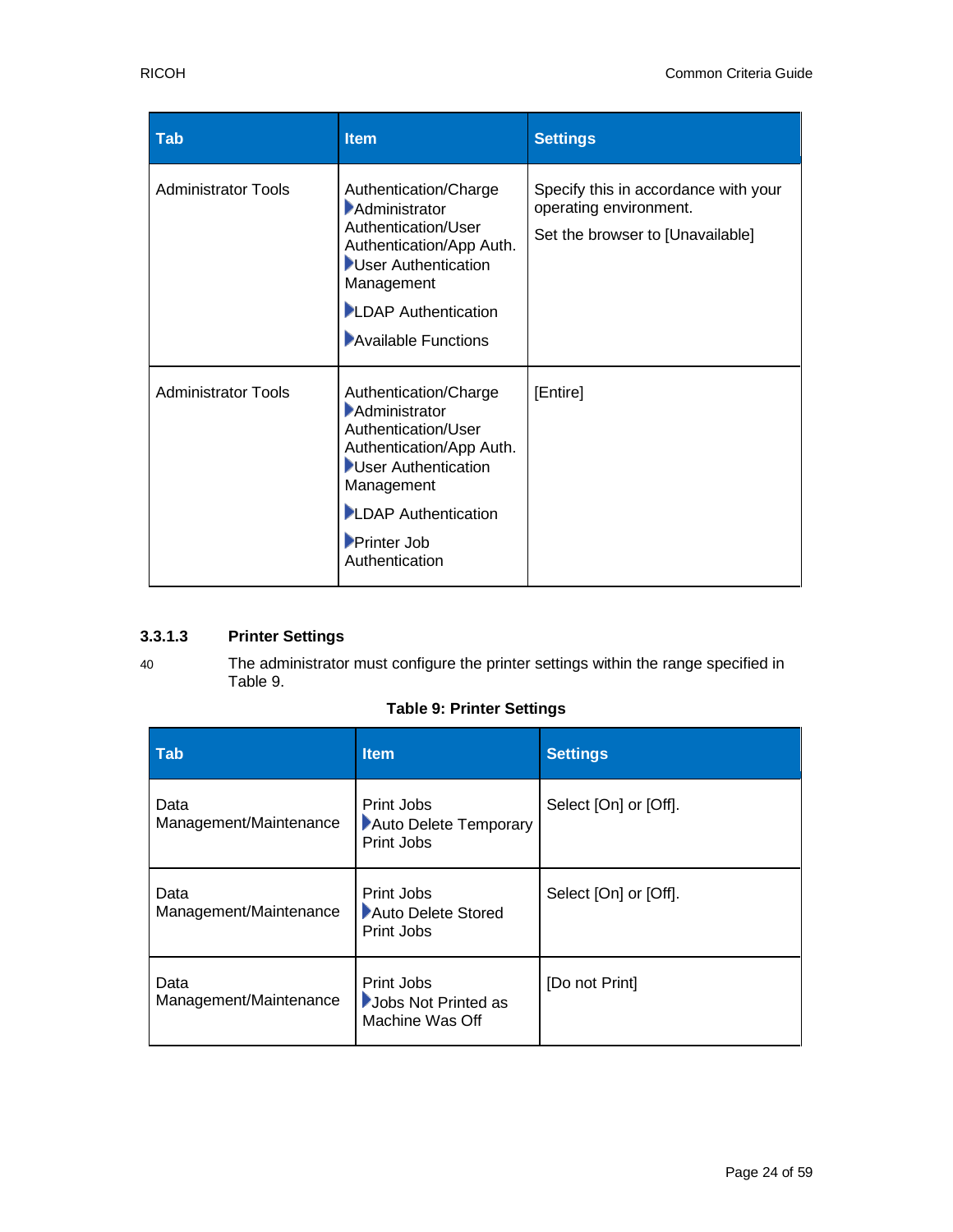| <b>Tab</b>                     | <b>Item</b>                                                                           | <b>Settings</b>            |
|--------------------------------|---------------------------------------------------------------------------------------|----------------------------|
| Data<br>Management/Maintenance | Print Jobs<br>Restrict Direct Print<br>Jobs                                           | [Automatically Store Jobs] |
| Data<br>Management/Maintenance | Print Jobs<br>Auto Store Jobs<br><b>Without User</b><br>Authentication<br>Information | [Off]                      |
| Data<br>Management/Maintenance | <b>Administrator Tools</b><br>▶ Prohibit List/Test Print                              | [On]                       |

#### **3.3.1.4 Scanner Settings**

<span id="page-24-0"></span>

#### 41 The administrator must configure the scanner settings as specified in [Table 10.](#page-24-0)

#### **Table 10: Scanner Settings**

| <b>Tab</b>              | <b>Item</b>                                                         | <b>Settings</b>              |
|-------------------------|---------------------------------------------------------------------|------------------------------|
| <b>Sending Settings</b> | Email (URL Link)<br>Download File<br>Directly From URL Link         | [Off]                        |
| <b>Others</b>           | <b>History Settings</b><br>Print & Delete<br><b>Scanner Records</b> | [Do not Print: Disable Send] |

#### **3.3.1.5 Fax Settings**

42 The administrator must configure the fax settings as specified in [Table 11.](#page-24-1)

#### **Table 11: Fax Settings**

<span id="page-24-1"></span>

| <b>Tab</b>           | <b>Item</b>                         | <b>Settings</b> |
|----------------------|-------------------------------------|-----------------|
| <b>Send Settings</b> | Backup File<br>Transmission Setting | [Off]           |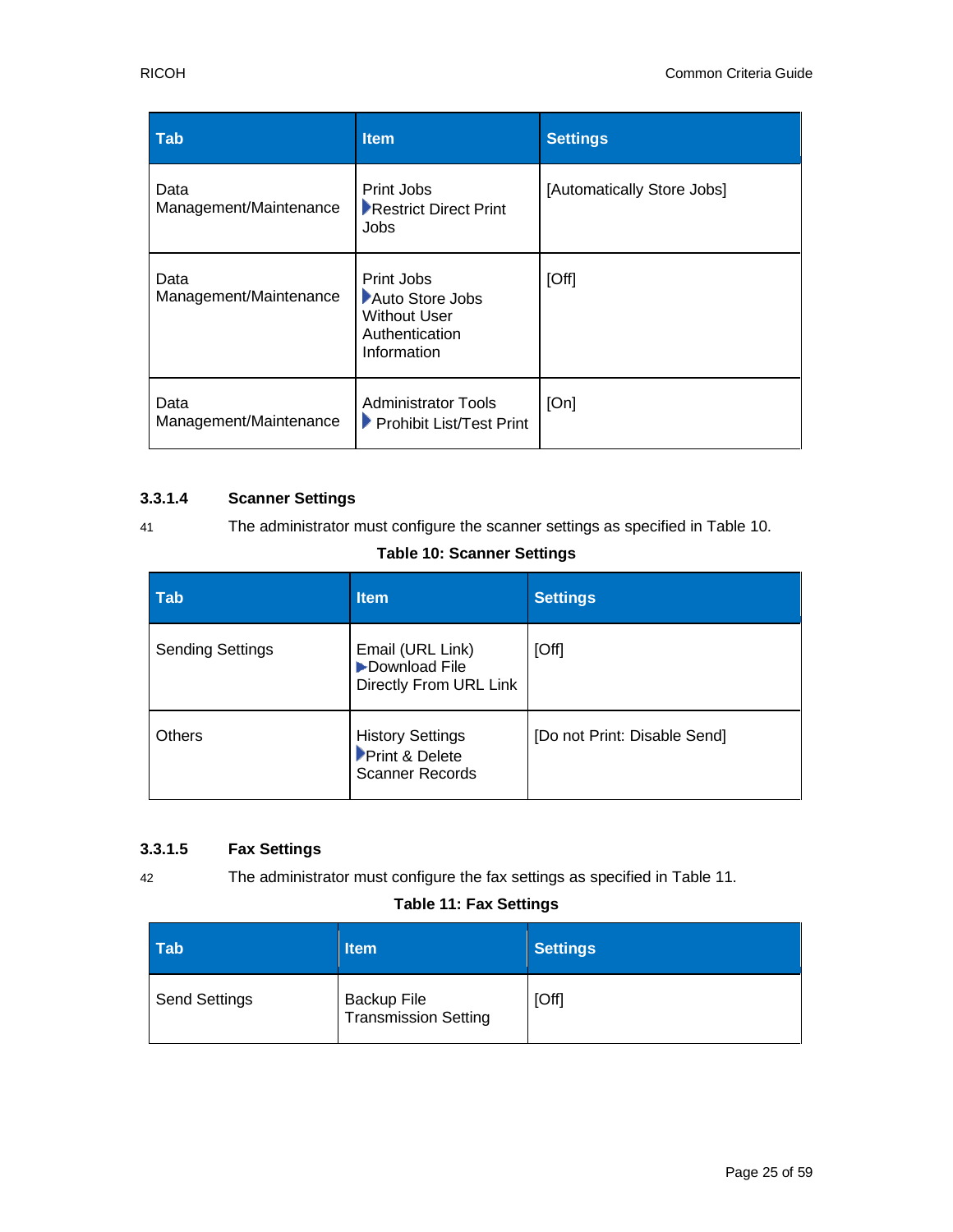| <b>Tab</b>                       | <b>Item</b>                                                                                  | <b>Settings</b>                                                                                                                                                          |
|----------------------------------|----------------------------------------------------------------------------------------------|--------------------------------------------------------------------------------------------------------------------------------------------------------------------------|
| <b>Reception Settings</b>        | <b>Reception File Settings</b><br>Action on Receiving<br>File<br>Store                       | [On]                                                                                                                                                                     |
| <b>Reception Settings</b>        | <b>Reception File Settings</b><br>Action on Receiving<br>File<br>Forwarding                  | [Off]                                                                                                                                                                    |
| <b>Reception Settings</b>        | <b>Reception File Settings</b><br>Action on Receiving<br>File<br>$\blacktriangleright$ Print | [Off]                                                                                                                                                                    |
| <b>Reception Settings</b>        | <b>Reception File Settings</b><br>Action on Receiving<br>File<br>Memory Lock<br>Reception    | [Off]                                                                                                                                                                    |
| <b>Reception Settings</b>        | <b>Reception File Settings</b><br>Reception File Storing<br><b>Error Setting</b>             | [Do not Receive]                                                                                                                                                         |
| <b>Reception Settings</b>        | <b>Reception File Settings</b><br>Reception File Storage<br>Location                         | [Fax Memory]                                                                                                                                                             |
| <b>Reception Settings</b>        | <b>Box Setting</b><br>Register/Change/<br>Delete Box                                         | Do not specify (register) the items in<br>this setting                                                                                                                   |
| <b>Detailed Initial Settings</b> | <b>Parameter Setting</b><br>Parameter Setting<br>switch 40, bit $0$                          | $[1]$<br>If the memory for stored received<br>faxes become full, the MFP stops<br>receiving new faxes and keeps the<br>stored ones without printing or<br>deleting them. |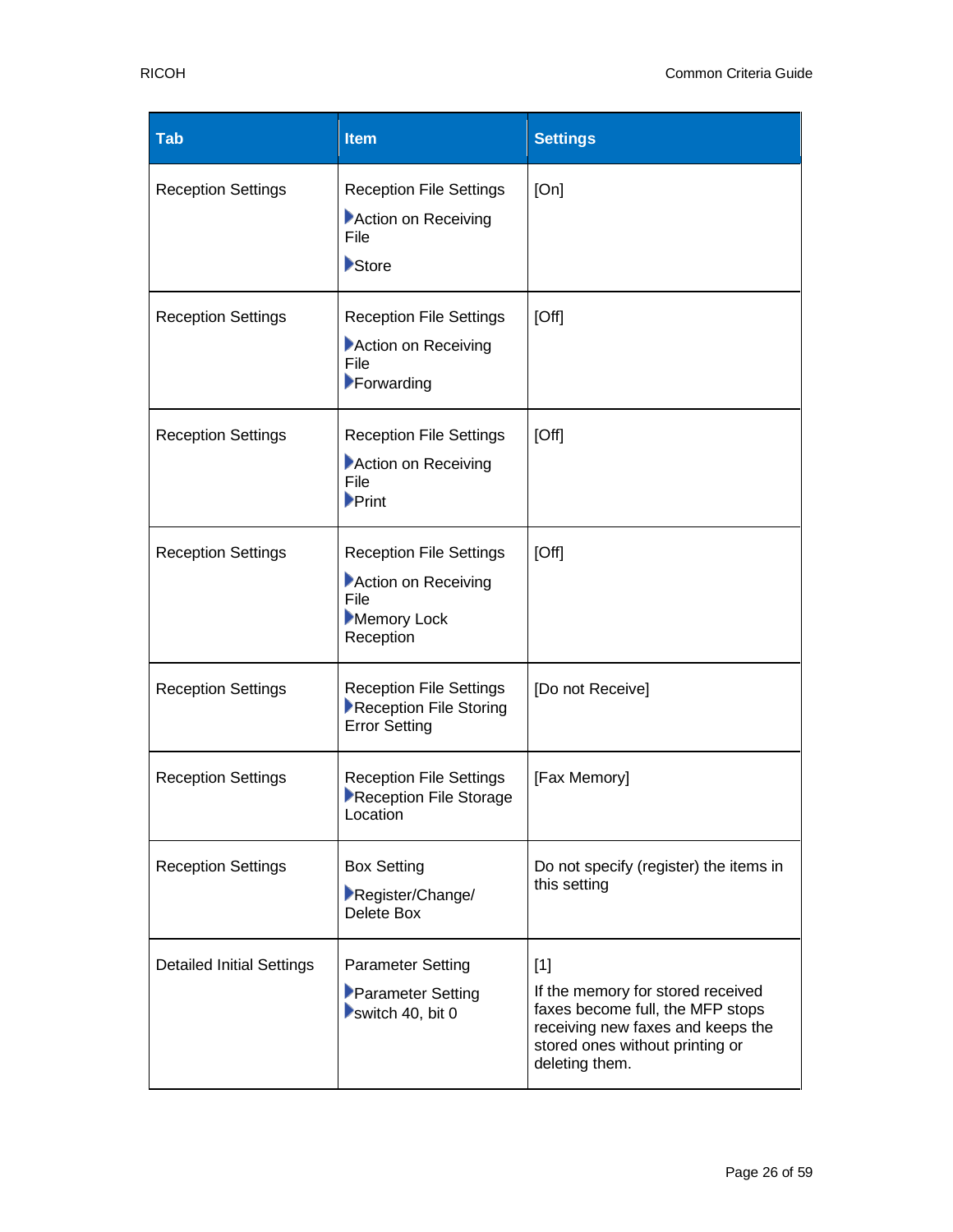| <b>Tab</b>                       | <b>Item</b>                                                       | <b>Settings</b>                                                                                                                        |
|----------------------------------|-------------------------------------------------------------------|----------------------------------------------------------------------------------------------------------------------------------------|
| <b>Detailed Initial Settings</b> | <b>Parameter Setting</b><br>Parameter Setting<br>switch 10, bit 0 | [1]<br>Only users who are authorized by the<br>administrator can access, from the<br>control panel, received faxes that are<br>stored. |
| <b>Detailed Initial Settings</b> | <b>Parameter Setting</b><br>Parameter Setting<br>switch 04, bit 7 | [0]<br>If this is enabled, previews will not be<br>included in the reports.                                                            |
| <b>Detailed Initial Settings</b> | Internet Fax/Email/Folder<br>Internet Fax Setting                 | [Off]                                                                                                                                  |
| <b>Detailed Initial Settings</b> | Internet Fax/Email/Folder<br>Email Setting                        | [Off]                                                                                                                                  |
| <b>Detailed Initial Settings</b> | Internet Fax/Email/Folder<br>Folder Setting                       | [Off]                                                                                                                                  |
| <b>Detailed Initial Settings</b> | <b>IP-Fax Settings</b><br>IP-Fax Use Settings                     | Set [Enable H.323] and [Enable SIP]<br>to [Off].                                                                                       |
| <b>Detailed Initial Settings</b> | <b>Fax Email Account</b>                                          | [Do not Receive]                                                                                                                       |

## **3.3.2 Procedure 2 – Setting Specified using WIM**

43 The administrator login to the WIM interface using a web browser from a client computer to configure values for various MFP settings including Device, Printer, Fax, Network, Security and Webpage.

#### **3.3.2.1 Device Settings**

44 The administrator sets the values in [Device Settings] as specified in Table 12.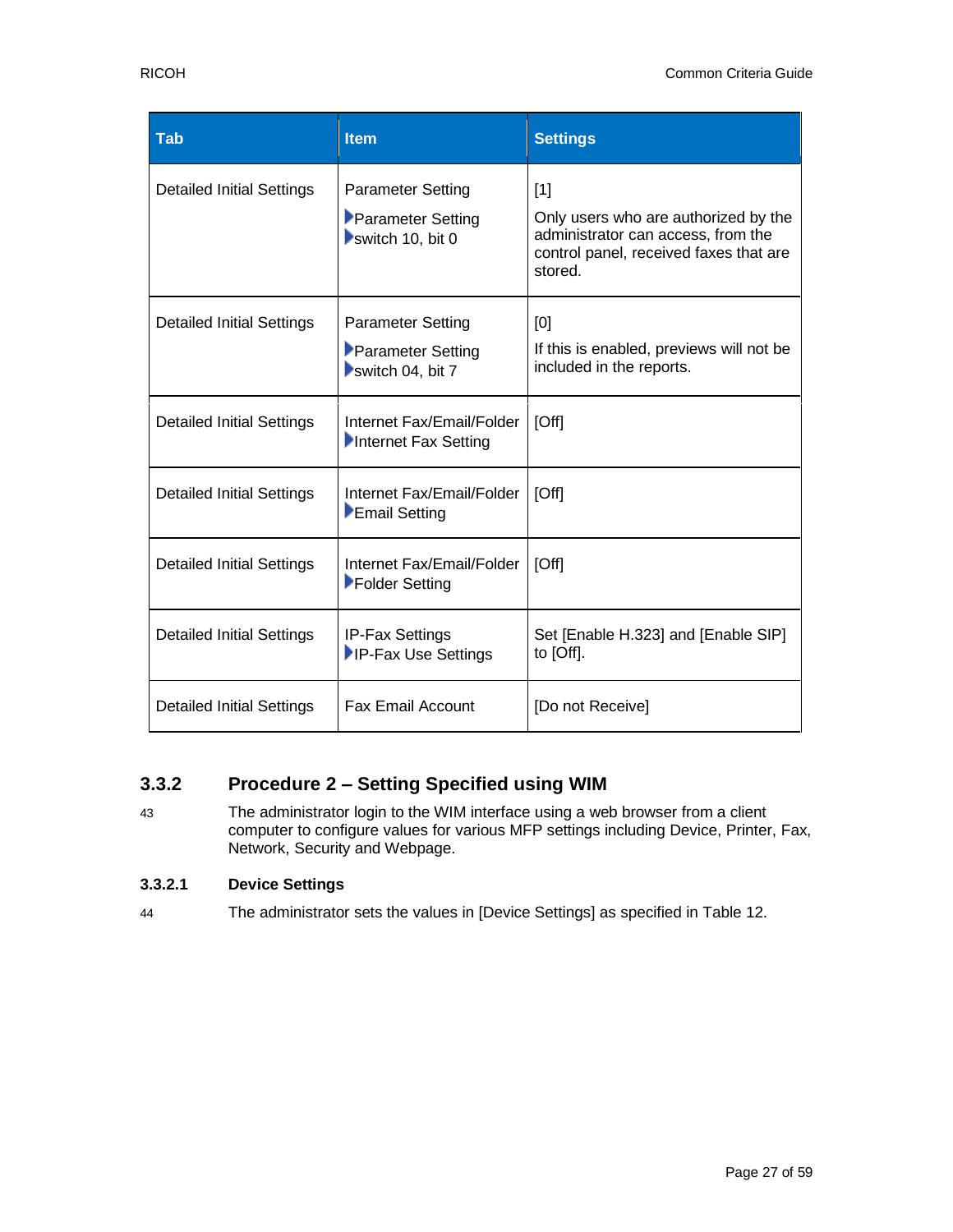<span id="page-27-0"></span>

| <b>Category</b>        | <b>Item</b>                                                           | <b>Settings</b> |
|------------------------|-----------------------------------------------------------------------|-----------------|
| <b>Device Settings</b> | System<br>Prohibit printing stored<br>files from Web Image<br>Monitor | [Prohibit]      |
| <b>Device Settings</b> | Logs<br>Collect Job Logs                                              | [Active]        |
| <b>Device Settings</b> | Logs<br>Job Log Collect Level                                         | [Level 1]       |
| <b>Device Settings</b> | Logs<br>Collect Access Logs                                           | [Active]        |
| <b>Device Settings</b> | Logs<br>Access Log Collect<br>Level                                   | [Level 2]       |
| <b>Device Settings</b> | Logs<br>Collect Eco-friendly<br>Logs                                  | [Active]        |
| <b>Device Settings</b> | Logs<br>Eco-friendly Log Collect<br>Level                             | [Level 2]       |
| <b>Device Settings</b> | Logs<br>Common Settings for<br>All Logs<br>Transfer Logs              | [Inactive]      |
| <b>Device Settings</b> | <b>SYSLOG Transfer</b><br>Transfer SYSLOG<br>Server                   | [Active]        |

### **Table 12: Settings for Audit Log Collection**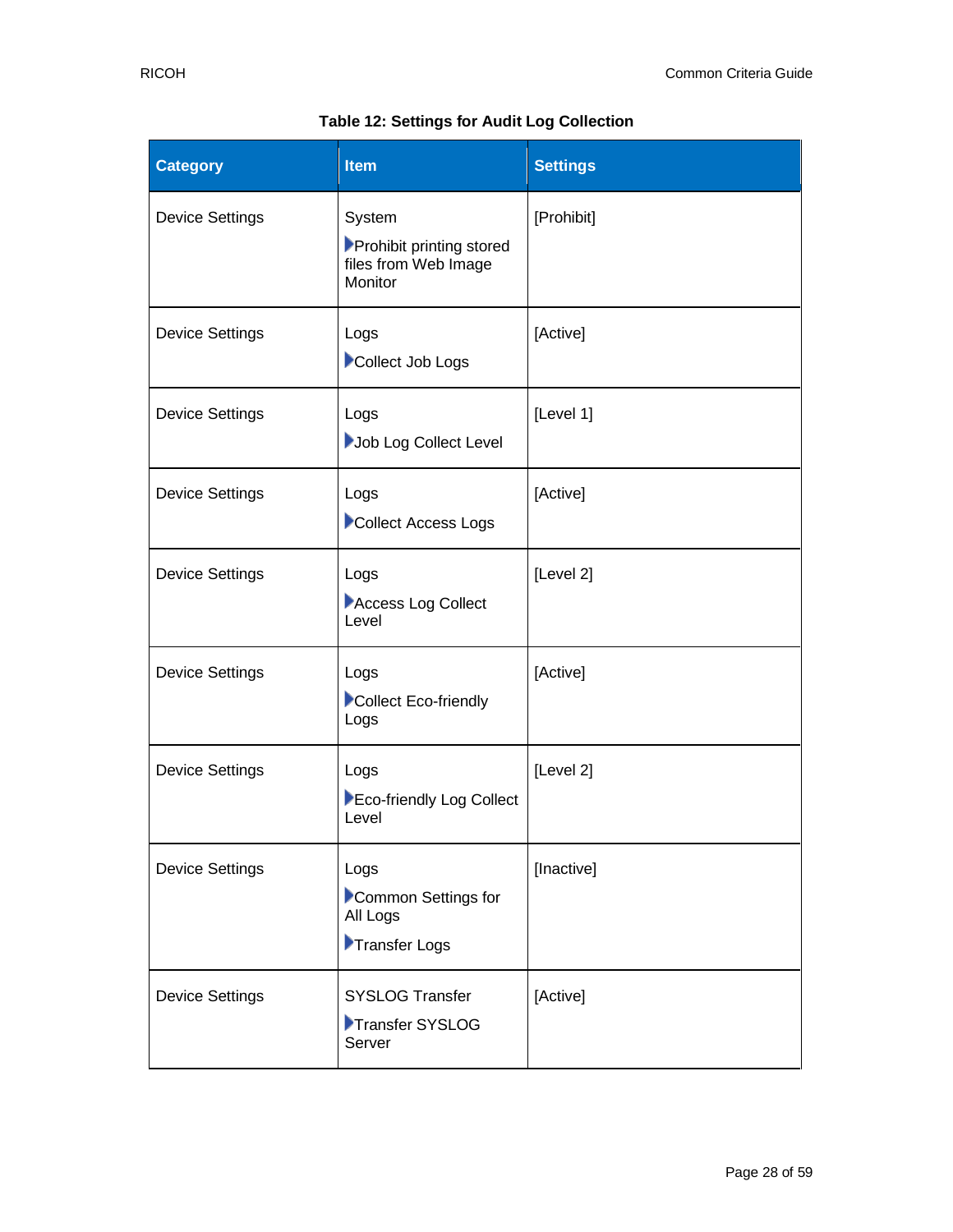| <b>Category</b>        | <b>Item</b>                                                                                    | <b>Settings</b>                                                                                                                                        |
|------------------------|------------------------------------------------------------------------------------------------|--------------------------------------------------------------------------------------------------------------------------------------------------------|
| <b>Device Settings</b> | <b>SYSLOG Transfer</b><br>$\rightarrow$ SYSLOG Destination                                     | Enter <ip address=""> and <port<br>number&gt; of the remote syslog server.</port<br></ip>                                                              |
| <b>Device Settings</b> | <b>SYSLOG Transfer</b><br>$\rightarrow$ Verification of<br><b>SYSLOG Server</b><br>Certificate | [INACTIVE]                                                                                                                                             |
| <b>Device Settings</b> | Email<br>Administrator Email<br><b>Address</b>                                                 | Enter the administrator's email<br>address.                                                                                                            |
| <b>Device Settings</b> | Email<br>SMTP Server Name                                                                      | Enter the SMTP server name or IP<br>address.<br><b>Note:</b> The TOE uses either IPsec or<br>TLS to provide a trusted channel with<br>the SMTP server. |
| <b>Device Settings</b> | <b>File Transfer</b>                                                                           | Enter 'FTP User Name" and 'FTP<br>password'.<br>Note: Do not set anything for SMB<br>settings.                                                         |

#### **3.3.2.2 Printer Settings**

45 On the WIM interface, the administrator configures the settings for [printer] with the values specified in [Table 13.](#page-28-0)

#### **Table 13: Printer Settings**

<span id="page-28-0"></span>

| <b>Category</b> | <b>Item</b>                                                                      | <b>Settings</b> |
|-----------------|----------------------------------------------------------------------------------|-----------------|
| Printer         | <b>Basic Settings</b><br>Virtual Printer                                         | [Inactive]      |
| Printer         | Permissions for Printer<br>Language to Operate<br>File System<br>PDF, PostScript | [Do not Permit] |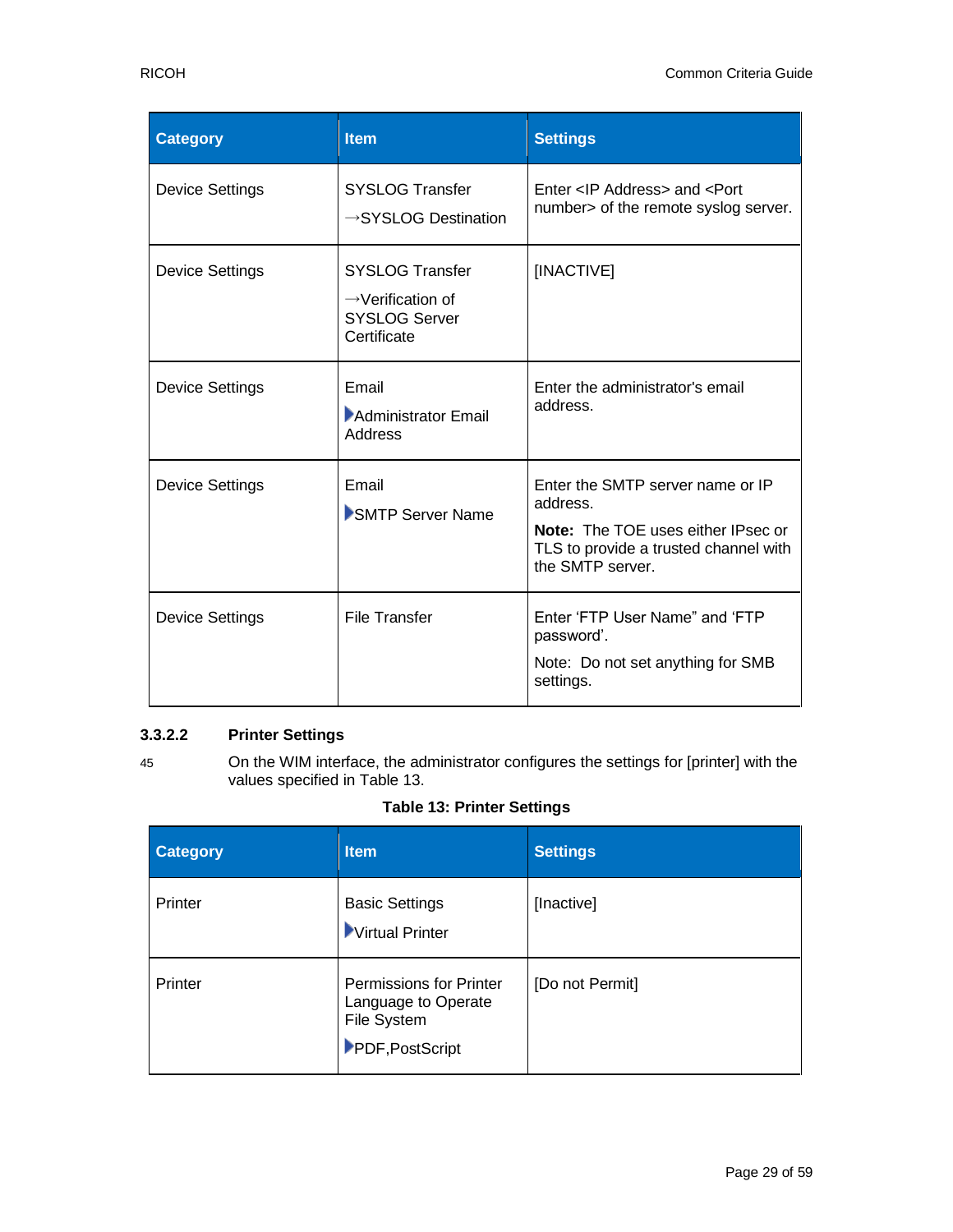| <b>Category</b> | <b>Item</b>                                          | Settings                                              |
|-----------------|------------------------------------------------------|-------------------------------------------------------|
| Printer         | Google Cloud Print<br>Settings<br>Google Cloud Print | Select [Off], and then press [Start<br>registration]. |

#### **3.3.2.3 Fax Settings**

46 On the WIM interface, the administrator configures the settings for [Fax] with the values specified in [Table 14](#page-29-0)[Table 13.](#page-28-0)

#### **Table 14: Fax Settings**

<span id="page-29-0"></span>

| <b>Category</b> | <b>Item</b>                                                                  | <b>Settings</b> |
|-----------------|------------------------------------------------------------------------------|-----------------|
| Fax             | <b>Initial Settings</b><br>Cloud Fax Settings<br>Enable/Disable Cloud<br>Fax | [Disable]       |
| Fax             | IP-Fax Settings<br>Enable H.323                                              | [Off]           |
| Fax             | IP-Fax Settings<br>Enable SIP                                                | [Off]           |
| Fax             | <b>Parameter Settings</b><br>LAN-Fax Result Report                           | [Off]           |

#### **3.3.2.4 Network Settings**

47 The administrator login to the WIM to configures the network settings listed i[n Table](#page-29-1)  [15.](#page-29-1)

#### **Table 15: Network Settings**

<span id="page-29-1"></span>

| <b>Category</b> | <b>Item</b>   | <b>Settings</b> |
|-----------------|---------------|-----------------|
| Network         | IPv4<br>LLMNR | [Inactive]      |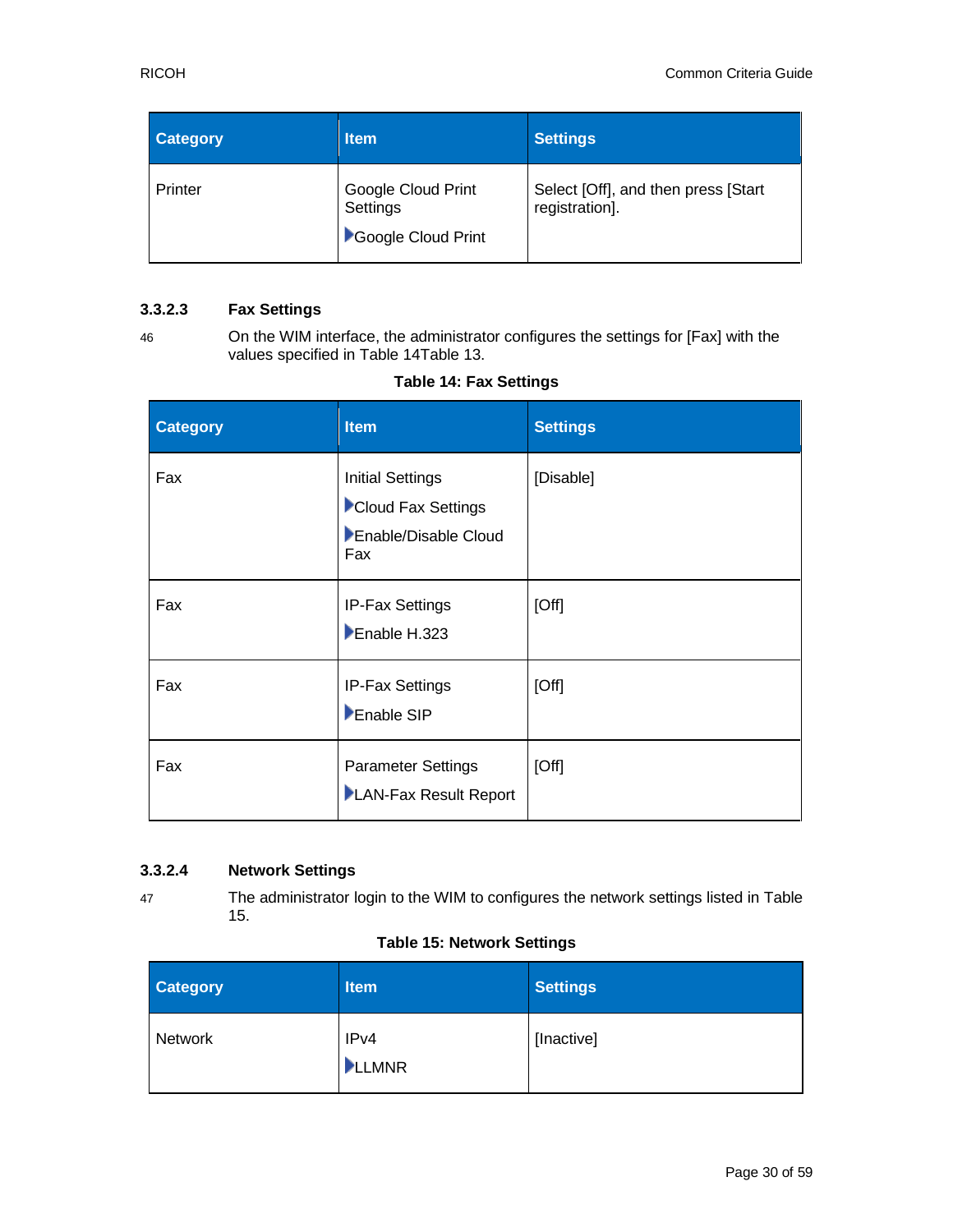#### **3.3.2.5 Security Settings**

- 48 The TOE includes FIPS validated cryptographic modules which it uses to provide its cryptographic services. The TOE uses IPsec for communication with LDAP, FTP, Syslog, SMTP and NTP servers. The TOE uses TLSv1.2 for remote administration via WIM and for communication with remote non-administrative users.
- 49 If the TLS channel for remote administration is unintentionally broken, the TOE will attempt to re-establish the connection either automatically or by prompting the user to retry manually.
- 50 If the IPsec trusted channel with a remote server is unintentionally disrupted, the TOE will automatically attempt to re-establish the connection and a message will be displayed on the operation panel.
- 51 While the trusted channel to a remote syslog server is disrupted, the TOE will store audit records locally on the MFP up to the document storage limits. Once the connection is re-established, the TOE will resume transmission of the audit records. All LDAP user authentication attempts will be denied while the trusted channel to an LDAP server is disrupted.
- 52 All pre-shared keys, symmetric keys, and private keys are encrypted and are not accessible through normal interfaces during operation. Instructions for clearing the machine before disposal are provided in the [Security Guide.](https://support.ricoh.com/services/device/ccmanual/PRO_C5300_C5310/en-GB/security/int/index.htm)
- 53 The TOE stores keys and certificates in encrypted form in NVRAM and Flash memory. Destruction of old keys is performed directly without delay in NVRAM; in Flash, it is performed by an internal microcontroller in concert with wear-leveling, bad block management, and garbage collection processes. There are no situations where key destruction may be delayed at the physical layer.

#### *3.3.2.5.1 IPSEC*

- 54 The TOE supports only IKEv1 Main Mode. IKEv1 Aggressive mode must be disabled by using telnet to login to the MFP. In the evaluated configuration, Telnet is disabled by default, enable it using the WIM and go to Security->Network Security and select 'Enable telnet for IPv4. Use the following steps to disable aggressive mode; disable telnet again once the steps are completed.
	- a) -Telnet to the MFP using the admin account for login
	- b) -At the the "msh>" command prompt, enter the command "ipsec aggressive\_mode off"
	- c) -At the"msh>" command prompt, exit the system by enter the command "logout"
	- d) -At the "Do you save configuration data? (yes/no/return)" prompt enter "yes".
- 55 Launch the WIM to configure the following settings

#### *3.3.2.5.2 Installing a certificate on an IPsec Server*

- 56 The authorized administrator must generate a certificate from the MFP, export it and install it on the server. Use the following the following steps to export and install the certificate the certificate:
- 57 -Log in to the administrator with WIM
- 58 On the home screen click on Device Management ->Configuration -> Device Certificate -> Export
- 59 -Select "Base 64 encoded X.509" and export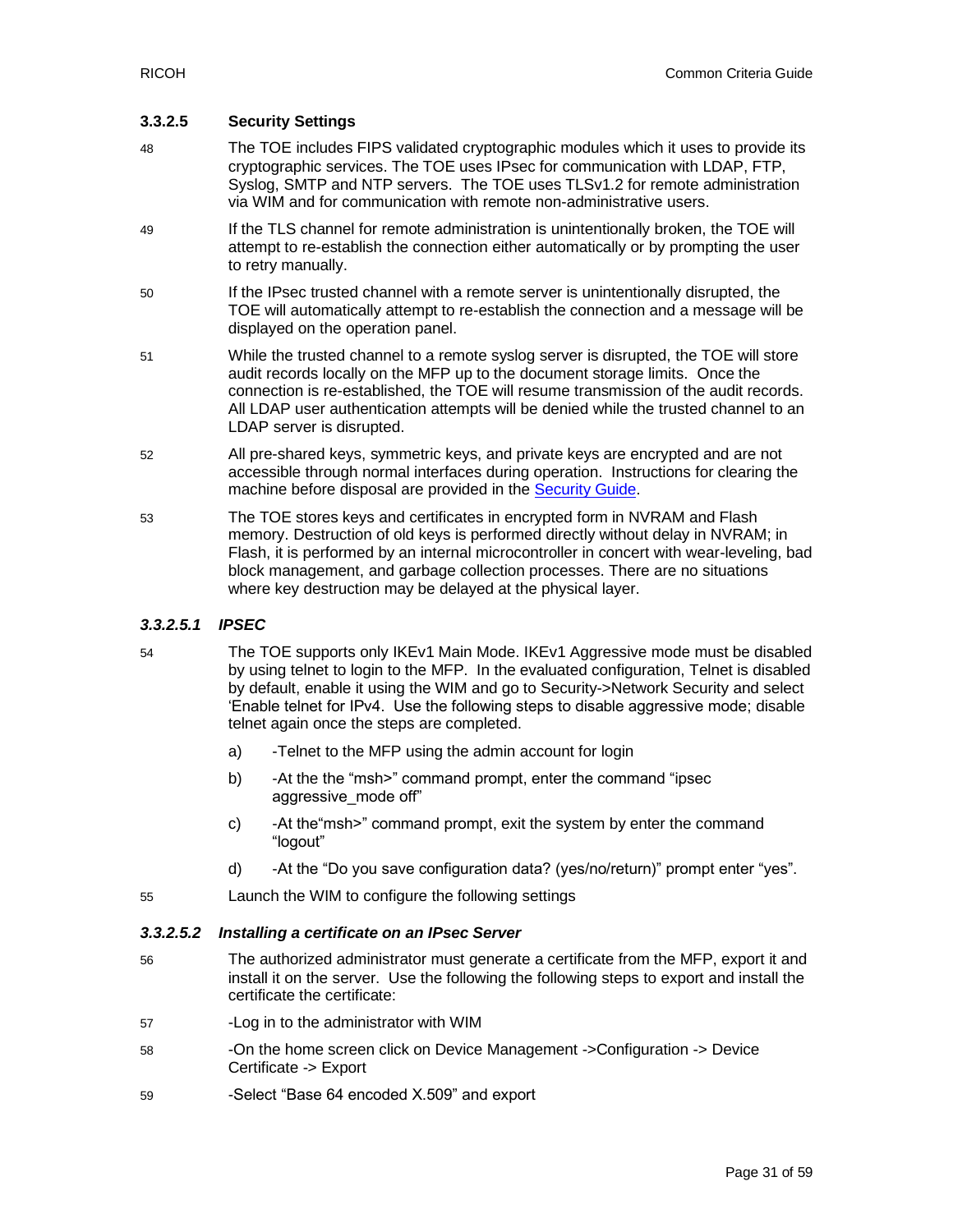- 60 -Place the exported certificate into a location where your IPsec endpoint can make use of it.
- 61 In the "Encryption Key Auto Exchange Settings" in "IPsec" in "Security" setting screen, you can select tabs. The tab has "Settings 1" to "Settings 4" and "Default Settings". "Settings 1" to "Settings 4" are applied in order when connecting to IPsec, and if any connection cannot be established, the settings of "Default Settings" are applied.
- 62 For additional details see the Security Guide section on "Encrypting Network [Communication"](https://support.ricoh.com/services/device/ccmanual/PRO_C5300_C5310/en-GB/security/int/encryption_network.htm)

#### *3.3.2.5.3 Cryptographic Settings –*

63 The authorized administrator must configure the following cryptographic parameters using the WIM.

<span id="page-31-0"></span>

| <b>Category</b> | <b>Item</b>                                                                | <b>Settings</b>                                                                                                                                                                                                                                                                                                                                |
|-----------------|----------------------------------------------------------------------------|------------------------------------------------------------------------------------------------------------------------------------------------------------------------------------------------------------------------------------------------------------------------------------------------------------------------------------------------|
| Security        | <b>Device Certificate</b><br>Certificate 1<br>$\blacktriangleright$ Create | Configure this to create and install<br>the device certificate (self-signed<br>certificate)<br>Set "Algorithm Signature" to one of<br>the following:<br>sha512WithRSA-2048<br>sha256WithRSA-2048<br>See the <b>Security Guide</b> for the other<br>necessary settings.                                                                         |
| Security        | <b>Device Certificate</b><br>Certificate 1<br>Request                      | Configure this to create a certificate<br>request for the device certificate.<br>Set "Algorithm Signature" to one of<br>the following:<br>sha512WithRSA-2048<br>sha256WithRSA-2048<br>Submit the certificate request<br>according to the methods required by<br>the certificate authority.<br>Install the issued certificate using the<br>WIM. |
| Security        | <b>Device Certificate</b><br>$\blacksquare$ Install                        | Use this setting to install the device<br>certificate and any intermediate<br>certificate.<br>See the <b>Security Guide</b> for additional<br>instructions on this setting.                                                                                                                                                                    |

#### **Table 16: Security Settings**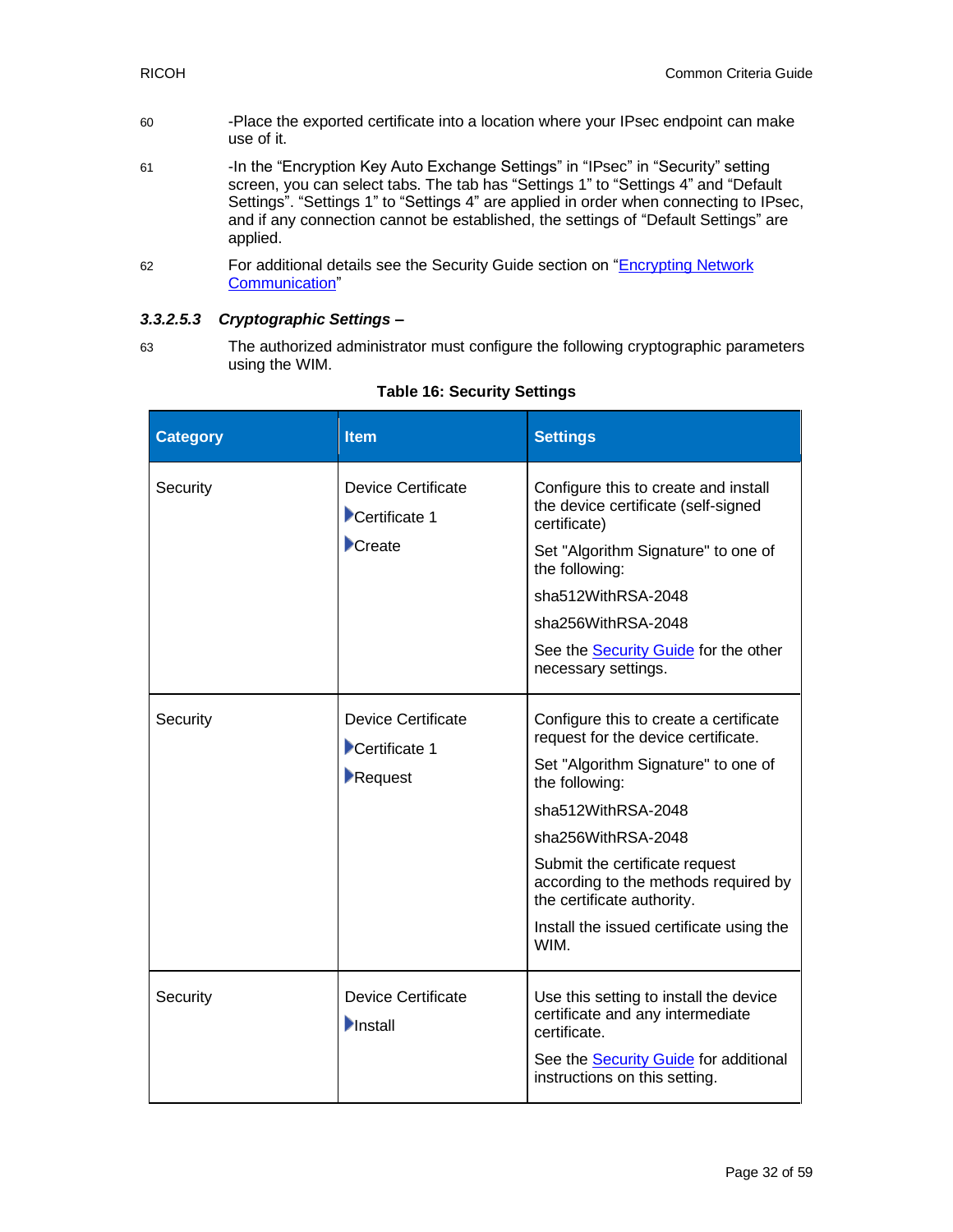| <b>Category</b> | <b>Item</b>                                                        | <b>Settings</b>                                                                                  |
|-----------------|--------------------------------------------------------------------|--------------------------------------------------------------------------------------------------|
| Security        | <b>Device Certificate</b><br>Install Intermediate<br>Certificate   | When using an intermediate<br>certificate, configure this setting to<br>install the certificate. |
| Security        | <b>Device Certificate</b><br>Certification<br>S/MIME               | Select the installed device certificate.                                                         |
| Security        | <b>Device Certificate</b><br>Certification<br>$\blacksquare$ IPsec | Select the installed device certificate.                                                         |
| Security        | <b>Network Security</b><br>Security Level                          | [FIPS 140]<br>After setting this to [FIPS 140], be<br>sure to click [OK].                        |
| Security        | <b>Network Security</b><br>TCP/IP<br><b>IPv6</b>                   | [Inactive]                                                                                       |
| Security        | <b>Network Security</b><br>HTTP - Port 80<br>$\blacksquare$        | [Close]<br>Doing this will also set "IPv4" to<br>[Close] in "Port 80" in "IPP".                  |
| Security        | <b>Network Security</b><br>SSL/TLS Version                         | Set "TLS1.2" to [Active], and<br>"TLS1.1", "TLS1.0", and "SSL3.0" to<br>[Inactive].              |
| Security        | <b>Network Security</b><br>Encryption Strength<br>Setting          | Check "AES", and uncheck "RC4"<br>and "3DES".                                                    |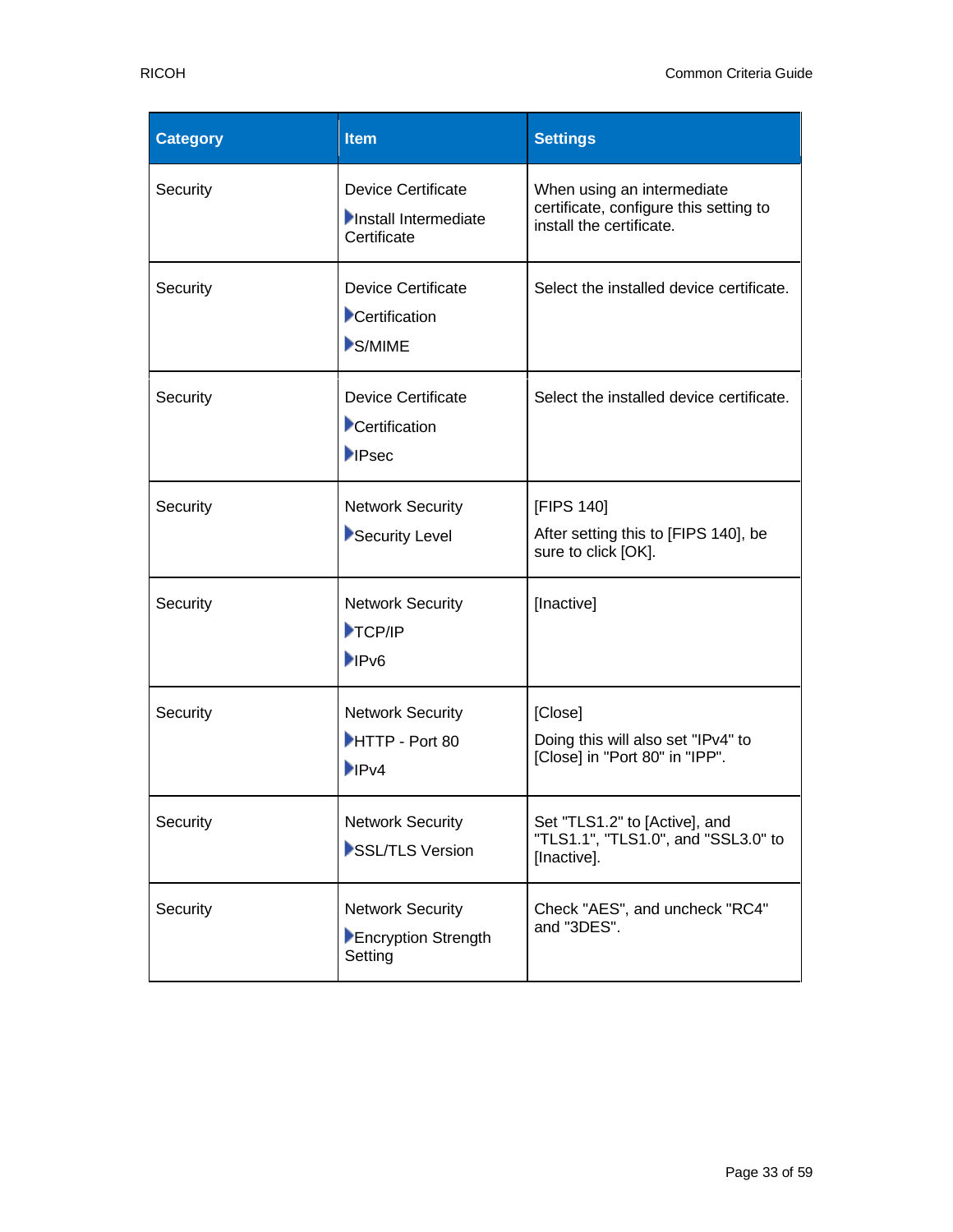| <b>Category</b> | <b>Item</b>                                                                                     | <b>Settings</b>                                                                                                                                                                                                                                                                                    |
|-----------------|-------------------------------------------------------------------------------------------------|----------------------------------------------------------------------------------------------------------------------------------------------------------------------------------------------------------------------------------------------------------------------------------------------------|
| Security        | <b>Network Security</b><br>$\blacktriangleright$ TCP/IP<br><b>EXCHANGE</b><br>RSA               | [Inactive]                                                                                                                                                                                                                                                                                         |
| Security        | <b>Network Security</b><br>$\blacktriangleright$ TCP/IP<br>DIGEST<br>$\blacktriangleright$ SHA1 | [Inactive]                                                                                                                                                                                                                                                                                         |
| Security        | <b>Network Security</b><br>FTP<br>$\blacktriangleright$ IPv4                                    | [Inactive]                                                                                                                                                                                                                                                                                         |
| Security        | <b>Network Security</b><br><b>WSD</b> (Device)<br>$\blacktriangleright$ IPv4                    | [Inactive]                                                                                                                                                                                                                                                                                         |
| Security        | <b>Network Security</b><br>WSD (Printer)                                                        | [Inactive]                                                                                                                                                                                                                                                                                         |
| Security        | <b>Network Security</b><br><b>WSD (Scanner)</b>                                                 | [Inactive]                                                                                                                                                                                                                                                                                         |
| Security        | <b>Network Security</b><br>SNMP                                                                 | [Inactive]                                                                                                                                                                                                                                                                                         |
| Security        | S/MIME<br>Encryption Algorithm                                                                  | Select [AES-256 bit], or [AES-128<br>bit].<br>When using S/MIME, it is necessary<br>to register the user certificate.<br>Note: It is mandatory to ensure that<br>certificate has an email address RDN<br>that matches the email address that<br>the TOE that is registered in the user<br>account. |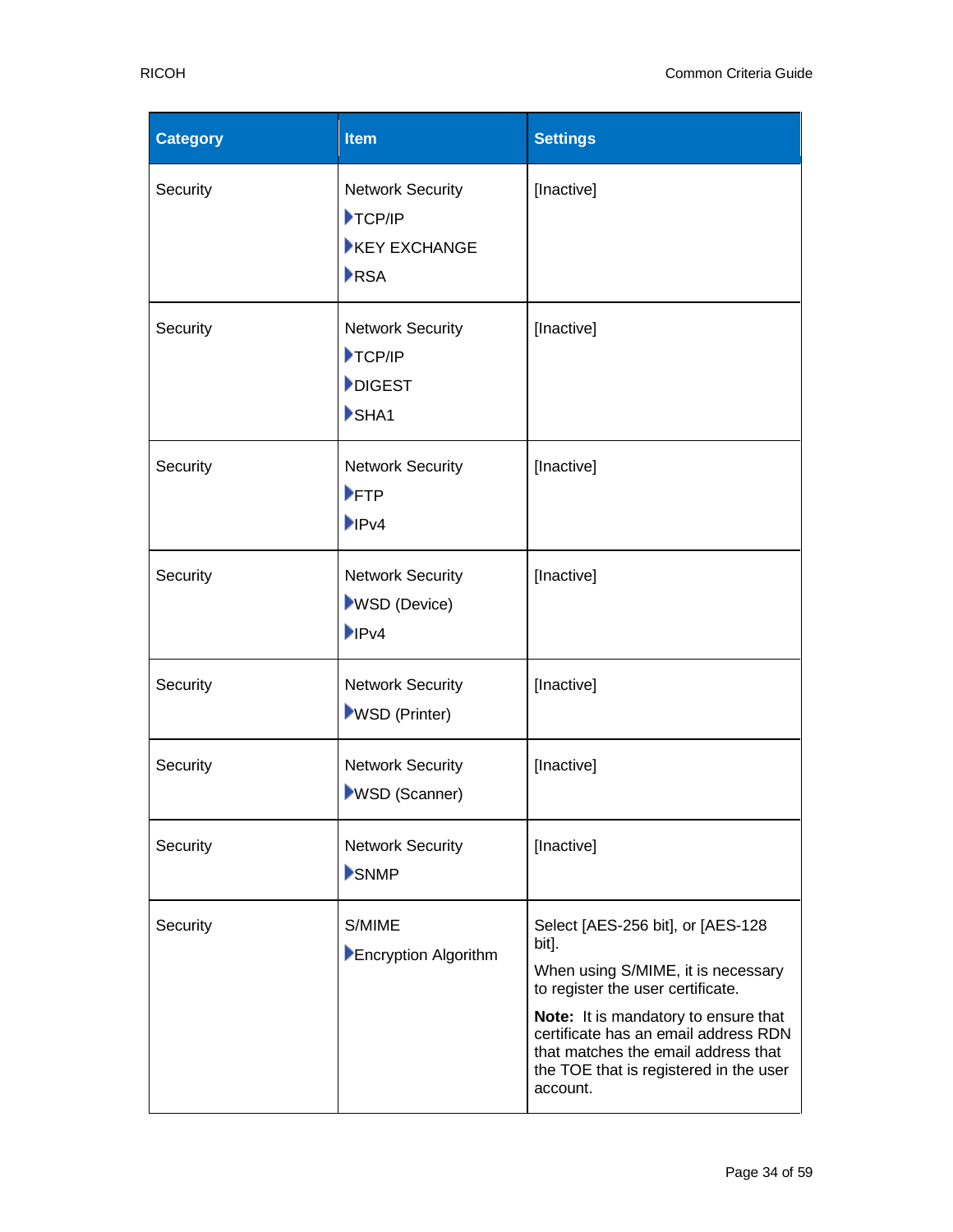| <b>Category</b> | <b>Item</b>                                                                           | <b>Settings</b>                                           |
|-----------------|---------------------------------------------------------------------------------------|-----------------------------------------------------------|
| Security        | S/MIME<br>Digest Algorithm                                                            | Select [SHA-512 bit], [SHA-384 bit],<br>or [SHA-256 bit]. |
| Security        | S/MIME<br>When Sending Email by<br>Scanner                                            | [Use Signatures]                                          |
| Security        | S/MIME<br><b>Nhen Transferring by</b><br>Fax                                          | [Use Signatures]                                          |
| Security        | S/MIME<br>When Sending Email by<br>Fax                                                | [Use Signatures]                                          |
| Security        | S/MIME<br>When Emailing TX<br>Results by Fax                                          | [Use Signatures]                                          |
| Security        | S/MIME<br>When Transferring Files<br><b>Stored in Document</b><br>Server (Utility)    | [Use Signatures]                                          |
| Security        | <b>IPsec</b><br><b>IPsec</b>                                                          | Select [Active]                                           |
| Security        | <b>IPsec</b><br>Encryption Key Auto<br><b>Exchange Settings</b><br>Encapsulation Mode | [Transport Mode]                                          |
| Security        | <b>IPsec</b><br>Encryption Key Auto<br><b>Exchange Settings</b><br>Address Type       | [IPv4]                                                    |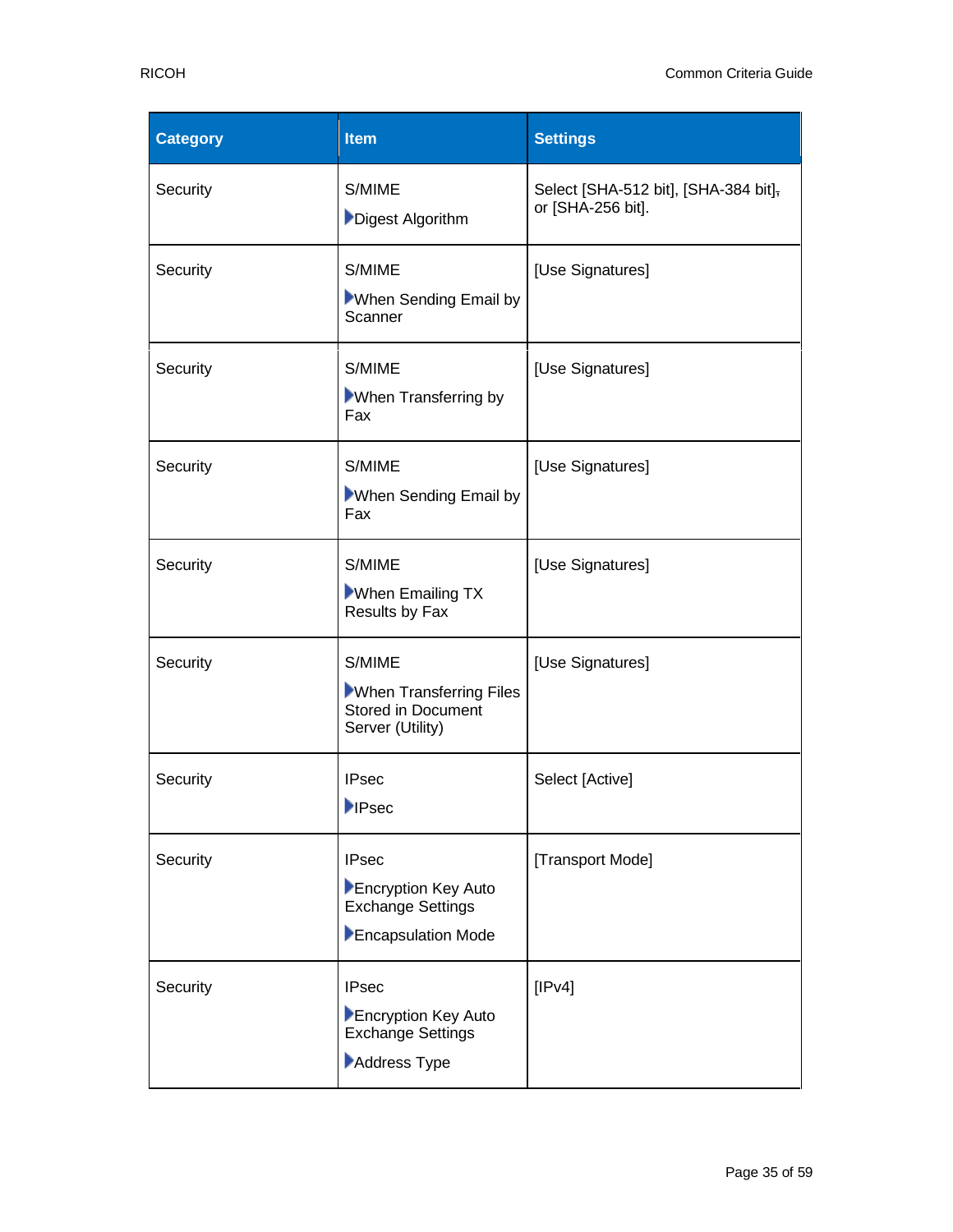| <b>Category</b> | <b>Item</b>                                                                        | <b>Settings</b>                                                                                                                                                                                                                                                                                                                                       |
|-----------------|------------------------------------------------------------------------------------|-------------------------------------------------------------------------------------------------------------------------------------------------------------------------------------------------------------------------------------------------------------------------------------------------------------------------------------------------------|
| Security        | <b>IPsec</b><br>Encryption Key Auto<br><b>Exchange Settings</b><br>Local Address   | The machine's IP address                                                                                                                                                                                                                                                                                                                              |
| Security        | <b>IPsec</b><br>Encryption Key Auto<br><b>Exchange Settings</b><br>Remote Address  | Connected server's IP address<br>Set the IP addresses of all servers<br>that will be protected using IPsec<br>traffic including:<br>FTP server<br>Syslog server<br><b>SMTP</b> server<br>NTP server<br><b>LDAP</b> server<br>Note: the TOE evaluated<br>configuration supports protection of<br>Syslog and SMTP traffic using either<br>TLS or IPsec. |
| Security        | <b>IPsec</b><br>Encryption Key Auto<br><b>Exchange Settings</b><br>Security Level  | [Authentication and High-Level<br>Encryption]<br>Set Default Settings to [PROTECT]<br>Settings 1 through Settings 4, set<br>values<br>[PROTECT]<br>[BYPASS]<br>[DISCARD]                                                                                                                                                                              |
| Security        | <b>IPsec</b><br>Encryption Key Auto<br><b>Exchange Settings</b><br>Security Policy | [Apply]                                                                                                                                                                                                                                                                                                                                               |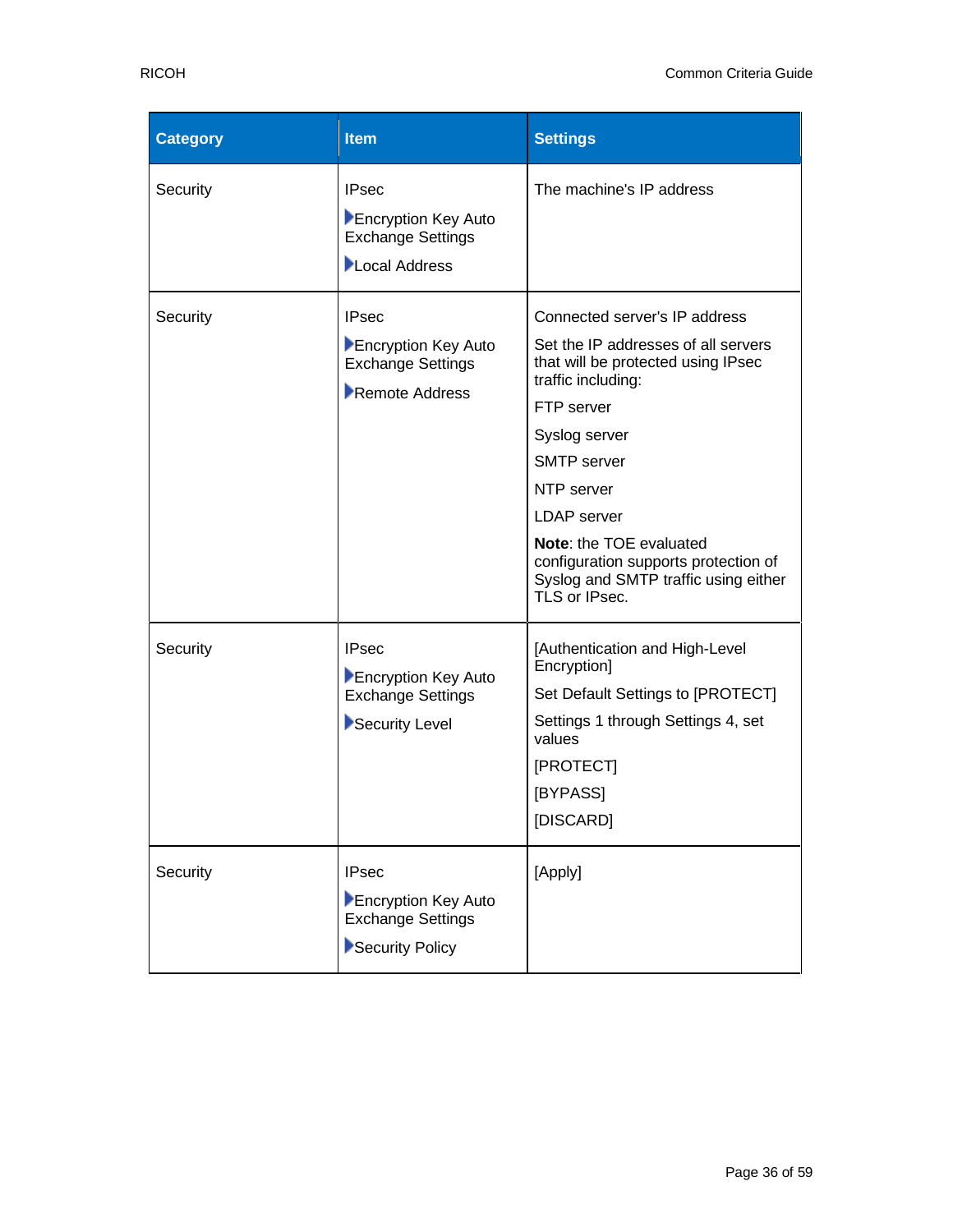| <b>Category</b> | <b>Item</b>                                                                                    | <b>Settings</b>                                                                                                                                                                                                                                                                                                                                                                                                                                                                                                               |
|-----------------|------------------------------------------------------------------------------------------------|-------------------------------------------------------------------------------------------------------------------------------------------------------------------------------------------------------------------------------------------------------------------------------------------------------------------------------------------------------------------------------------------------------------------------------------------------------------------------------------------------------------------------------|
| Security        | <b>IPsec</b><br>Encryption Key Auto<br><b>Exchange Settings</b><br>Authentication Method       | [Certificate] or [PSK].<br>If you select PSK, press the<br>"Change" button for "PSK Text" to set<br>PSK.<br>"PSK Text" is limited (truncated) to 32<br>characters; is composed of any<br>combination of upper and lower-case<br>characters, numbers and special<br>characters that include and (that<br>include: "!", "@", "#", "\$", "%", "^", "&",<br>"*", "(", and ")").<br>Note: It is recommended that long<br>"PSK Text" composed of all permitted<br>characters should be chosen as this<br>is considered more secure. |
| Security        | <b>IPsec</b><br>Encryption Key Auto<br><b>Exchange Settings</b><br>Hash Algorithm              | Select [SHA256], [SHA384], or<br>[SHA512].                                                                                                                                                                                                                                                                                                                                                                                                                                                                                    |
| Security        | <b>IPsec</b><br>Encryption Key Auto<br><b>Exchange Settings</b><br>Encryption Algorithm        | Select [AES-128-CBC] or [AES-256-<br>CBC].                                                                                                                                                                                                                                                                                                                                                                                                                                                                                    |
| Security        | <b>IPsec</b><br>Encryption Key Auto<br><b>Exchange Settings</b><br>Diffie-Hellman Group        | $[14]$                                                                                                                                                                                                                                                                                                                                                                                                                                                                                                                        |
| Security        | <b>IPsec</b><br>Encryption Key Auto<br><b>Exchange Settings</b><br>Authentication<br>Algorithm | Check [HMAC-SHA256-128],<br>[HMAC-SHA384-192] and [HMAC-<br>SHA512-256], and uncheck [HMAC-<br>SHA1-96] and [HMAC-MD5-96].                                                                                                                                                                                                                                                                                                                                                                                                    |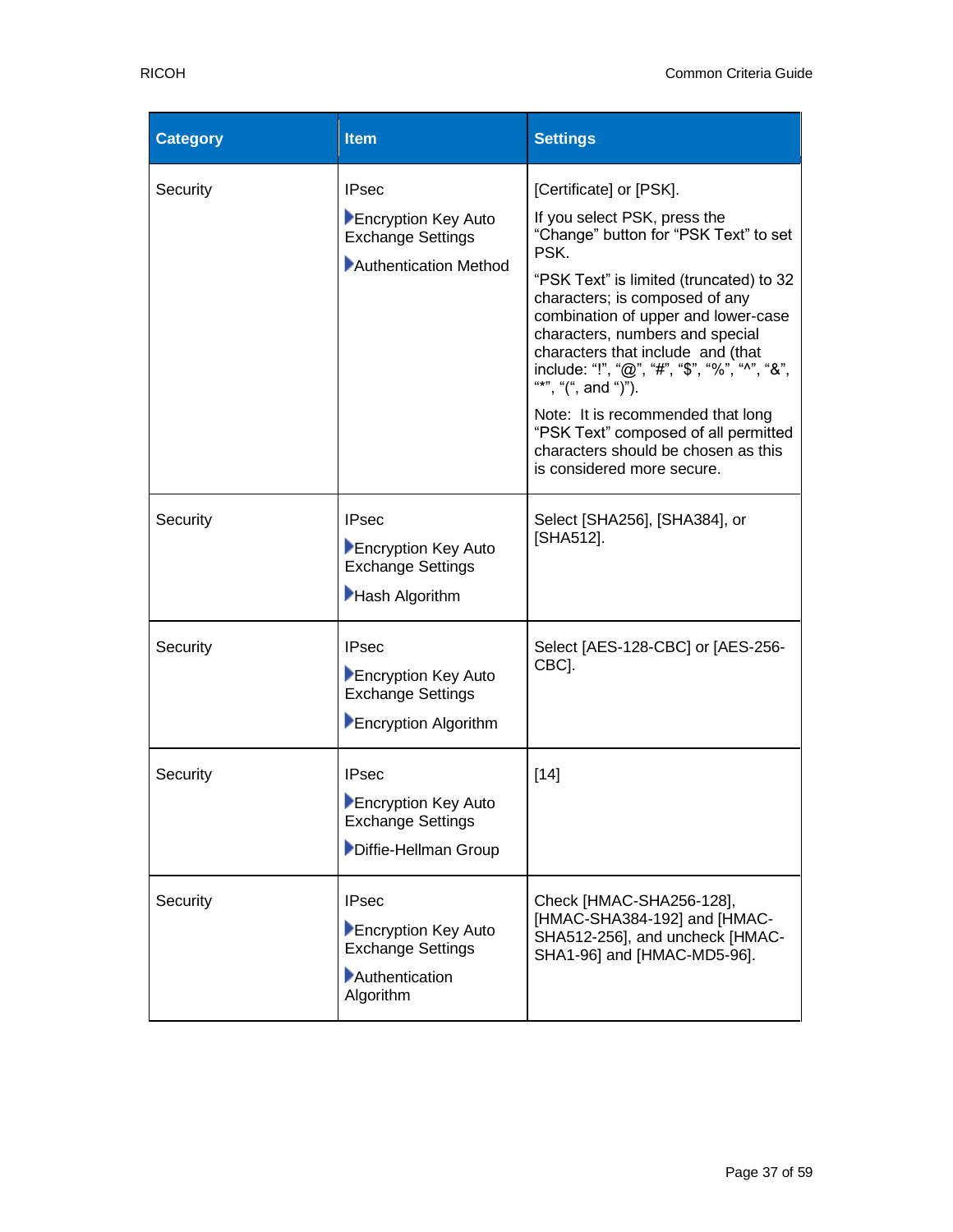| <b>Category</b> | <b>Item</b>                                                                                            | <b>Settings</b>                                                                    |
|-----------------|--------------------------------------------------------------------------------------------------------|------------------------------------------------------------------------------------|
| Security        | <b>IPsec</b><br>Encryption Key Auto<br><b>Exchange Settings</b><br>Encryption Algorithm<br>Permissions | Check [AES-128] and [AES-256], and<br>uncheck [Cleartext], [DES] and<br>$[3DES]$ . |
| Security        | <b>IPsec</b><br>Encryption Key Auto<br><b>Exchange Settings</b><br>PFS                                 | $[14]$                                                                             |
| Security        | User Lockout Policy<br>Lockout                                                                         | [Active]                                                                           |
| Security        | User Lockout Policy<br>Number of Attempts<br>before Lockout                                            | $1 - 5$                                                                            |
| Security        | User Lockout Policy<br>Lockout Release Timer                                                           | [Active]                                                                           |
| Security        | User Lockout Policy<br>Lock Out User for                                                               | 1-9999                                                                             |

#### **3.3.2.6 WIM Auto Logout Settings**

64 The administrator must configure the values for [Webpage] settings as specified in Table 17.

<span id="page-37-0"></span>

| <b>Category</b> | <b>Item</b>                                          | <b>Settings</b>                        |
|-----------------|------------------------------------------------------|----------------------------------------|
| Webpage         | Webpage<br>Web Image Monitor<br>Auto Logout Settings | $3 - 60$<br>The default settings is 60 |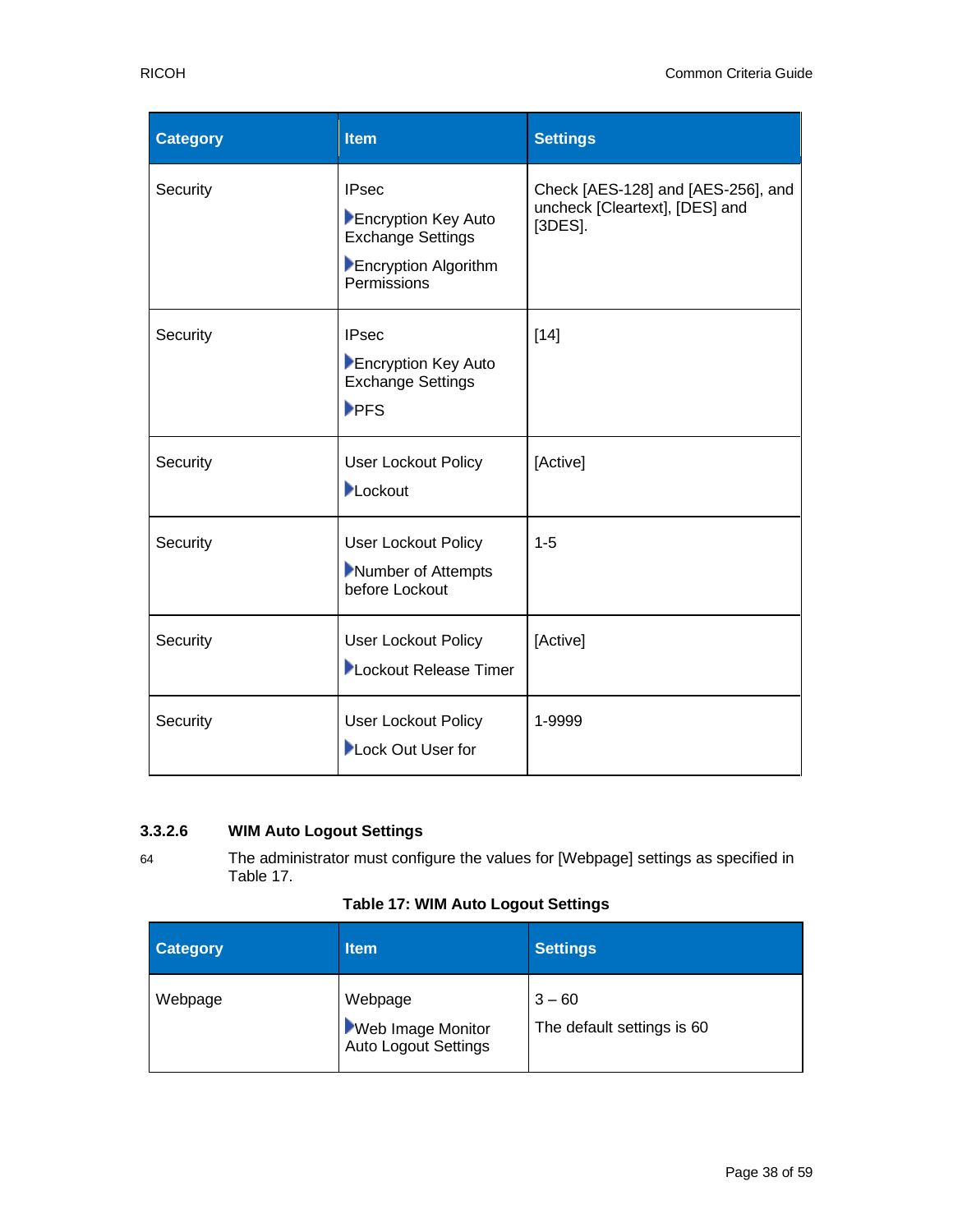#### **3.3.3 Procedure 3 – Additional Settings Using the Operation Panel**

65 After completing the configurations in Procedure 2 using the WIM interface, the administrator must go back to the Operation Panel and login to continue with the following settings.

#### **3.3.3.1 System Settings**

66 The administrator must configure additional values for [System] settings as specified in [Table 18.](#page-38-0)

<span id="page-38-0"></span>

| <b>Tab</b>                 | <b>Item</b>                                                                                                                              | <b>Settings</b>                                      |
|----------------------------|------------------------------------------------------------------------------------------------------------------------------------------|------------------------------------------------------|
| Settings for Administrator | Authentication/Charge<br>Administrator<br>Authentication/User<br>Authentication/App Auth.<br>Application<br>Authentication<br>Management | Select [Auth. Not Required] for all<br>applications. |
| Network/Interface          | <b>Effective Protocol</b><br>Firmware Update (IPv4)                                                                                      | [Inactive]                                           |
| Network/Interface          | <b>Effective Protocol</b><br>Firmware Update (IPv6)                                                                                      | [Inactive]                                           |
| Network/Interface          | <b>Effective Protocol</b><br><b>Remote Service</b>                                                                                       | [Inactive]                                           |

| <b>Table 18: System Settings 2</b> |  |  |  |  |  |
|------------------------------------|--|--|--|--|--|
|------------------------------------|--|--|--|--|--|

#### **3.3.3.2 Fax Settings**

67 The administrator must configure in the address book the users and groups who are authorized to receive faxes stored by the MFP. See the User Guide Section on ['Registering Fax Numbers in the Address Book'.](https://support.ricoh.com/services/device/ccmanual/PRO_C5300_C5310/en-GB/setup/int/faxnumber.htm) After users are entered in the address book, the administrator can configure the Fax settings in [Table 19](#page-39-1).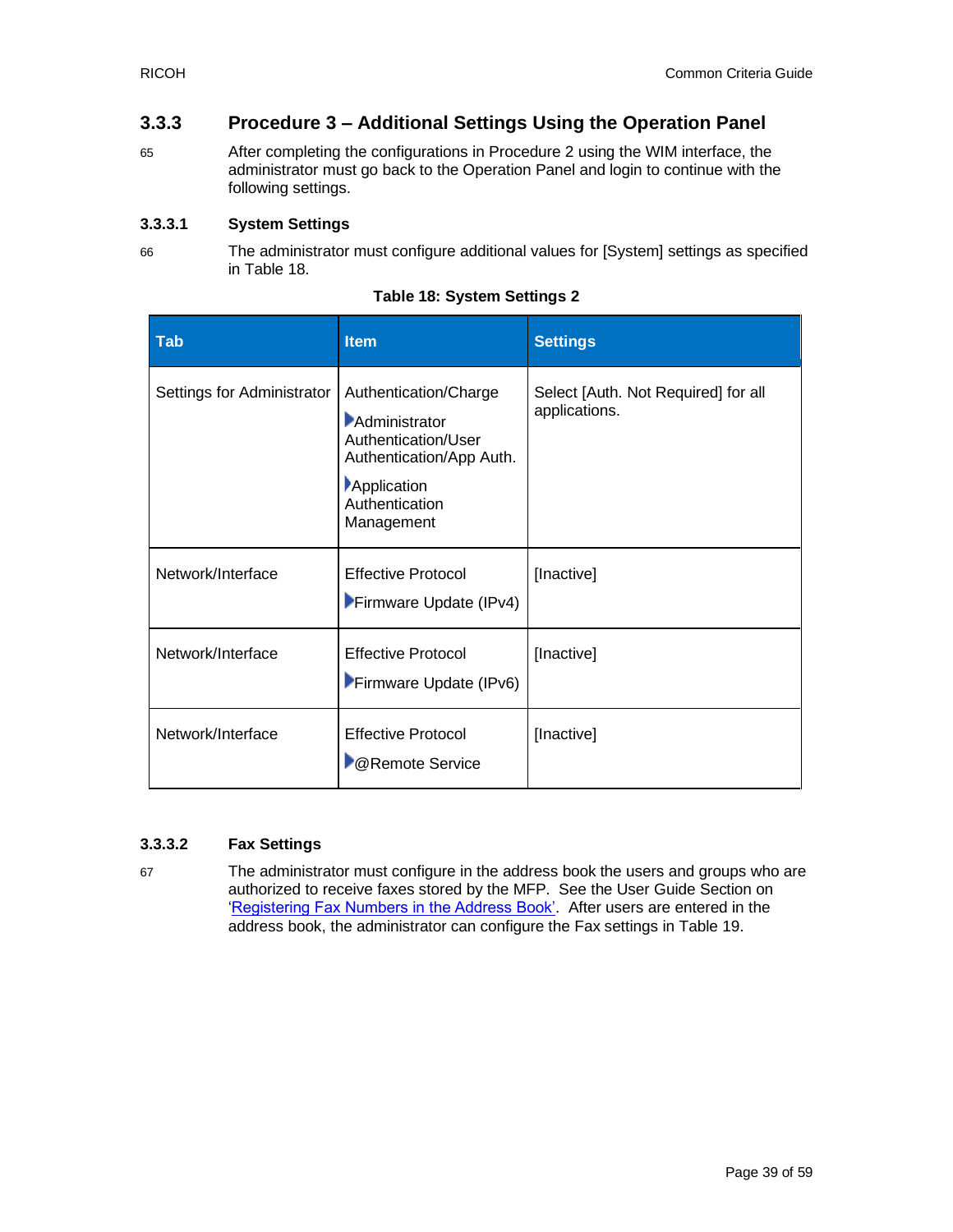<span id="page-39-1"></span>

| Tab                       | <b>Item</b>                                         | <b>Settings</b>                                                                                               |
|---------------------------|-----------------------------------------------------|---------------------------------------------------------------------------------------------------------------|
| <b>Reception Settings</b> | <b>Stored Reception File</b><br><b>User Setting</b> | [On]<br>After setting this to [On], specify the<br>users or groups that can access<br>stored reception files. |

**Table 19: Fax Settings**

### **3.3.4 Verifying the MFP Settings**

68 After completing procedure 1 through procedure 3, check the log data and ROM version with the following steps:

- a) Check that the machine is OFF
- b) Turn the machine ON.
- c) Check the details of the Log files that were stored in the machine. Check that the details for "Log Type", "Result", and "Module Name" in the recorded access log are as follows:
	- i) Log Type: Firmware: Structure
	- ii) Result: Succeeded
	- iii) Module Name: G3
	- iv) For additional details about logs, see "Collecting Logs", "Managing Devices", settings.
- d) Login as admin to the Operation Panel and check the fax parameter settings with the following steps:
	- i) Press [Settings]
	- ii) Press [Fax Settings]
	- iii) Press [Detailed Initial Settings]
	- iv) Press [Parameter Settings: Print List]
	- v) Check that the following ROM version matches the one shown in the printed list: [ROM Version]

G3: 01.00.00 (Validation Data: 2BA7)

e) Log off

# <span id="page-39-0"></span>**3.4 Services**

#### **3.4.1 Firewall**

69 See System Settings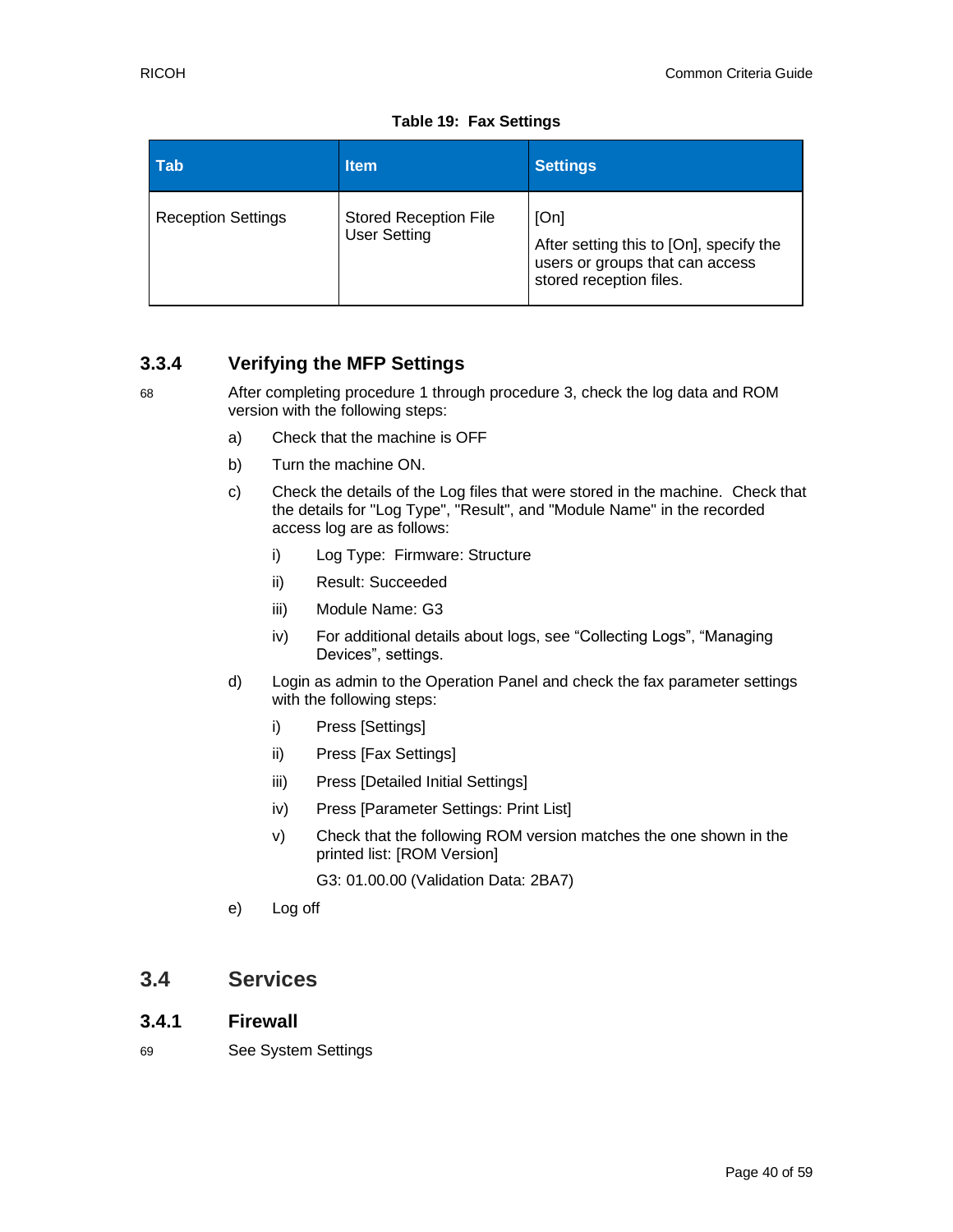#### **3.4.2 Syslog Server**

70 See Table 12: [Settings for Audit Log](#page-27-0) Collection.

#### **3.4.3 LDAP Server**

- 71 [Registering the LDAP Server](https://support.ricoh.com/services/device/ccmanual/PRO_C5300_C5310/en-GB/setup/int/ldap.htm) in the Setup/System Settings page of the online User Guide provides instructions for configuring the LDAP server that the TOE will use for user authentication. Server information to be configured includes:
- 72 -a registration name for the LDAP sever
- 73 -host name or IPv4 address of the LDAP server
- 74 -a root folder to store email addresses
- 75 -port number used for communication with the LDAP server (636)
- 76 -Use Secure Connection (SSL) is set to [ON]
- 77 -Digest Authentication
- 78 Additional settings for the LDAP server are described in [Table 8: LDAP](#page-22-0)  [Authentication.](#page-22-0)

#### **3.4.4 NTP Server**

79 See System Settings

#### **3.4.5 FTP Server**

80 See System Settings

#### **3.4.6 SMTP Server**

81 See System Settings

#### **3.4.7 CAC/PIV Authentication Solutions**

82 For CAC/PIV authentication, follow the installation and configuration guidance in CAC/PIV/SIPR v4.1 Installation & Configuration Guide and CAC PIV SIPR ELPNX SOP Option v2.3 Installation Guide for v4.x.

# <span id="page-40-0"></span>**3.5 Administration**

#### **3.5.1 Administration Interfaces**

- 83 See Administration Interfaces above.
- 84 Table 20 below shows the management functions available at the different administration interfaces.

#### **Table 20: Management Functions**

<span id="page-40-1"></span>

| <b>Management Functions</b>                                                     | <b>Enable</b>             | Interface(s)                   |
|---------------------------------------------------------------------------------|---------------------------|--------------------------------|
| Manage user accounts (users, roles,<br>privileges and available functions list) | Create,<br>modify, delete | Operation Panel,<br><b>WIM</b> |
| Manage the document user list for stored<br>documents                           | Create, modify            | Operation Panel,<br>WIM        |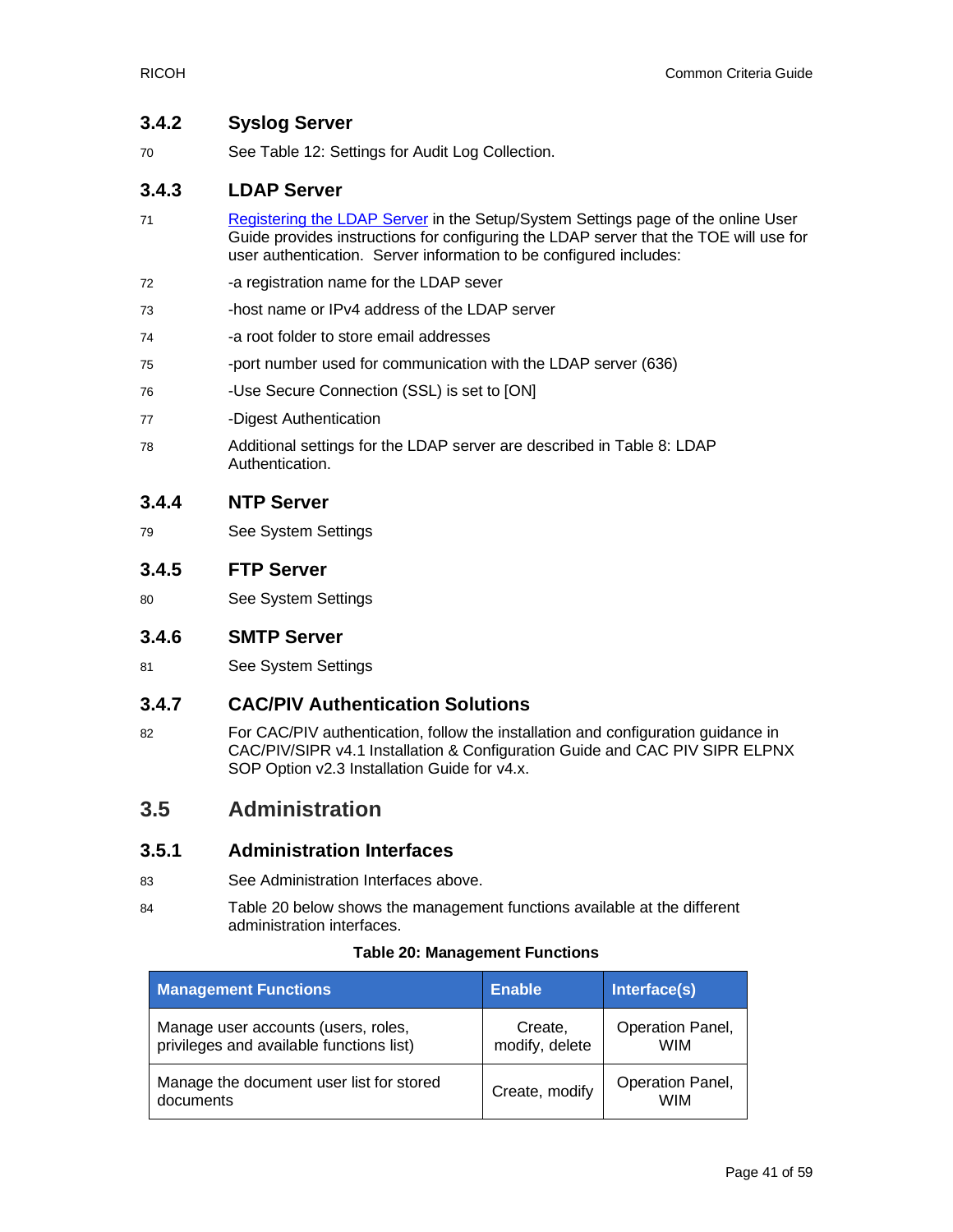| <b>Management Functions</b>                                                                                       | <b>Enable</b>                                            | Interface(s)                                 |
|-------------------------------------------------------------------------------------------------------------------|----------------------------------------------------------|----------------------------------------------|
| Configure audit transfer settings                                                                                 | Modify                                                   | <b>WIM</b>                                   |
| Manage audit logs                                                                                                 | Query, delete,<br>export                                 | <b>WIM</b>                                   |
| <b>Manage Audit Functions</b>                                                                                     | Enable,<br><b>Disable</b>                                | Operation Panel,<br><b>WIM</b>               |
| Manage time and date settings                                                                                     | Modify                                                   | <b>Operation Panel</b>                       |
| Configure minimum password length                                                                                 | Modify                                                   | <b>Operation Panel</b>                       |
| Configure Password complexity settings                                                                            | Modify                                                   | <b>Operation Panel</b>                       |
| Configure Operation Panel Auto Logout Time                                                                        | Modify                                                   | <b>Operation Panel</b><br><b>WIM</b>         |
| Configure WIM Auto Logout Time                                                                                    | Modify                                                   | <b>WIM</b>                                   |
| Configure number of authentication failure<br>before account lockout                                              | Modify                                                   | <b>WIM</b>                                   |
| Configure account release timer settings                                                                          | Modify                                                   | <b>WIM</b>                                   |
| Configure PSTN Fax-Line Separation Stored<br>Reception File User                                                  | Modify                                                   | <b>Operation Panel</b>                       |
| Configure image overwrite                                                                                         | Modify                                                   | <b>Operation Panel</b>                       |
| Configure network settings for trusted<br>communications (specify IP addresses and<br>port to connect to the TOE) | Modify                                                   | Operation Panel,<br><b>WIM</b>               |
| Manage HDD Cryptographic key                                                                                      | <b>Create Delete</b>                                     | <b>Operation Panel</b>                       |
| <b>Manage Device Certificates</b>                                                                                 | Create, query,<br>modify, delete,<br>upload,<br>download | Operation Panel <sup>1</sup> ,<br><b>WIM</b> |
| Manage TOE Trusted Update                                                                                         | Query, Modify                                            | Operation Panel,<br><b>WIM</b>               |
| Configure FTP                                                                                                     | Modify                                                   | <b>WIM</b>                                   |
| Configure IPsec                                                                                                   | Modify                                                   | <b>WIM</b>                                   |

<sup>1</sup> Only certificate #1 can be created or deleted on the Operation Panel, that certificate is needed to bootstrap the web server for the WIM.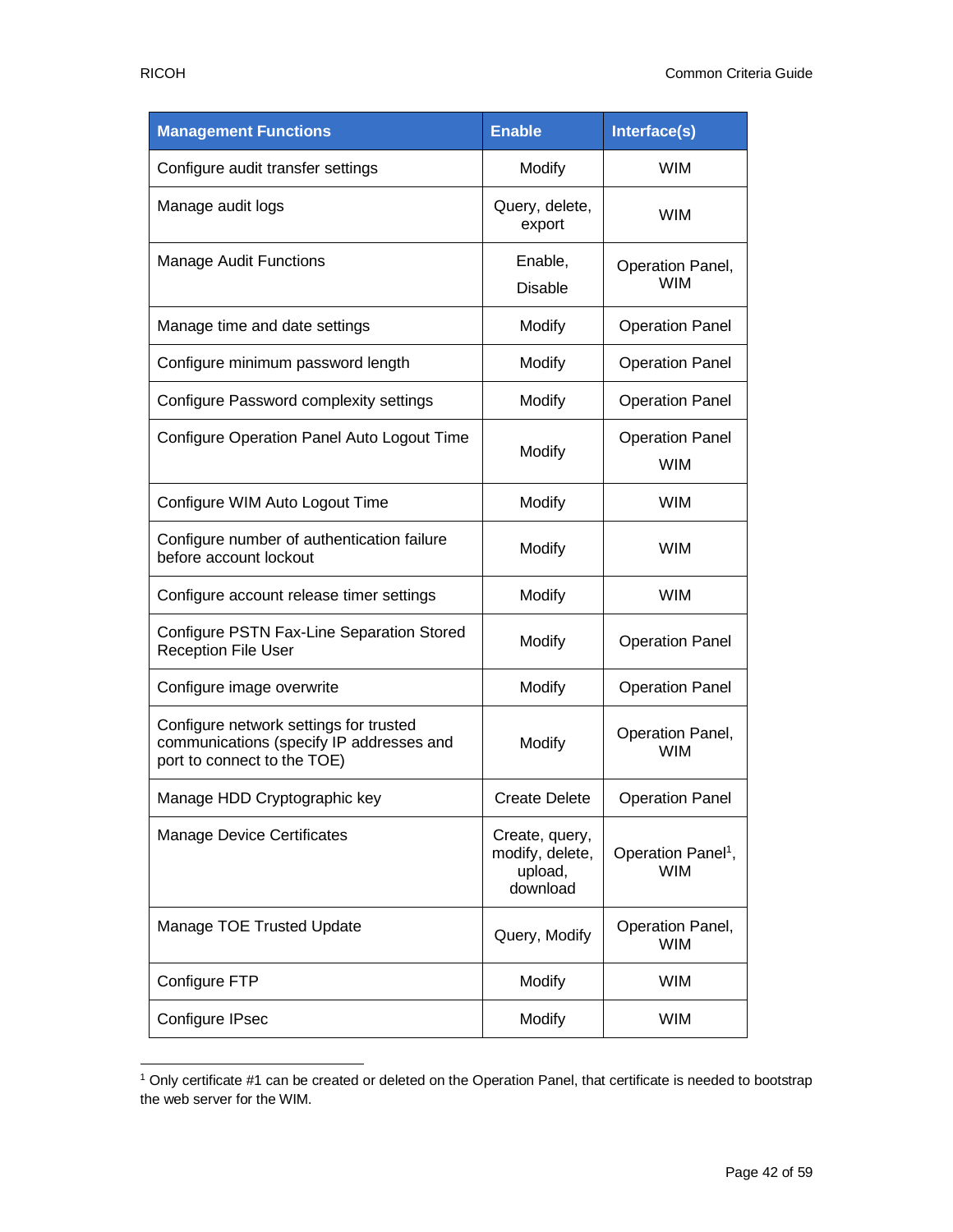| <b>Management Functions</b> | <b>Enable</b> | Interface(s)                   |
|-----------------------------|---------------|--------------------------------|
| Configure NTP               | Modify        | WIM                            |
| Configure LDAP              | Modify        | Operation Panel,<br><b>WIM</b> |

# <span id="page-42-0"></span>**3.6 Management of Security Functions**

85 After initial configuration the TOE security functions can be modified and managed via the WIM or the Operation Panel.

#### **3.6.1 Functions Managed via the Operation Panel**

86 The following settings are available via Operation Panel to manage the TOE time services, network services, administrators, the password policy and the auto erase memory function.

<span id="page-42-1"></span>

| <b>Tab</b>      | <b>Item</b>                                  | <b>Settings</b>                                                                                                                                                         |
|-----------------|----------------------------------------------|-------------------------------------------------------------------------------------------------------------------------------------------------------------------------|
| Date/Time/Timer | Date/Time<br>$\blacktriangleright$ Time Zone | Set the appropriate time zone.<br>The specified setting is applied after<br>the machine reboots.                                                                        |
| Date/Time/Timer | Date/Time<br>Daylight Saving Time            | Set the appropriate daylight saving<br>time.<br>The specified setting is applied after<br>the machine reboots. Reboot the<br>machine after configuring this<br>setting. |
| Date/Time/Timer | Date/Time<br>Set Date                        | Set the appropriate date.                                                                                                                                               |
| Date/Time/Timer | Date/Time<br>Set Time                        | Set the appropriate time.                                                                                                                                               |
| Date/Time/Timer | Timer<br>Auto Logout Timer                   | Select [On], and then set the range<br>for the timer between 10-999<br>seconds.                                                                                         |

#### **Table 21: Changing System Settings**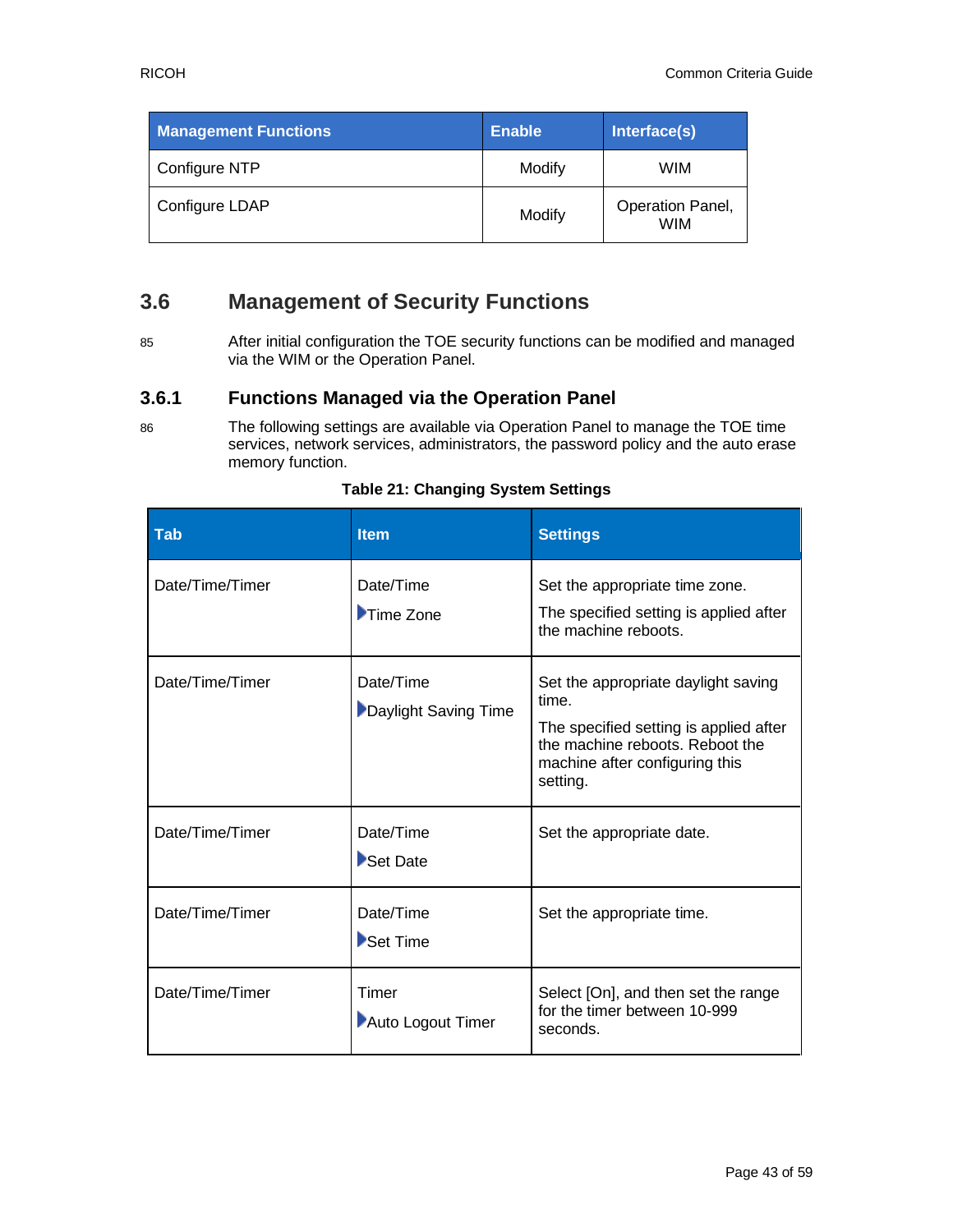| <b>Tab</b>                 | <b>Item</b>                                                                                                                                                                                                     | <b>Settings</b>                                                                                                                                                                                                                                                                                                        |
|----------------------------|-----------------------------------------------------------------------------------------------------------------------------------------------------------------------------------------------------------------|------------------------------------------------------------------------------------------------------------------------------------------------------------------------------------------------------------------------------------------------------------------------------------------------------------------------|
| Network/Interface          | IP Address (IPv4)<br><b>IPv4 Address</b><br>Configuration                                                                                                                                                       | Specifying a static IPv4 address<br>Enter the IPv4 address and subnet<br>mask.<br>Obtaining the DHCP server address<br>automatically<br>Select [Auto-Obtain (DHCP)].                                                                                                                                                   |
| Network/Interface          | IP Address (IPv4)<br><b>IPv4 Gateway</b><br>Address                                                                                                                                                             | Enter the IPv4 gateway address.                                                                                                                                                                                                                                                                                        |
| Network/Interface          | <b>DNS Configuration</b>                                                                                                                                                                                        | Specify this only if you are using a<br>static DNS server.<br>Specifying a static DNS server<br>Enter the IPv4 address in "DNS<br>Server 1", "DNS Server 2", and<br>"DNS Server 3". (Specify DNS<br>Server 2 and 3 if required.)<br>Obtaining the DHCP server address<br>automatically<br>Select [Auto-Obtain (DHCP)]. |
| Settings for Administrator | Authentication/Charge<br>Administrator<br>Authentication/User<br>Authentication/App<br>Auth.<br>Register/Change<br>Administrator<br>Set Administrator<br>Login User Name/Login<br>Password<br>Administrator 1-4 | Specify settings for one or more<br>administrators.<br>Specify the administrator's "Login<br>User Name" and "Login Password".                                                                                                                                                                                          |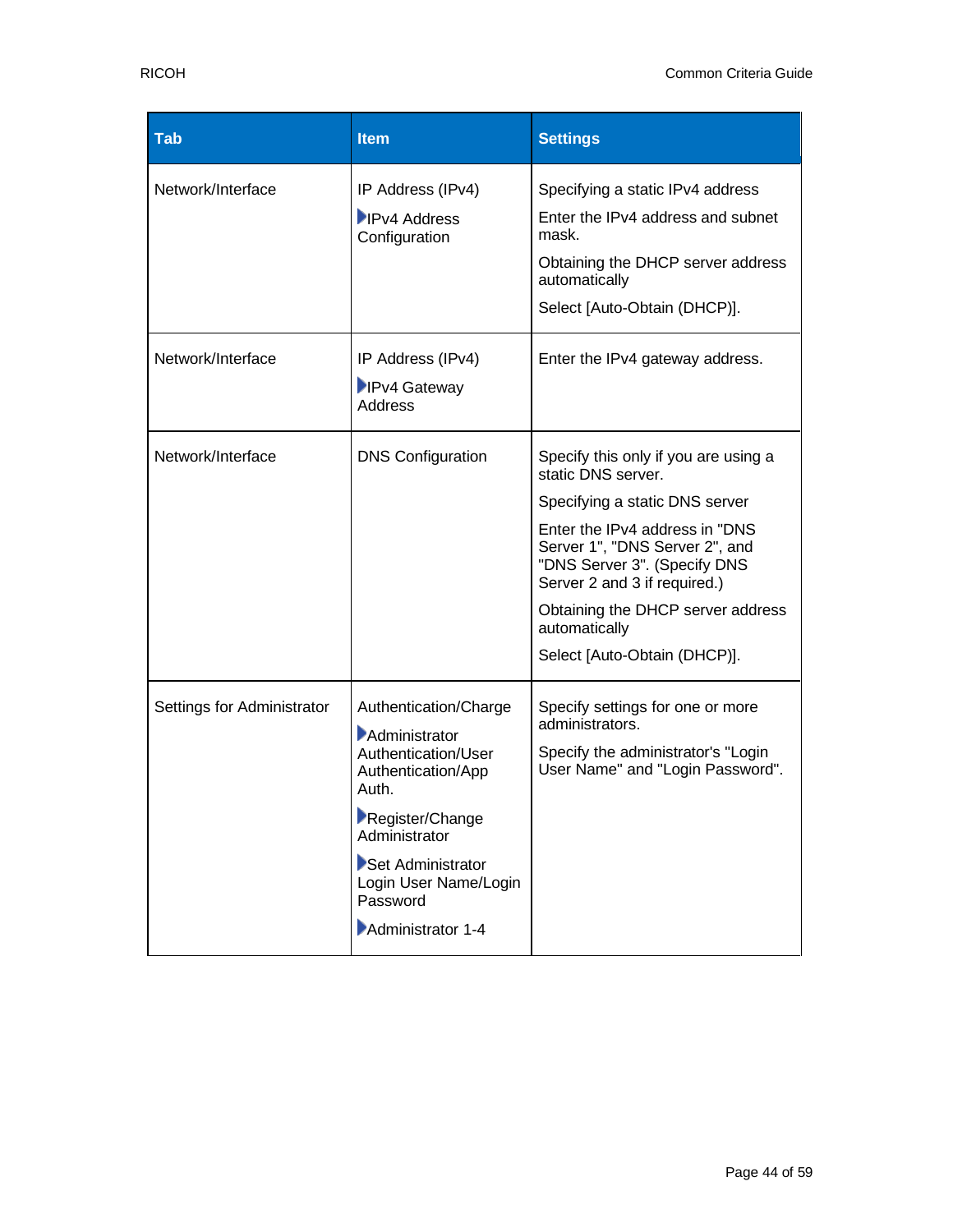| <b>Tab</b>                 | <b>Item</b>                                                                                                                                                                                              | <b>Settings</b>                                                                                                                                                                                                                                                                                   |
|----------------------------|----------------------------------------------------------------------------------------------------------------------------------------------------------------------------------------------------------|---------------------------------------------------------------------------------------------------------------------------------------------------------------------------------------------------------------------------------------------------------------------------------------------------|
| Settings for Administrator | Authentication/Charge<br>Administrator<br>Authentication/User<br>Authentication/App<br>Auth.<br>Register/Change<br>Administrator<br>Set Administrator<br>Privileges                                      | Assign all administrator roles (user<br>administrator, machine administrator,<br>network administrator, and file<br>administrator) to a single<br>administrator.                                                                                                                                  |
| Settings for Administrator | Authentication/Charge<br>Administrator<br>Authentication/User<br>Authentication/App<br>Auth.<br>Register/Change<br>Administrator<br>Set Administrator<br>Login User Name/Login<br>Password<br>Supervisor | Change the supervisor's "Login User<br>Name" and "Login Password".<br>Note: Only the supervisor admin can<br>change the supervisor's login<br>credentials.                                                                                                                                        |
| Settings for Administrator | Security<br>Specifying the<br><b>Extended Security</b><br><b>Functions</b><br>Password Policy                                                                                                            | Set "Complexity Setting" to [Level 1]<br>or [Level 2], press [Change] on the<br>right of "Minimum Character No.",<br>and then set the number of<br>characters to 15 or more.<br>Note: Changes to the Password<br>Policy are enforced only on<br>passwords created after the policy is<br>applied. |
| Settings for Administrator | Data Management<br>Auto Erase Memory<br>Setting                                                                                                                                                          | Select [On], and then select [NSA],<br>[DoD], or [Random Numbers].<br>If you set this to [Random Numbers],<br>set [Number of Erase] to three or<br>more.                                                                                                                                          |

# **3.6.2 Functions Managed via the WIM**

87 The following settings are used to manage TOE functions via the WIM interface.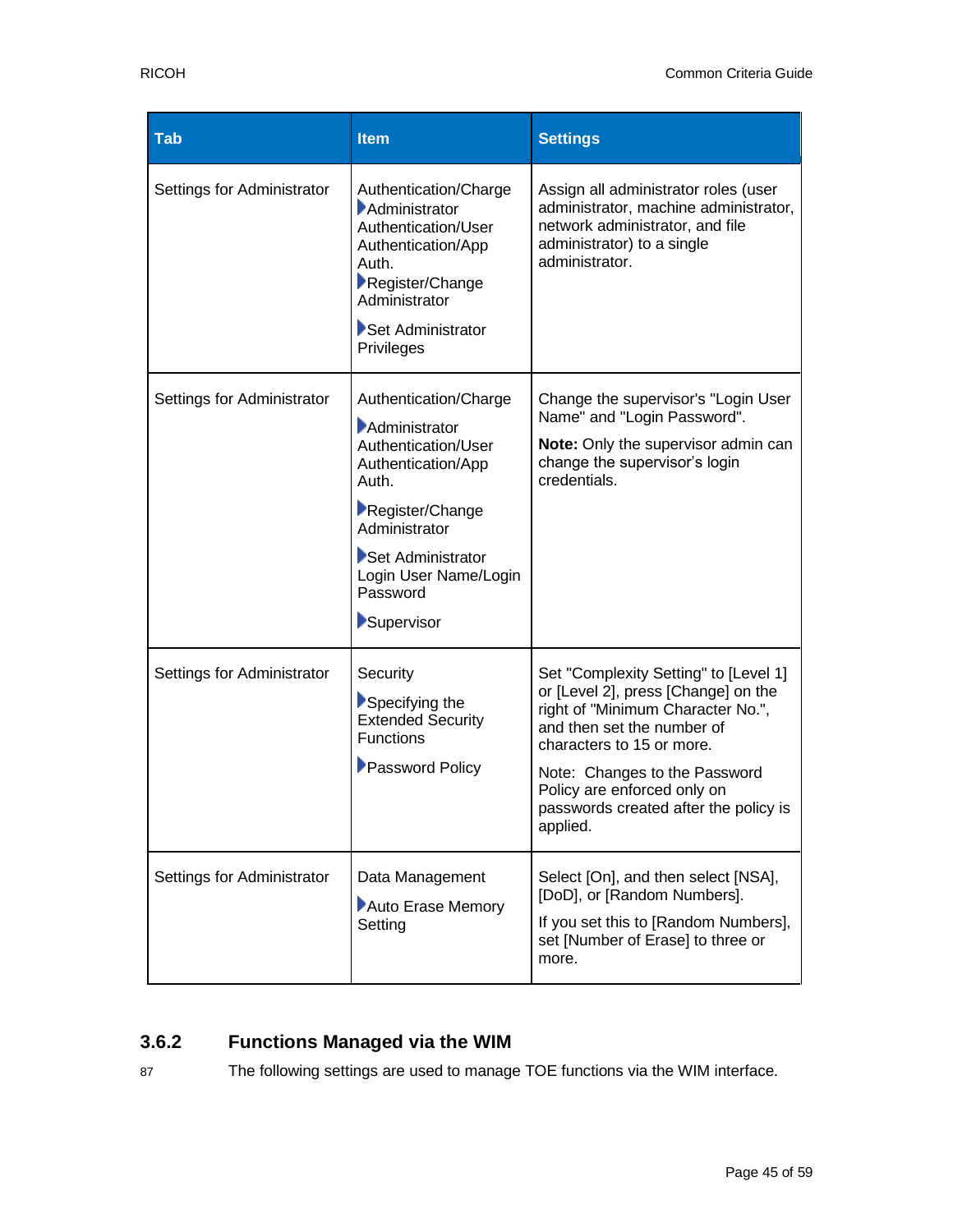#### **3.6.2.1 SMTP Settings**

88 The TOE provides secure communication with an SMTP server. Use the following settings to manage the SMTP server.

<span id="page-45-0"></span>

| <b>Category</b>        | <b>Item</b>                             | <b>Settings</b>                              |
|------------------------|-----------------------------------------|----------------------------------------------|
| <b>Device Settings</b> | Email<br>Administrator Email<br>Address | Enter the administrator's email<br>address.  |
| <b>Device Settings</b> | Email<br>SMTP Server Name               | Enter the SMTP server name or IP<br>address. |

#### **Table 22: SMTP Settings**

#### **3.6.2.2 Security Settings**

89 The following settings available on the WIM interface are used to manage the TOE cryptographic and trusted channel functions as well as the user lockout policy.

#### **Table 23: Certificates and User Lockout Policy Settings**

<span id="page-45-1"></span>

| Device Certificate                             |                                                                                                                                                                                                                                                                                                                  |
|------------------------------------------------|------------------------------------------------------------------------------------------------------------------------------------------------------------------------------------------------------------------------------------------------------------------------------------------------------------------|
| Certificate 1<br>Create                        | Configure this setting to create and<br>install a self-signed device certificate.<br>Set "Algorithm Signature" to one of<br>the following:<br>sha512WithRSA-2048<br>sha256WithRSA-2048                                                                                                                           |
| Device Certificate<br>Certificate 1<br>Request | Configure this setting to create a<br>certificate request for a certificate<br>authority to issue a new device<br>certificate.<br>Set "Algorithm Signature" to one of<br>the following:<br>sha512WithRSA-2048<br>sha256WithRSA-2048<br>Submit the certificate request<br>Install the issued certificate via WIM. |
|                                                |                                                                                                                                                                                                                                                                                                                  |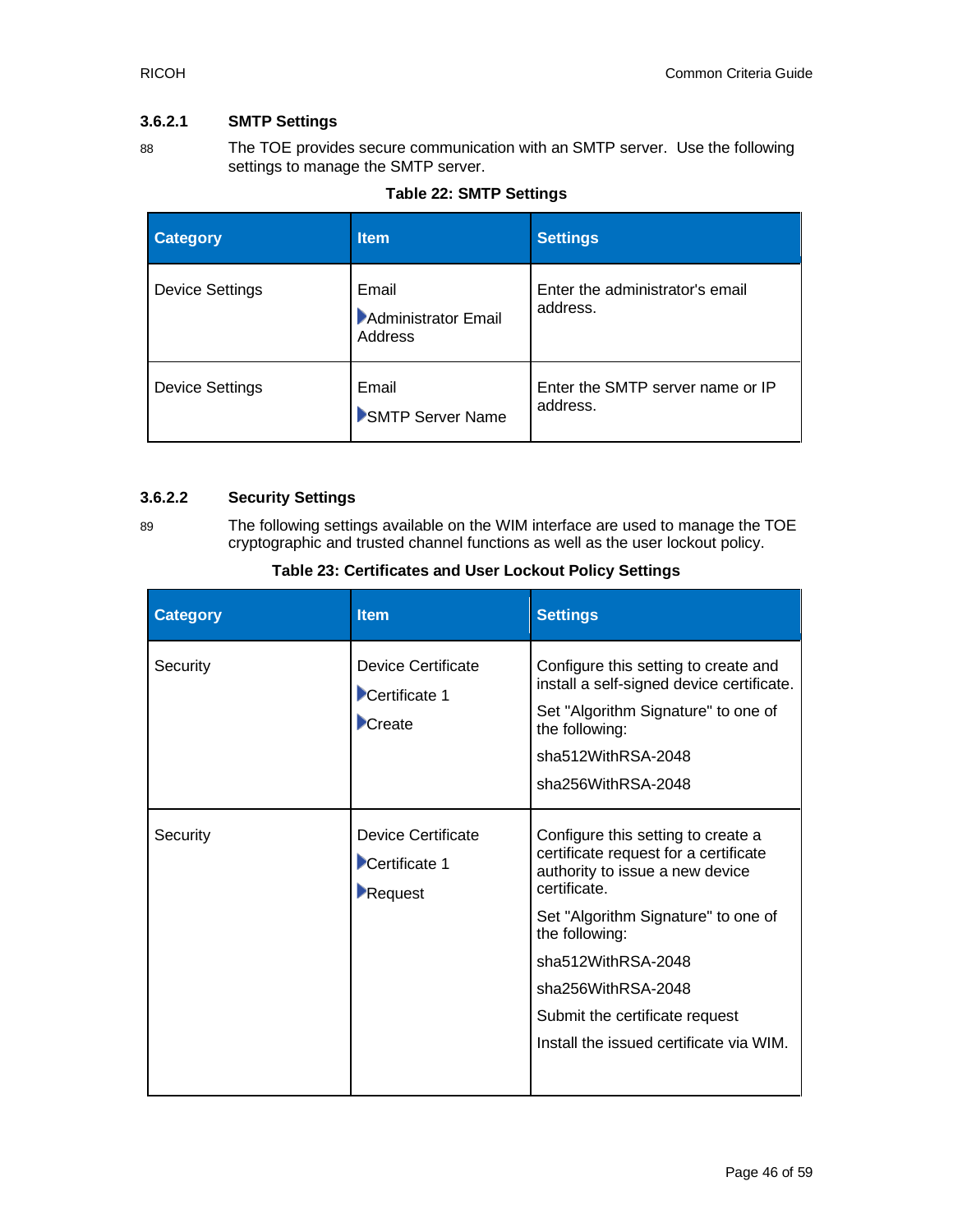| <b>Category</b> | <b>Item</b>                                                                      | <b>Settings</b>                                                                                                      |
|-----------------|----------------------------------------------------------------------------------|----------------------------------------------------------------------------------------------------------------------|
| Security        | <b>Device Certificate</b><br>Install                                             | Install a certificate issued by the<br>certificate authority and any<br>intermediate certificate.                    |
| Security        | <b>Device Certificate</b><br>Install Intermediate<br>Certificate                 | When using an intermediate<br>certificate, configure this setting to<br>install the certificate.                     |
| Security        | <b>Device Certificate</b><br>Certification<br>S/MIME                             | Select the installed device certificate.                                                                             |
| Security        | <b>Device Certificate</b><br>Certification<br><b>IPsec</b>                       | Select the installed device certificate.                                                                             |
| Security        | S/MIME<br>Encryption Algorithm                                                   | Select [AES-256 bit] or [AES-128<br>bit].<br>When using S/MIME, it is necessary<br>to register the user certificate. |
| Security        | S/MIME<br>Digest Algorithm                                                       | Select [SHA-512 bit], [SHA-384 bit],<br>or [SHA-256 bit].                                                            |
| Security        | <b>IPsec</b><br><b>IPsec</b>                                                     | Select [Active]                                                                                                      |
| Security        | <b>IPsec</b><br>Encryption Key Auto<br><b>Exchange Settings</b><br>Local Address | The machine's IP address                                                                                             |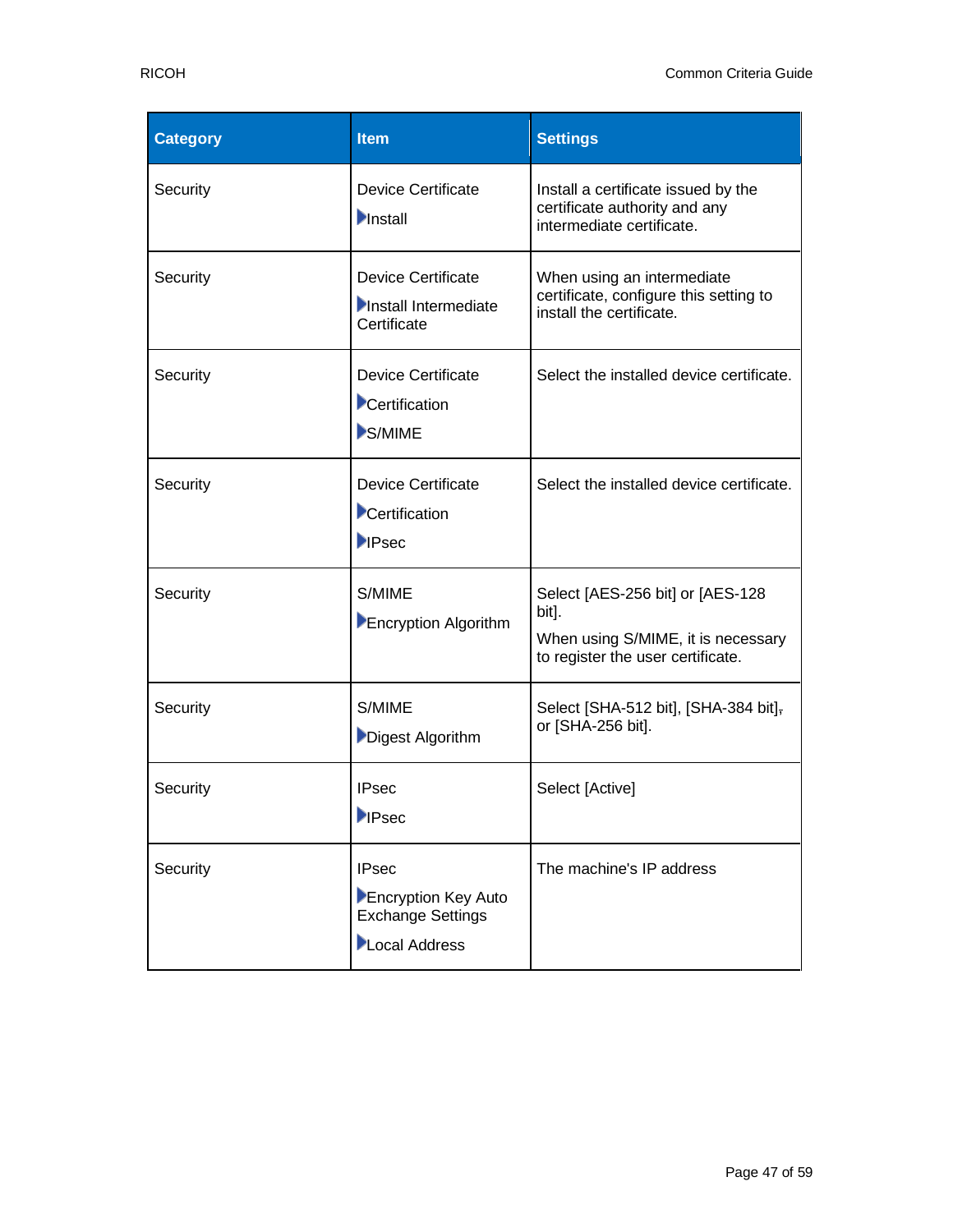| <b>Category</b> | <b>Item</b>                                                                              | <b>Settings</b>                                                                                                                                                                                                                                                                                                                                                                                                                                 |
|-----------------|------------------------------------------------------------------------------------------|-------------------------------------------------------------------------------------------------------------------------------------------------------------------------------------------------------------------------------------------------------------------------------------------------------------------------------------------------------------------------------------------------------------------------------------------------|
| Security        | <b>IPsec</b><br>Encryption Key Auto<br><b>Exchange Settings</b><br>Security Level        | Set "Default Settings" to "PROTECT"<br>Configure settings 1 through settings<br>4 with the values:<br><b>PROTECT</b><br><b>BYPASS</b><br><b>INACTIVE</b>                                                                                                                                                                                                                                                                                        |
| Security        | <b>IPsec</b><br>Encryption Key Auto<br><b>Exchange Settings</b><br>Encapsulation Mode    | [Transport Mode]                                                                                                                                                                                                                                                                                                                                                                                                                                |
| Security        | <b>IPsec</b><br>Encryption Key Auto<br><b>Exchange Settings</b><br>Remote Address        | Connected server's IP address<br>Change the IP address of a server<br>that the TOE uses including:<br>FTP server<br>NTP server<br><b>LDAP</b> server<br><b>SMTP</b> server<br>Syslog server                                                                                                                                                                                                                                                     |
| Security        | <b>IPsec</b><br>Encryption Key Auto<br><b>Exchange Settings</b><br>Authentication Method | [Certificate] or [PSK].<br>'PSK Text" is limited (truncated) to<br>32 characters; is composed of any<br>combination of upper and lower-case<br>characters, numbers and special<br>characters that include and (that<br>include: "!", "@", "#", "\$", "%", "^", "&",<br>"*", "(", and ")").<br>Note: It is recommended that long<br>"PSK Text" composed of all<br>permitted characters should be<br>chosen as this is considered more<br>secure. |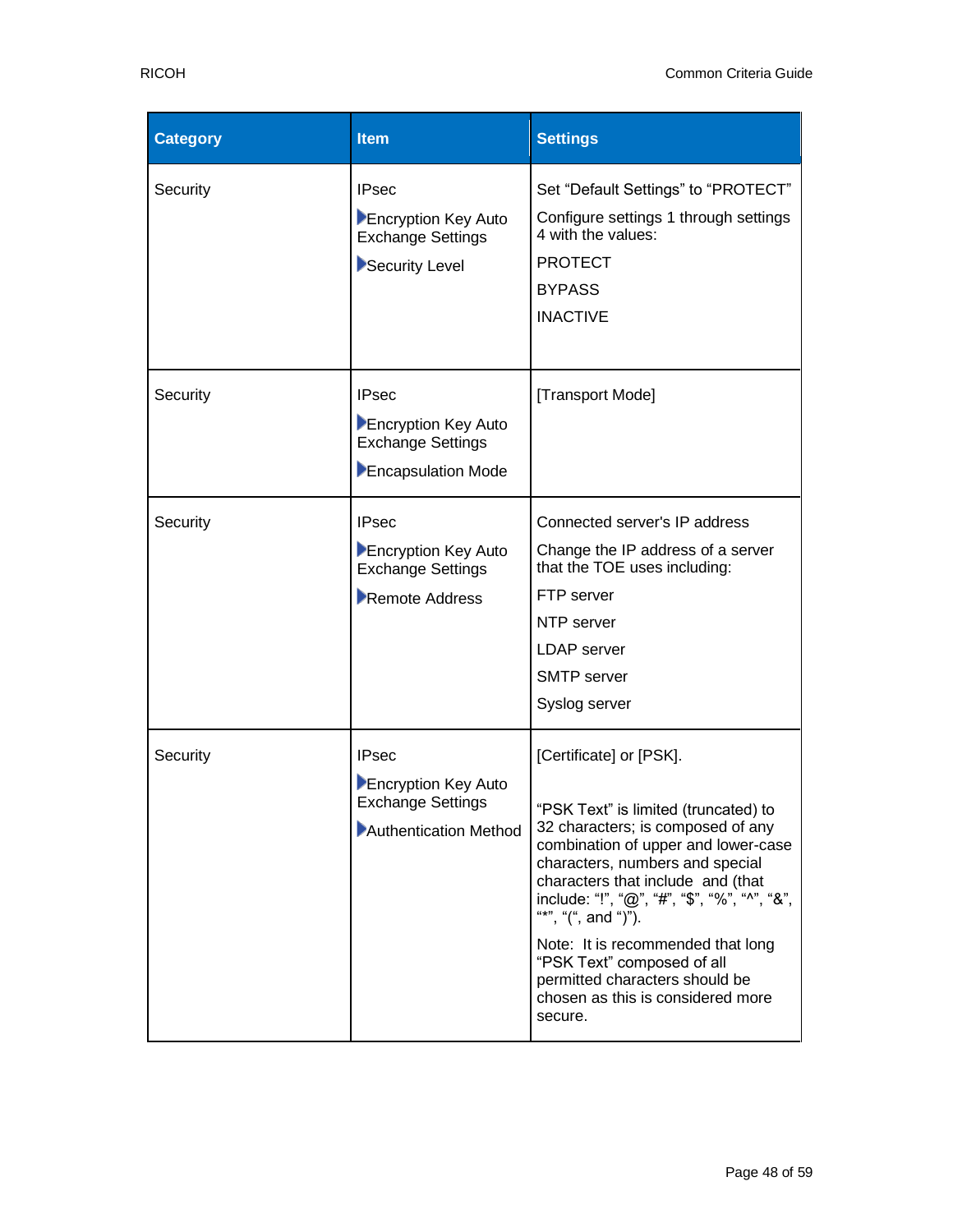| <b>Category</b> | <b>Item</b>                                                                             | <b>Settings</b>                            |
|-----------------|-----------------------------------------------------------------------------------------|--------------------------------------------|
| Security        | <b>IPsec</b><br>Encryption Key Auto<br><b>Exchange Settings</b><br>Hash Algorithm       | Select [SHA256], [SHA384], or<br>[SHA512]. |
| Security        | <b>IPsec</b><br>Encryption Key Auto<br><b>Exchange Settings</b><br>Encryption Algorithm | Select [AES-128-CBC] or [AES-256-<br>CBC]. |
| Security        | User Lockout Policy<br>Number of Attempts<br>before Lockout                             | $1 - 5$                                    |
| Security        | <b>User Lockout Policy</b><br>Lock Out User for                                         | 1-9999                                     |

#### **3.6.2.3 Auto Logout Settings**

90 The TSF initiated termination function can be managed via the WIM with by configuring the value for the following setting.

**Table 24: WIM Auto Logout Settings**

<span id="page-48-0"></span>

| <b>Category</b> | <b>Item</b>                                                        | <b>Settings</b>                      |
|-----------------|--------------------------------------------------------------------|--------------------------------------|
| Webpage         | Webpage<br><b>Neb Image Monitor</b><br><b>Auto Logout Settings</b> | $3 - 60$<br>The default value is 60. |

#### **3.6.3 User Management**

- 91 Users accessing the TOE functions are identified and authenticated and allowed to access only the functions that they have permissions to access. The TOE includes an address book of registered users accounts that stores individual user attributes including username, user role, available function lists. The instructions for managing users are provided in [User Authentication](https://support.ricoh.com/services/device/ccmanual/PRO_C5300_C5310/en-GB/setup/int/index.htm) in the Setup/System Settings pages of the online User Guide.
- 92 It should be noted that changes to user security attributes are effective immediately with the press of the "OK" button.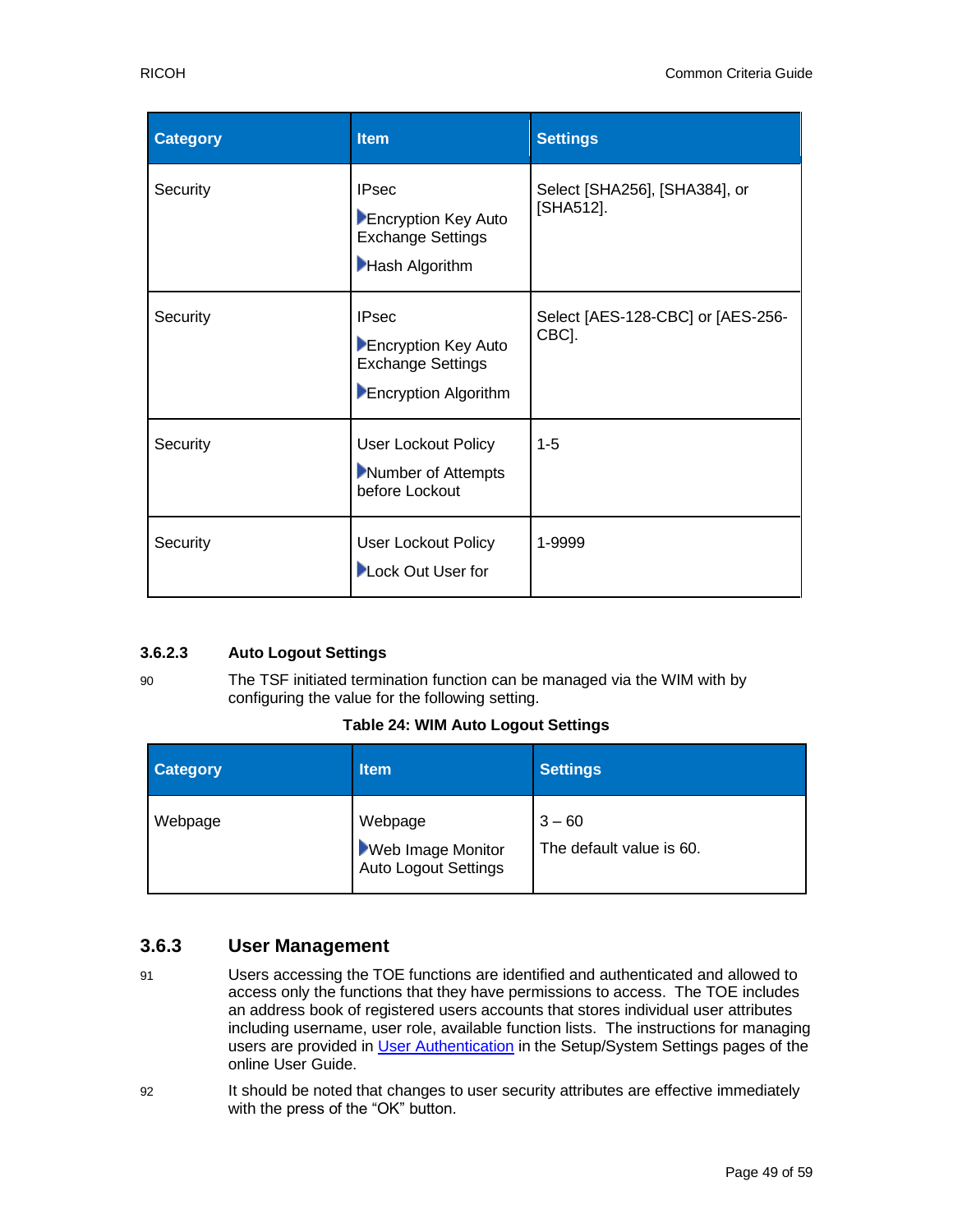#### **3.6.4 Administrator Roles**

93 The System Settings in Procedure 1 above identifies the settings for managing the administrator roles in the TOE. The TOE maintains the administrator and supervisor roles.

#### **3.6.5 Default Passwords**

94 The TOE does not include default passwords, administrators are prompted to create administrator login during initial configuration.

#### **3.6.6 Password Management**

95 The administrator and supervisor passwords are blank by default, they must be set as part of the initial configuration process.

#### **3.6.7 Setting Time**

96 See [Table 6](#page-12-0) for the Time settings and [Table 16](#page-31-0) for settings to configure access to an NTP server for time synchronization.

#### **3.6.8 Audit Logging**

- 97 The TOE collects audit data in 3 types of logs:
	- a) Job log which logs user actions such as printing, copying, storing documents or faxing documents.
	- b) Access Log which logs identification and authentication events, system events and security operations events. This log includes records of the use of the management functions, login and logout events.
	- c) Eco -Friendly Log Which logs power on and power off events.
- 98 Only the authorized administrator can access, configure and manage the audit settings. Only the authorized administrator can review and manage the audit logs
- 99 The TOE limits the number of audit records that it stores in the 3 logs: 4000 job logs, 12,000 access logs and 4,000 eco-friendly logs before the oldest audit record are overwritten. Using the WIM the authorized administrator can download the audit logs and delete them.
- 100 Additional instructions for managing the audit logs are available in [Collecting Logs](https://support.ricoh.com/services/device/ccmanual/PRO_C5300_C5310/en-GB/security/int/loglist.htm) in the Security pages of the RICOH online User Guide.

# <span id="page-49-0"></span>**3.7 U\_NORMAL User Access**

101 The U\_Normal user does not have administrator access to the TOE. They can access TOE protected user data and functions based on the available functions list configured for their user account. The user guide describes the job and operations accessible to the U\_Normal user.

# <span id="page-49-1"></span>**4 Clearing the machine for redeployment or at end-of-life**

102 All pre-shared keys, symmetric keys, and private keys are encrypted and are not accessible through normal interfaces during operation.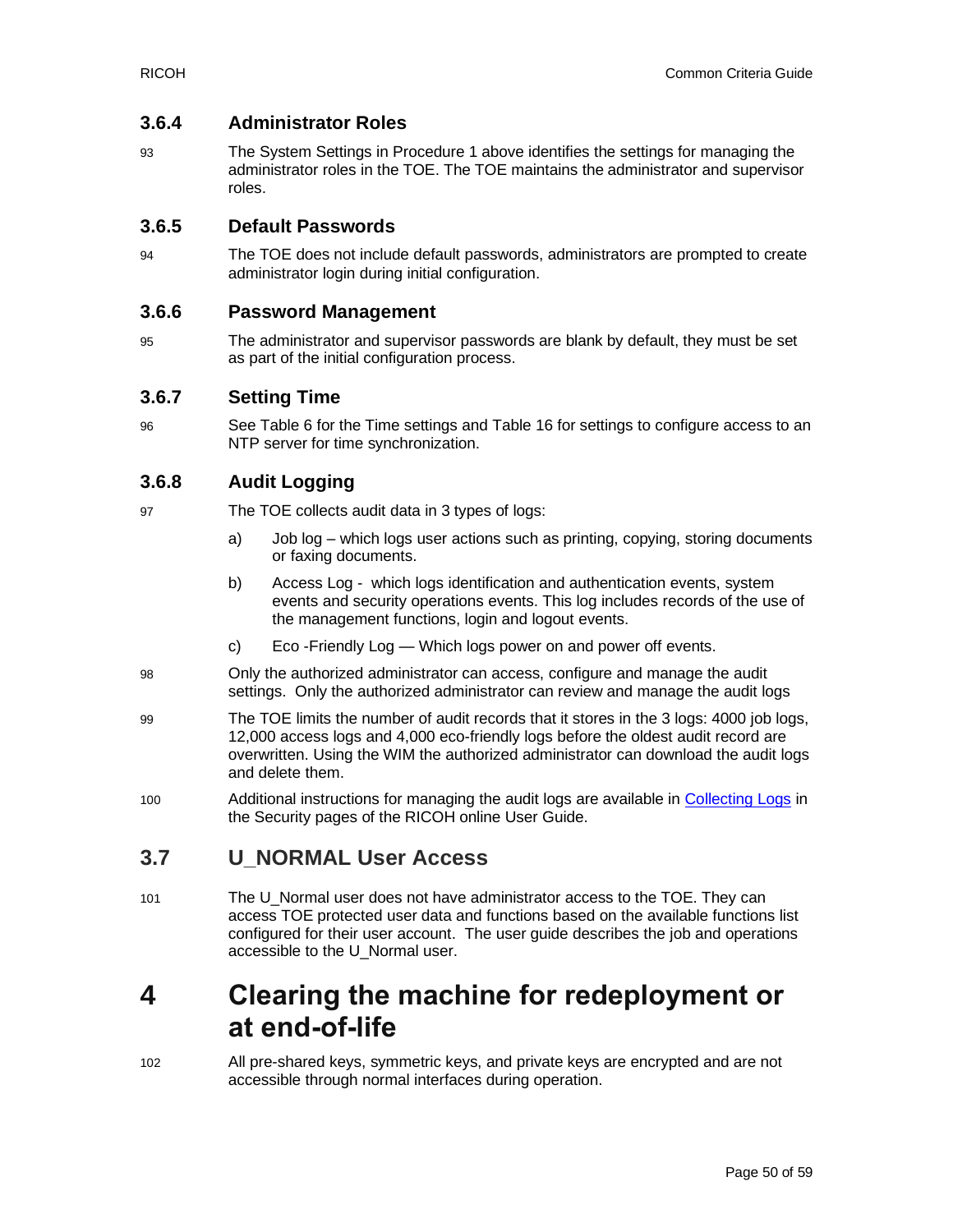- 103 To clear the machine of all customer-supplied information, perform the following steps:
	- a) Replace the data encryption key
	- b) Replace the device certificate
	- c) Perform the Erase All Memory function
- 104 This deletion function is outside the scope of the evaluation. See the **Security Guide** for additional information.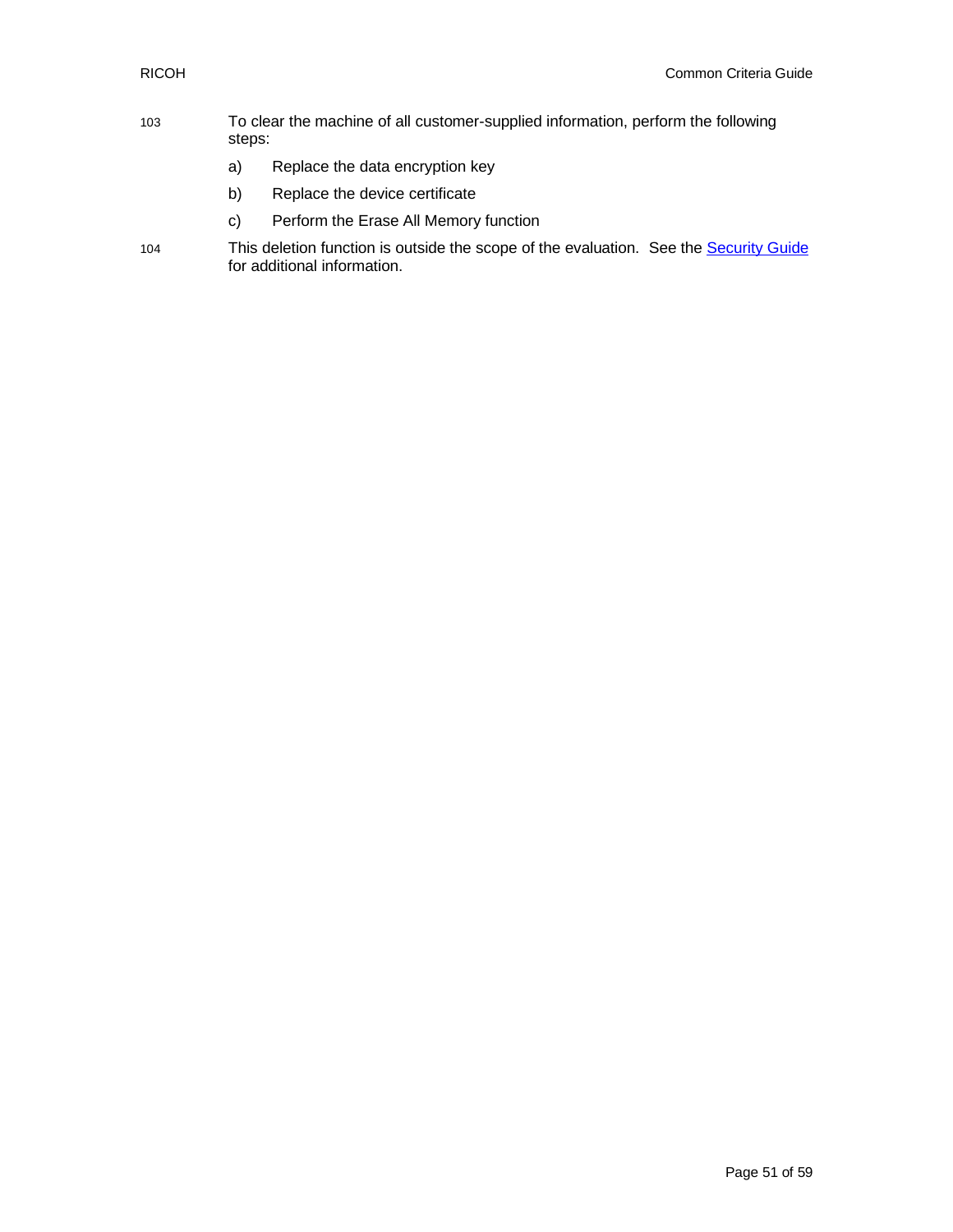# **5 Annex A: Log Reference**

# **5.1 Format**

105 The TOE generates audit records for all required auditable events. Each audit record includes time and date, type of events, user identify, outcome of events.

# **5.2 Events**

106 The TOE generates the following log events.

<span id="page-51-0"></span>

| <b>Requirement</b> | <b>Auditable Events</b>                            | <b>Example Event</b>                                                                                                                                                                                                                                                                                                                                                                                                                                                                                                                                                        |
|--------------------|----------------------------------------------------|-----------------------------------------------------------------------------------------------------------------------------------------------------------------------------------------------------------------------------------------------------------------------------------------------------------------------------------------------------------------------------------------------------------------------------------------------------------------------------------------------------------------------------------------------------------------------------|
| FAU_GEN.1          | Start-up and<br>shutdown of the<br>audit functions | Tied to startup of the main<br>power:<br>"2020-09-09T17:00:10.0", "2020-<br>09-09T17:00:10.0", "Main Power<br>On","Completed","Succeeded","<br>0x000000000001beff",,,"","","","",""<br><b>00.00.00</b>                                                                                                                                                                                                                                                                                                                                                                      |
|                    |                                                    | Tied to shutdown of the main<br>power:<br>"2020-09-09T16:58:47.0", "2020-<br>09-09T16:58:47.0", "Main Power<br>Off","Completed","Succeeded","<br>0x000000000001befe",,,"","","","","<br>.                                                                                                                                                                                                                                                                                                                                                                                   |
| FDP_ACF.1          | Job Completion                                     | Print:<br>"2020-09-02T17:21:08.0","2020-<br>09-<br>02T17:21:14.0", "Report Printing<br>", "Succeeded", "Control Panel","<br>Completed",,"0xffffff88","admin1<br>","0x000000000001b303","",,"","<br>.<br>,, , , ,,, , , , , , ,,, ,<br><br>, , ,,,,,<br>",,"Succeeded",,"Completed",,""<br>"","0x000000000001b303","",,<br><br>, ,, , ,,, ,<br>"", "", "", "", ", ", ", ", ", "Report<br>.<br>, , , , , ,<br>"Succeeded",,"Completed",<br>"","0x000000000001b303","",<br>$\cdots$<br>,, ,, ,, , ,,,,, ,,,,<br><br>""""""""""","print","2020-<br>09-02T17:21:08.0", "2020-09- |

#### **Table 25: Audit Events**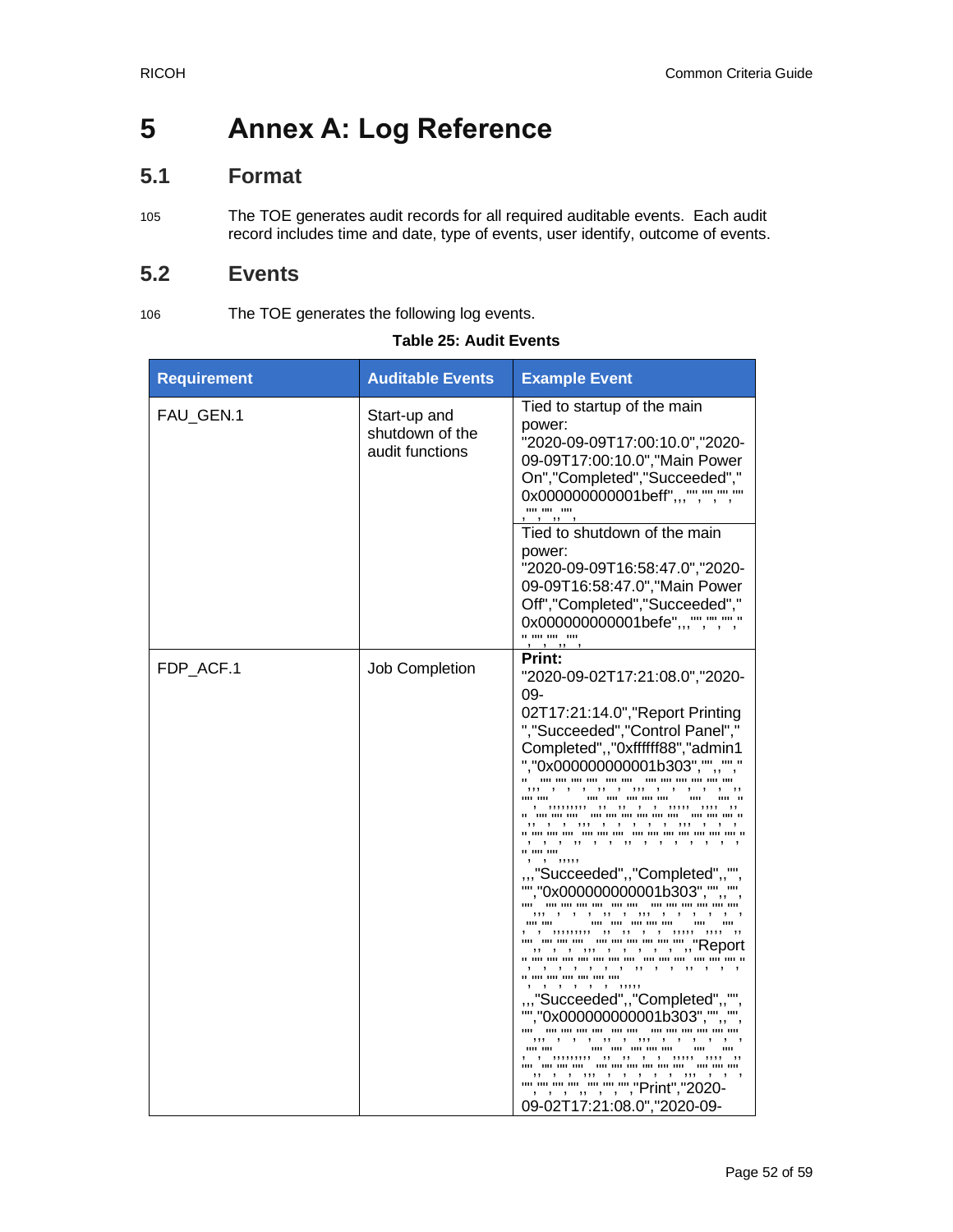| <b>Requirement</b> | <b>Auditable Events</b> | <b>Example Event</b>                                                                                                                                                                                                                                                                                                                                                                                                                                                                                                                      |
|--------------------|-------------------------|-------------------------------------------------------------------------------------------------------------------------------------------------------------------------------------------------------------------------------------------------------------------------------------------------------------------------------------------------------------------------------------------------------------------------------------------------------------------------------------------------------------------------------------------|
|                    |                         | 02T17:21:14.0","","","","","","","","1"<br>,"","LT","normal",,,                                                                                                                                                                                                                                                                                                                                                                                                                                                                           |
|                    |                         | Fax:<br>"2020-09-03T09:24:06.0","2020-<br>09-<br>03T09:24:54.0", "Fax: Sending","<br>Failed", "Control Panel", "Failed",<br>"Cancelled by<br>User","0x00000003","u1","0x000<br>000000001b364","",,"","",,"","","",""<br>$\cdots$<br><br>$\cdots$<br>,,,,,,,,,,,,,,,,<br>, , , , ,                                                                                                                                                                                                                                                         |
|                    |                         | ",,"Succeeded",,"Completed",,"",<br>"","0x000000000001b364","",,"",<br>, ,, , ,,, , , ,<br>"", ", ", ", ", ", ", ", ", "Scan<br>File", "2020-09-<br>03T09:24:09.0", "2020-09-<br>03T09:24:10.0", "", "", "", "", "", "", "", "",<br>",,"Failed",,"Failed","Data Transf<br>er<br>Interrupted","","","0x0000000000<br>01b364","",,"","",,,"","","",""<br>, ,<br>,, , ,,,,,,,,,<br>.<br>, , ,,,,, ,,, ,, ,, , ,<br>, , , , , , , ,<br>end", "2020-09-<br>03T09:24:06.0", "2020-09-<br>03T09:24:54.0","u1d","1234","","<br>.<br>, , , , ,,,,, |
|                    |                         | Scan:<br>"2020-09-09T16:52:36.0", "2020-<br>09-<br>09T16:52:47.0", "Scanner: Sendi<br>ng", "Succeeded", "Control Panel<br>", "Completed", , "0x00000003", "u<br>1","0x000000000001bee9","",,""<br>.<br><br>, ,, , ,,, ,<br><br><b>HH</b><br>. .<br>, ,,, , , , , ,,, ,<br>$\cdots$<br>, ,, ,<br>$\overline{\phantom{a}}$<br>$\overline{\phantom{a}}$<br><br>, , , , , , ,<br>",,"Succeeded",,"Completed",,"",<br>"","0x000000000001bee9","",,"",<br><b>HH</b><br>, ,, , ,,, , ,<br>1111<br><br>,,, , , , , ,                              |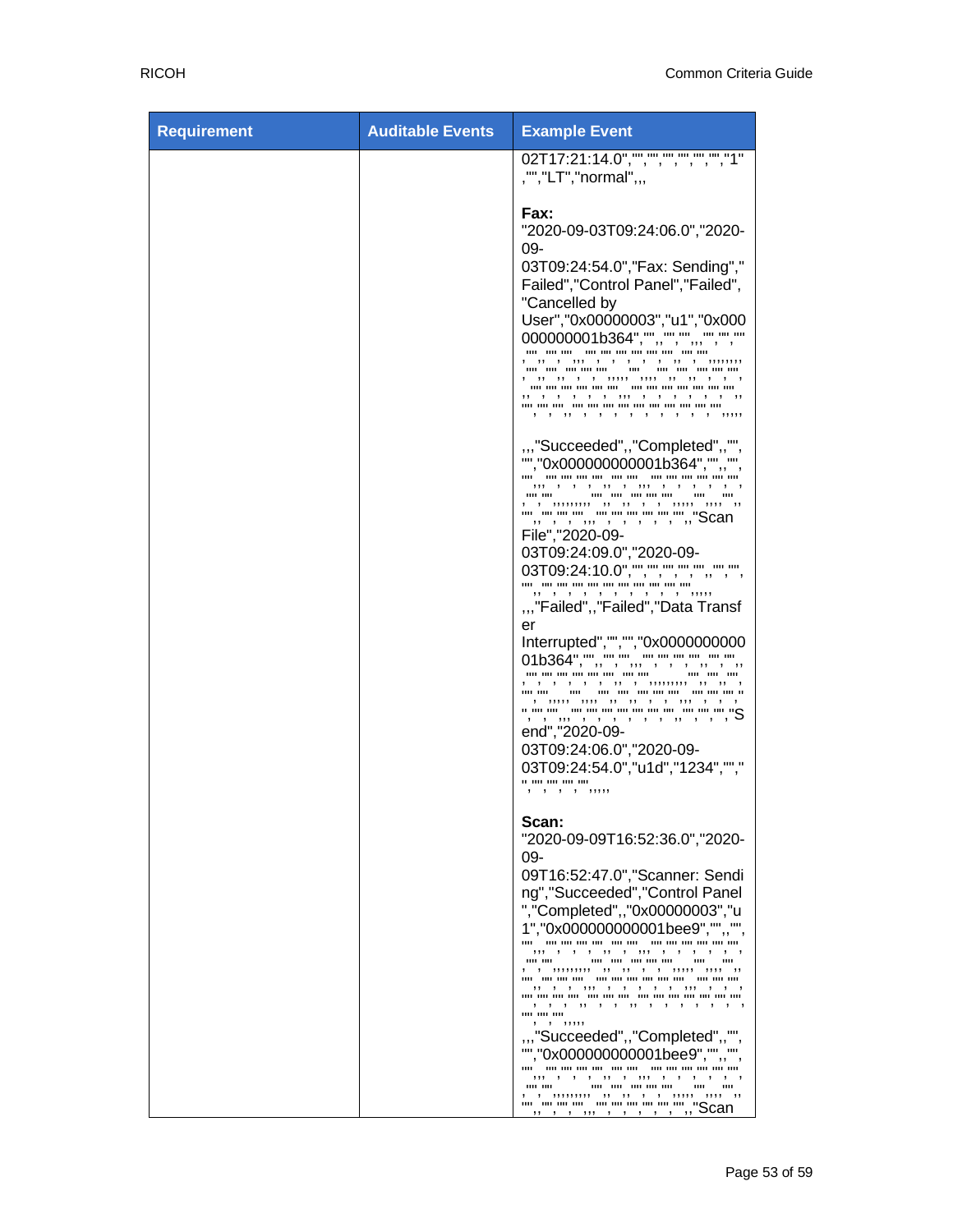| <b>Requirement</b> | <b>Auditable Events</b> | <b>Example Event</b>                                                                                                                                                                                                                                                                                                                                                                                                                                                                                                                                                                                                                                                                                                                                                                                           |
|--------------------|-------------------------|----------------------------------------------------------------------------------------------------------------------------------------------------------------------------------------------------------------------------------------------------------------------------------------------------------------------------------------------------------------------------------------------------------------------------------------------------------------------------------------------------------------------------------------------------------------------------------------------------------------------------------------------------------------------------------------------------------------------------------------------------------------------------------------------------------------|
|                    |                         | File", "2020-09-<br>09T16:52:36.0","2020-09-<br>09T16:52:40.0","","","","","","","","",<br>$, \, \,$<br>$\mathbf{1}$ $\mathbf{1}$ $\mathbf{1}$ $\mathbf{1}$ $\mathbf{1}$ $\mathbf{1}$<br>",,"Succeeded",,"Completed",,"",<br>"","0x000000000001bee9","",,"",<br>09-09T16:52:40.0", "2020-09-<br>09T16:52:47.0","u1d","10.20.5.7<br>:/u1", "", "", "", "", "",                                                                                                                                                                                                                                                                                                                                                                                                                                                  |
|                    |                         | <b>Document Server:</b><br>"2020-09-03T09:13:24.0", "2020-<br>09-03T09:13:28.0", "Document<br>Server: Storing", "Succeeded", "C<br>ontrol Panel", "Completed", , "0x0<br>0000003", "u1", "0x00000000000<br>1b349", "", "", "", "", "", "", "",<br>.<br>, ,,, , , , , , ,, , , ,, ,<br>.<br>, , , , , , , , , ,,,,,<br>",,"Succeeded",,"Completed",,""<br>"","0x000000000001b349","",,"",<br>.<br>.<br>,,,,,,,,,,,,<br>File", "2020-09-<br>03T09:13:24.0", "2020-09-<br>03T09:13:28.0","","","","","","","","",<br>",,"Succeeded",,"Completed",,"",<br>"","0x000000000001b349","",,"",<br><br>11 II<br><b>HH</b><br><br>"", "", "", "", "", "", "", "Store", "2020-<br>09-03T09:13:24.0", "2020-09-<br>03T09:13:28.0","","","903","COP<br>Y0012","0","","","",",,,,,<br>Copy:<br>"2020-09-01T12:41:09.0","2020- |
|                    |                         | 09-<br>01T12:41:19.0", "Copier: Copyin<br>g", "Succeeded", "Control Panel",<br>"Completed",,"0x00000003","u1"<br>,"0x000000000001adf4","",,"","",<br>,, , ,,, , ,<br>, , , ,,<br>1111<br><b>11 11</b>                                                                                                                                                                                                                                                                                                                                                                                                                                                                                                                                                                                                          |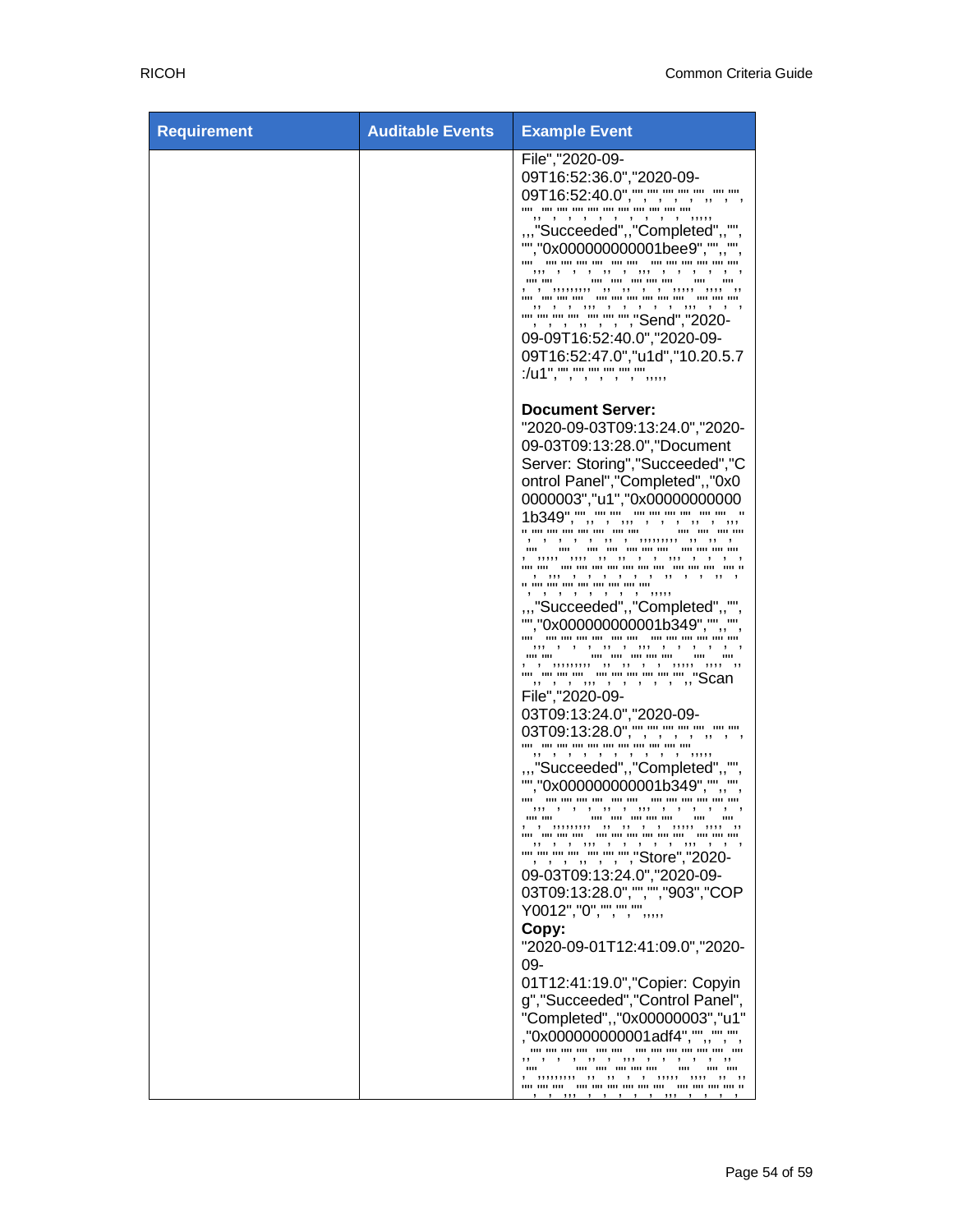| <b>Requirement</b>   | <b>Auditable Events</b>                                          | <b>Example Event</b>                                                                                                                                                                                                                                                                                                                                                                                                                                                                                                                          |
|----------------------|------------------------------------------------------------------|-----------------------------------------------------------------------------------------------------------------------------------------------------------------------------------------------------------------------------------------------------------------------------------------------------------------------------------------------------------------------------------------------------------------------------------------------------------------------------------------------------------------------------------------------|
|                      |                                                                  | .<br><br>,, , , ,, , , , , , ,<br>, ,<br>0.001<br>, ,,,,,<br>",,"Succeeded",,"Completed",,"<br>"","0x00000000001adf4",<br>,, , ,,, , ,<br>,,,<br><br>"",",",,,,,,,,,,,,,",","Scan<br>File", "2020-09-<br>01T12:41:09.0", "2020-09-<br>01T12:41:19.0","","","","","","","","",<br>, , , , , , , ,<br>",,"Succeeded",,"Completed",,"",<br>"","0x000000000001adf4","",,"","<br>, , , ,<br>, ,,, ,<br>", "", "", "", "", "", "", "Print", "2020-09-<br>01T12:41:09.0","2020-09-<br>01T12:41:19.0","","","","","","","","1"<br>,"","LT","normal",, |
| FIA_UAU.1/ FIA_UID.1 | Unsuccessful<br>identification<br>Unsuccessful<br>authentication | <b>Operation Panel</b><br>"2020-09-03T09:13:00.0", "2020-<br>09-<br>03T09:13:00.0", "Login", "Failed",<br>,"Password<br>Mismatch",,"0x00000000","u1","<br>0x000000000001b347","","Auth<br>entication","","",,"Control<br>Panel", "", "", "", "", ""<br>.<br><br>11 H<br>, ,, , ,,,,,,,,, ,, ,, , ,,,,,<br>, ,,, , , , , , ,<br>mpleted",,"",",",",",                                                                                                                                                                                          |
|                      |                                                                  | <b>WIM</b><br>"2020-09-09T16:35:58.0", "2020-<br>09-<br>09T16:35:58.0", "Login", "Failed",<br>,"Password<br>Mismatch", "0x00000000", "admi<br>n","0x000000000001bea1","ip:1<br>72.16.200.10", "Authentication","<br>", "",, "via                                                                                                                                                                                                                                                                                                              |
| FMT_SMF.1            |                                                                  | ompleted",,"","","","","","","","","",<br>,, , , , , , , , , , ,,,,,<br>Setting authentication lockout<br>policies:                                                                                                                                                                                                                                                                                                                                                                                                                           |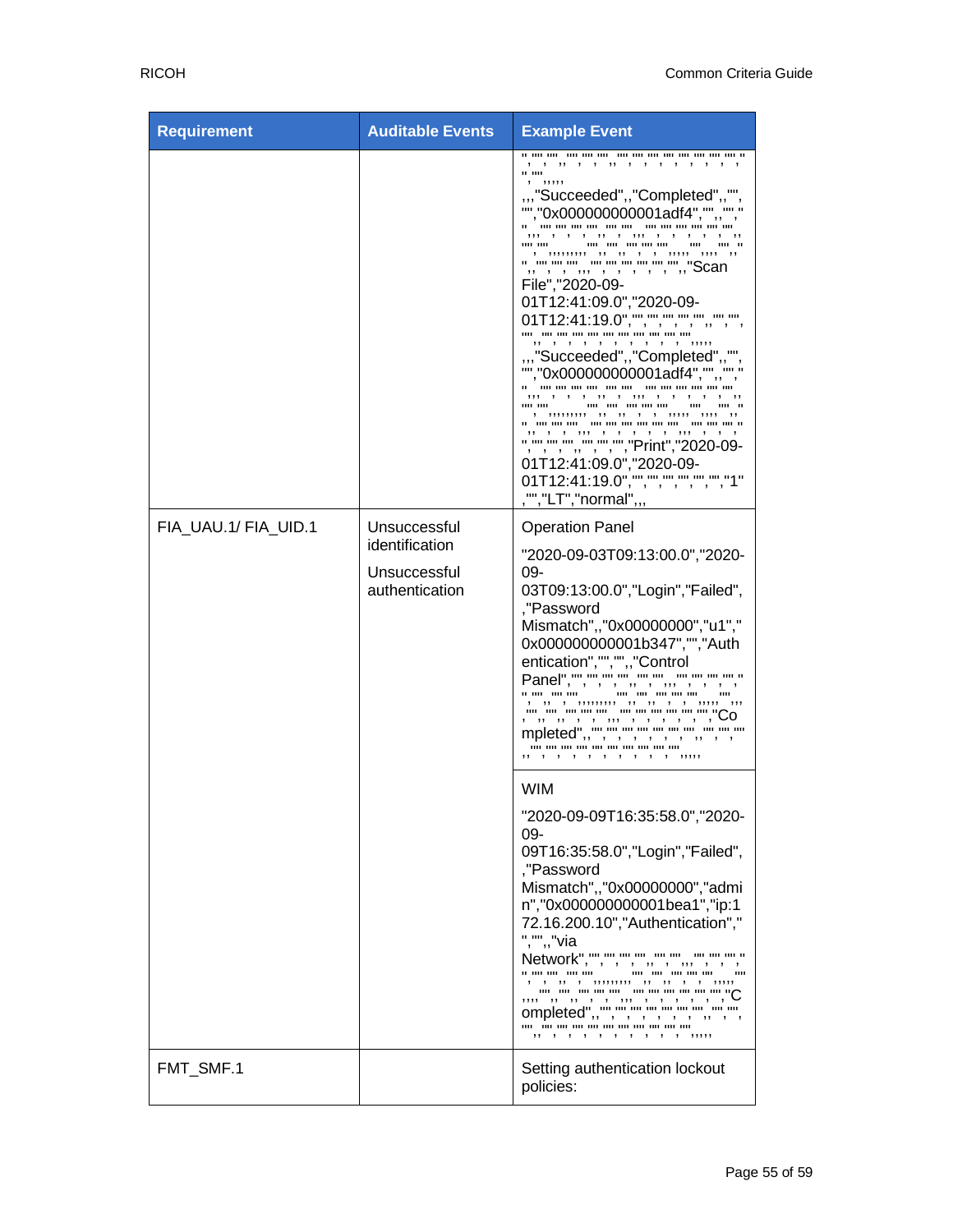| <b>Requirement</b> | <b>Auditable Events</b>            | <b>Example Event</b>                                                                                                                                                                                                                                                                 |
|--------------------|------------------------------------|--------------------------------------------------------------------------------------------------------------------------------------------------------------------------------------------------------------------------------------------------------------------------------------|
|                    | Use of a<br>management<br>function | "2020-08-26T14:58:16.0", "2020-<br>08-26T14:58:16.0", "Machine<br>Configuration", "Succeeded", , "Su<br>cceeded",,"0xffffff88","admin1","<br>0x00000000000195bf","","Devic<br>е<br>Lockout<br>Policy","","","","","Completed",,"",<br>, , , , , ,, , , ,, , , , , ,<br>, , , , ,,,,, |
|                    |                                    | ,,,,,,,"","","0x00000000000195bf"<br>,"","Device<br>ber of Attempts before<br>Lockout","4","","","Completed",,"<br>, , , , , , ,, , ,, , , , , ,<br>.<br>, , , , , , , , ,                                                                                                           |
|                    |                                    | ,,,,,,,"","","0x00000000000195bf"<br>,"","Device<br>"" "" "" "" "" "" "" "","Lock<br>Out User<br>for","2","","","Completed",,"","","",<br>, , , , , , , , , , , , , , ,<br>.<br>, , , ,,,,                                                                                           |
|                    |                                    | Changing minimum password<br>length:                                                                                                                                                                                                                                                 |
|                    |                                    | "2020-09-03T11:29:15.0","2020-<br>09-03T11:29:15.0", "Machine<br>Configuration", "Succeeded",, "Su<br>cceeded",,"0xffffff88","admin11",<br>"0x000000000001b41a","","Devi<br>ce<br>Settings", "", "", ,"", "", "", "", "", ", ,, ,<br>"" "" "" "" "" "" "" "" "Passw<br>ord           |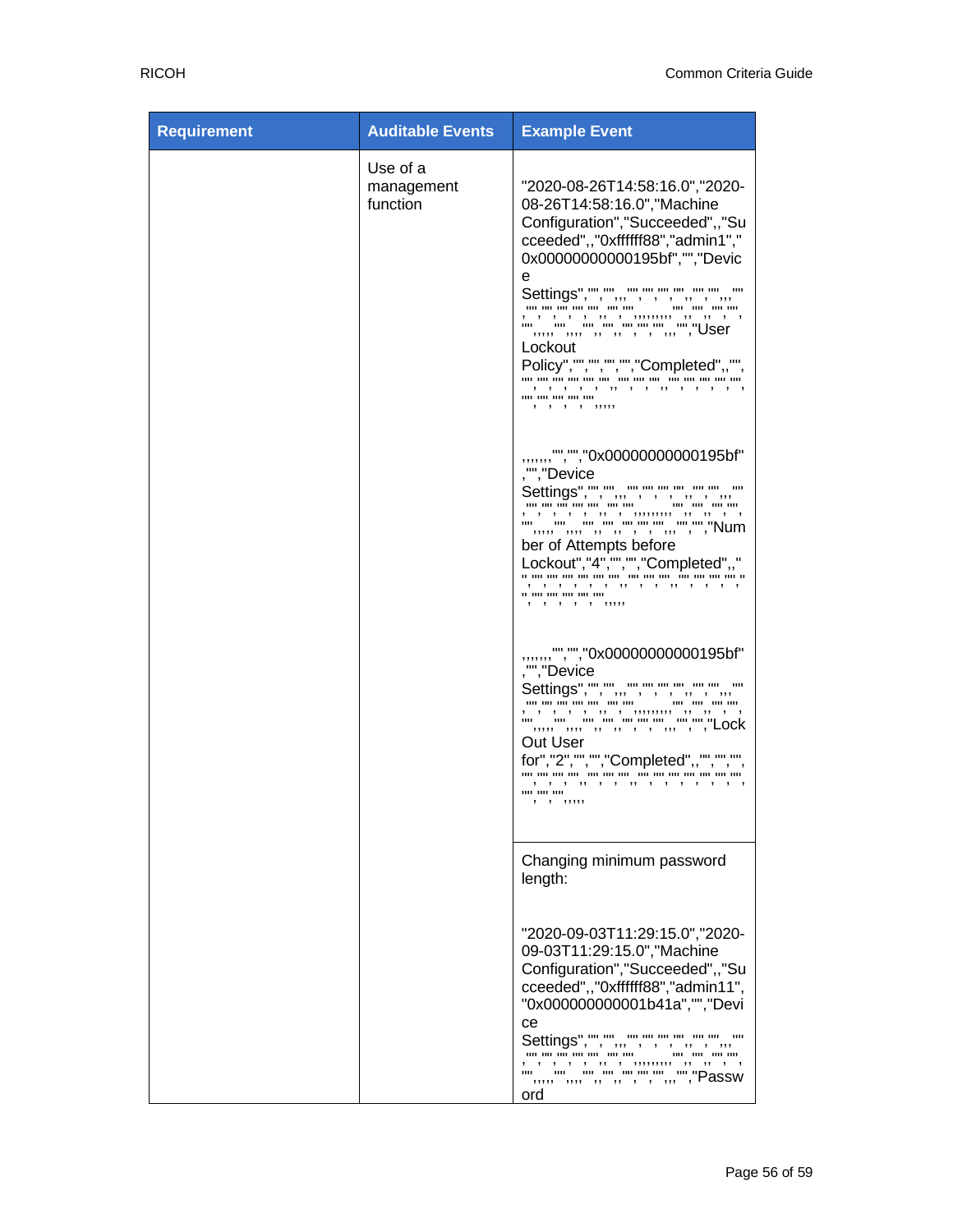| <b>Requirement</b> | <b>Auditable Events</b> | <b>Example Event</b>                                                                                                                                                                                                                                                                                                                            |
|--------------------|-------------------------|-------------------------------------------------------------------------------------------------------------------------------------------------------------------------------------------------------------------------------------------------------------------------------------------------------------------------------------------------|
|                    |                         | Policy","","","","","Completed",,"",<br>.<br>, , , , , ,,,,                                                                                                                                                                                                                                                                                     |
|                    |                         | ,,,,,,,"","","0x000000000001b41a<br>","","Device<br>" "" "" "" "" "" "" "" "" "Com<br>$\mathbf{u}$ $\mathbf{u}$<br>plexity<br>Setting","Level1","","","Complete<br>.<br>, , , , , , , , ,,,,                                                                                                                                                    |
|                    |                         | ,,,,,,,"","","0x000000000001b41a<br>","","Device<br>Settings", "", "", ,, "", "", "", ,"", "", "",<br>mum Character<br>No.","5","","","Completed",,"","","<br>, , , , ,, , ,, , , , , , ,<br>.<br>, , , ,,,,,                                                                                                                                   |
|                    |                         | "2020-09-09T16:35:46.0", "2020-<br>09-09T16:35:46.0", "Machine<br>Configuration", "Succeeded",, "Su<br>cceeded",,"0xffffff88","admin1","<br>0x000000000001be8d","","Devic<br>e<br>Settings", "", "", ,, "", "", "", "", "", "",<br>, , , , , , , ,<br><br>OG","","","","","Completed",,"","",<br>, , , , ,, , ,, , , , , , ,<br><br>, , , ,,,,, |
|                    |                         | ,,,,,,,"","","0x000000000001be8d<br>","","Device<br>"" "" "" "" "" "" "" "","SYS<br>LOG<br>IPAddress","Changed","","","Co<br>mpleted",,"","","","",",",",",","",""<br>                                                                                                                                                                          |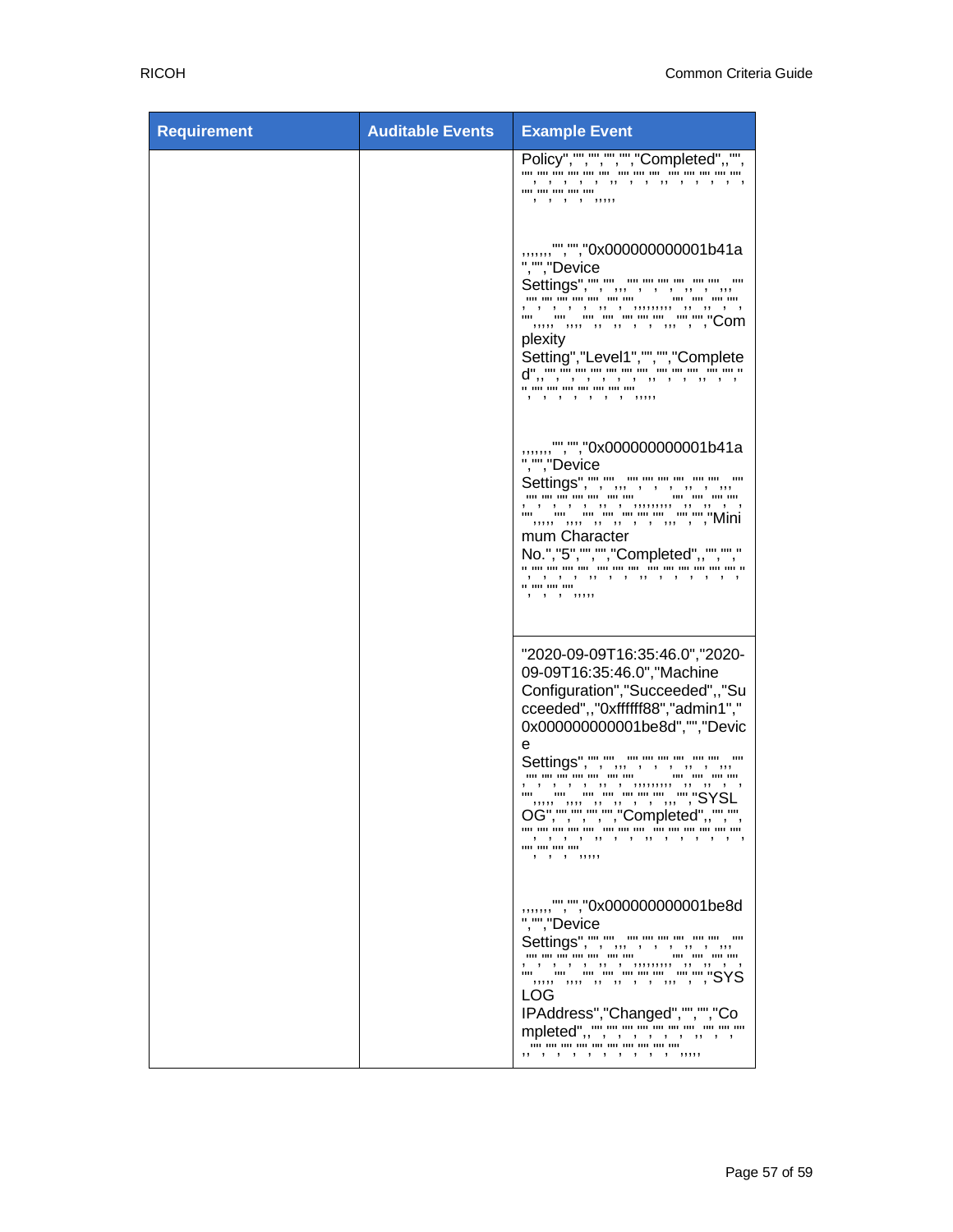| <b>Requirement</b>                  | <b>Auditable Events</b>                                          | <b>Example Event</b>                                                                                                                                                                                                                                                                                                                                                                                                                                                                                                               |
|-------------------------------------|------------------------------------------------------------------|------------------------------------------------------------------------------------------------------------------------------------------------------------------------------------------------------------------------------------------------------------------------------------------------------------------------------------------------------------------------------------------------------------------------------------------------------------------------------------------------------------------------------------|
| FMT_SMR.1                           | Modification of the<br>group of users that<br>are part of a role | TOE does not specifically<br>modify the group of users that<br>are part of a role.                                                                                                                                                                                                                                                                                                                                                                                                                                                 |
| FPT_SMR.1                           | Changes to the<br>time                                           | "2020-08-01T08:06:24.0", "2020-<br>08-<br>01T08:06:24.0", "Date/Time Cha<br>nge", "Succeeded", "Control Pan<br>el","Succeeded",,"0xffffff87","ad<br>min","0x000000000001a58a","",<br><b>00-00-00-00-</b><br>"System","","",,,""<br>,,,,, ,,,,<br>","","Completed",,"","","","","",""<br>,,                                                                                                                                                                                                                                         |
| FTP_TRP.1<br>Remote administrator   | Failure to establish<br>a session                                | "2020-09-09T16:43:57.0","2020-<br>09-09T16:43:57.0","Collect<br>Encrypted<br>Communication Logs", "Failed",, "C<br>ommunication Failure",,"0x000000<br>00","","0x000000000001bed6","","<br>Network Attack<br>Detection/Encrypted<br>Communication","","",<br>,"Encryption<br>Communication","443","TCP","ip:<br>172.16.200.10","52664","","HTTP"<br>""SSL","Communication Start<br><b>Request Receiver</b><br>(In)","","Start",,,"",,"",,"","","",""<br>"", "", "", "", "Failed",, "", "", "", "",<br>, , ,, , ,, , ,<br>1111.1111 |
| FTP_TRP.1<br>Remote non-admin users | Failure to establish<br>a session                                | See remote administration                                                                                                                                                                                                                                                                                                                                                                                                                                                                                                          |
| FTP_ITC.1                           | Failure to establish<br>a session                                | IPsec:<br>"2020-08-19T14:14:00.0","2020-<br>08-19T14:14:00.0", "Collect<br>Encrypted<br>Communication Logs", "Failed",,"<br>Communication Failure",,"0x000<br>00000", "", "0x0000000000015c9<br>4","","Network Attack<br>Detection/Encrypted<br>Communication", "", "", ,, , "", "", "", "",<br>Encryption<br>Communication", "500", "UDP", "i                                                                                                                                                                                     |